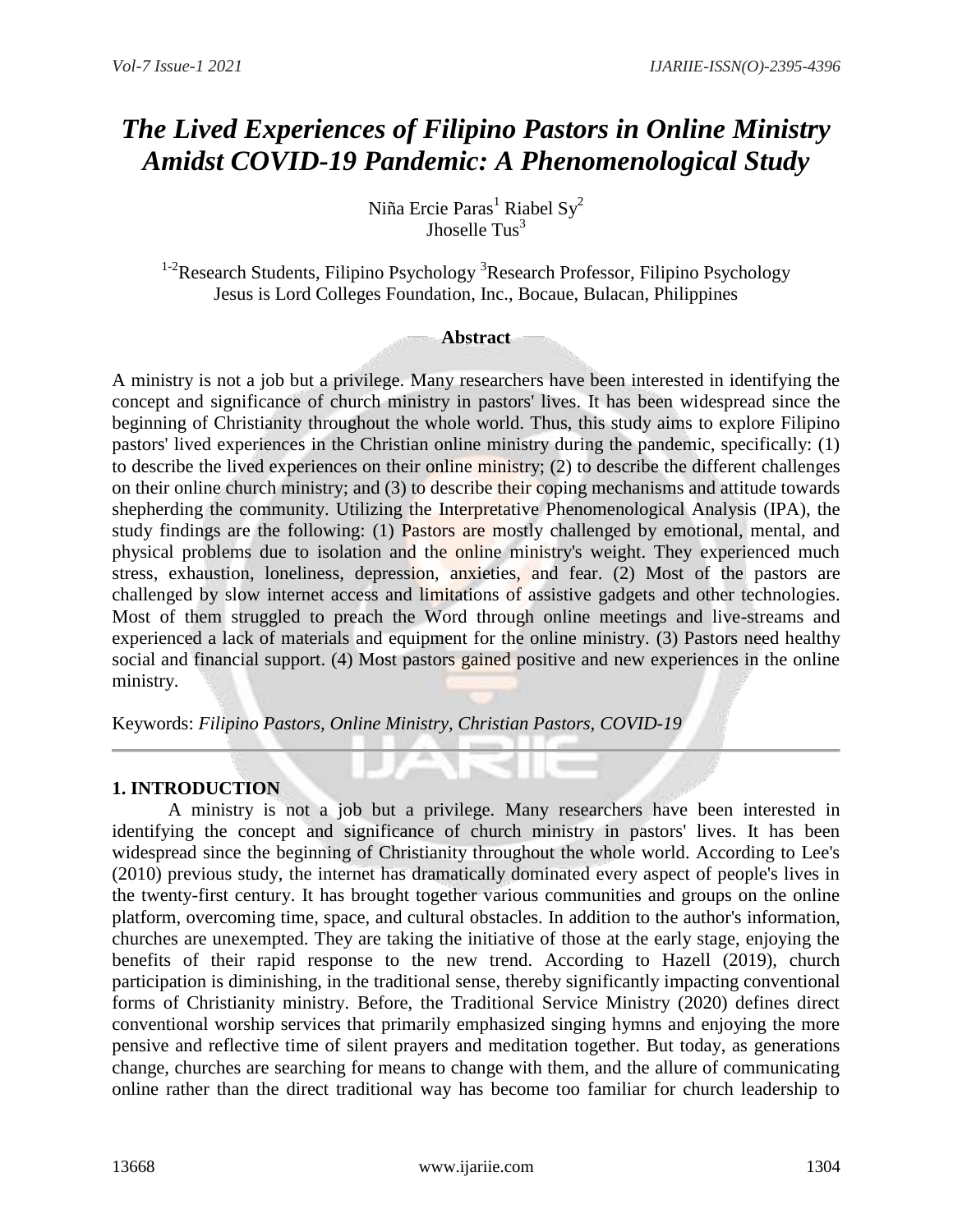disregard (Conrad, 2019). In addition to Conrad's statement, churches need a way to include individuals who are physically unable to attend traditional services, more significantly because of sickness, injury, or distance.

Including the printed materials at the church, the brochures being distributed, and displaying posters to engage people to join the church community are useful ways to create value by bringing people together at the church before. It is doubtful that the world would return to a period in which formative information was absorbed mainly by written text, especially when the printing press' age is already gone (Dandridge, 2019). Historically, it has primarily been by tradition and word-of-mouth the way churches have extended their influence (Small, 2020). Now with interactive talk, devoted online pastors, and a web ministry willing to serve their cybercongregation, today's online churches perceive the internet as a campus all of its own (Conrad, 2019). According to Shellnutt (2020), the technology was taken advantage of by churches across traditions and met via YouTube, Facebook Live, Zoom, and outlets like Church Online, which in the past days saw 8,800 new congregations connect. The author indicated this as a free platform that adds a typical video stream to church-specific functionality so congregants can engage in gospel discussions. Leaders can also interact with people who need prayer through this.

As the community's online ministry grows, the Philippines does include affecting millions of citizens worldwide because of its rapid reach. Pastors and the church are becoming more active and recognizable, and they aim to make the Gospel heard even in a digital way. According to Flores (2019), based on the Philippine Trust Index (PTI) conducted by EON Party, the church and academia are the most trusted by Filipinos. Despite the 9.7 percent who mistrust the organization, the churches still obtained the highest trust levels from Filipinos online at 86 percent (Flores, 2019). Encountering the current ministry in this modern era and how it works through the pastors and other evangelicals ignited the researchers to make people, especially the Filipinos, understand the context better. For this reason, the researchers chose this particular study to give light to the lived experiences of pastors in online ministry, specifically in the Philippines.

New controversies in recent years, such as the 2019 novel coronavirus or the COVID-19 pandemic, are now escalating. One of the longest lockdowns globally has been imposed by the Philippine government, especially in Metro Manila and neighboring Luzon provinces. Quarantine procedures are implemented heavily to stem the widespread epidemic, like having online or live-streamed worship services instead (Rappler, 2020). The country is embittered and undergoes unprecedented quarantine, seclusion, and irresolution; analysts have predicted a nationwide psychological health crisis. The National Center for Mental Health reported a spike in Filipinos with psychological health issues because of the pandemic in June (Rappler, 2020). Attempts to provide fellow believers with advice and encouragement to relieve their fear and help save them from self-destruction adds to pastors' responsibilities in ministry (Rappler, 2020). In general, pastors and other leaders are motivated by a sense of responsibility to answer calls for help. In this case, research indicates that they barely make time for themselves in many situations and suffer from higher rates of depression, obesity, high blood pressure, and burnout (National Public Radio [NPR], 2010). Pastors' stress today is massive and supported by the 2013 Schaeffer Institute, whose study estimates that 1,700 pastors quit the ministry each month, citing depression, burnout, or being overworked as the primary reasons. Ninety percent of the pastors reported working 55 up to 70 hours a week, and 50 percent feel incapable of satisfying the workloads (Fickel, n. d.).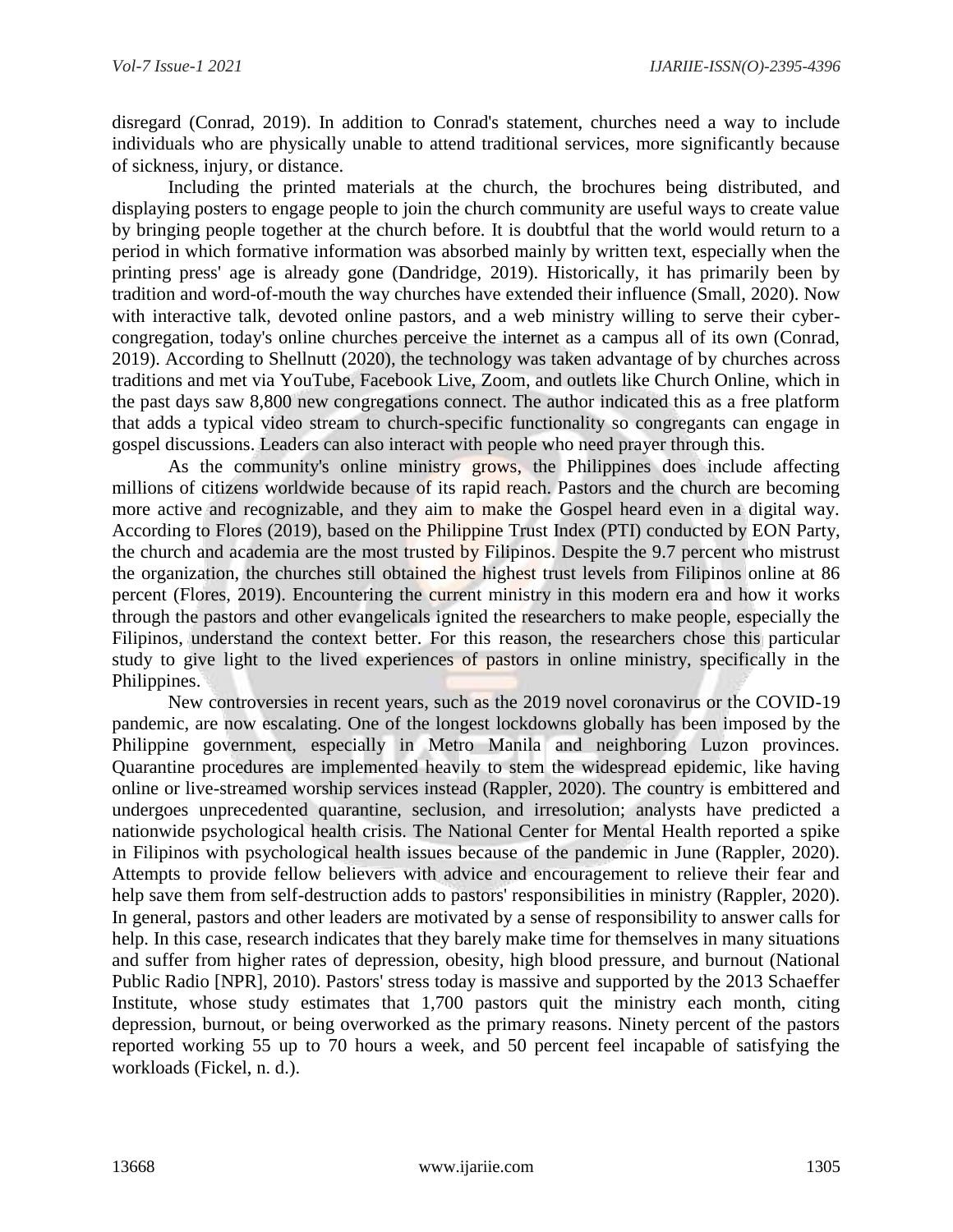With the entire state shuttered, most of the pastors are still thankful for the technology for making it possible for online services. As Yun (2020) stated, reruns are accessible for those distant, and the internet indeed brought comfort to many pastors to connect with their flocks. A great example is the launching of Bible Study among Philippine senators, including Manny Pacquiao, and outreach online to touch millions of people (Haywood, 2020). However, indicated that technology could bring significant collateral damage, and every time a pastor talks, preach, teach, tweets, blogs, or comments, he may be at risk of offending someone seriously (Pavlovitz, 2013). The content of any readable post and mainly words are plenty considered the church's voice. It highlights the importance of setting boundaries and safety practices, like not allotting conversation alone with youth and not having a non-public chat on Facebook or any other social media accounts (MinistryTech, 2018). However, the task is to ensure that each sentence is correct theologically and logically and keeping the content informative and encouraging (Yun, 2020).

Another study indicated that church leaders use technology to perform more effectively and facilitate contacts with church members (Cai, 2016). The author mentioned that over 200 dedicated software platforms in church help leaders handle activities and automate them. However, most of the pastors and administrators do not understand how to adapt the media technologies today effectively, thus lacking a vision of appropriately adapting those resources for ministry delivery (Wellington, 2017). It had been a challenging process for pastors who have not been video editors, experiencing failures in audio, poor lightings, buffering video streamed into many homes, and no other alternative existed (Jackson, 2020). Correspondingly, there are arguments, such as the church is not "tech-savvy" and lacks effective community internet services, so there is no reason for any pastors to attempt moving the church within the digital age (Jackson, 2020).

Several studies have been conducted on the perspective of pastors and the factors closely associated with them. However, these studies remain minimal and inadequate to ensure pastors' overall lived experiences, primarily Filipino pastors, with the varying dynamics within the different life contexts of pastors and the ministries. This study sought to ascertain those existing gaps and produce results by determining Filipino pastors' positive experiences and online ministry's challenges. The researchers also aim to define the current state of the church ministry online in terms of Filipino pastors' leadership, outreach, and discipleship and consider the online platforms they implemented during this period of the global pandemic and their perspectives on ministry in a digital age.

This study aims to contribute to the developing body of literature on pastoral psychology, evolving in the Philippines and worldwide. This research can also improve online ministry theories, structures, and further studies that are responsive to our particular social and cultural context through Filipino pastors' experiences. Finally, this research can be an essential resource for the growth of church congregations and those concerned with the pastors' psychological wellbeing or welfare, providing them with support and benefits amidst pandemic.

### **1.1 Research Questions**

This study aims to explore Filipino pastors' lived experiences in the Christian online ministry during the pandemic. Specifically, this sought to answer to the following questions:

- 1. What are the lived experiences of the respondents on their online ministry?
- 2. What are the respondents' different challenges on their online church ministry, and why do they consider those challenges?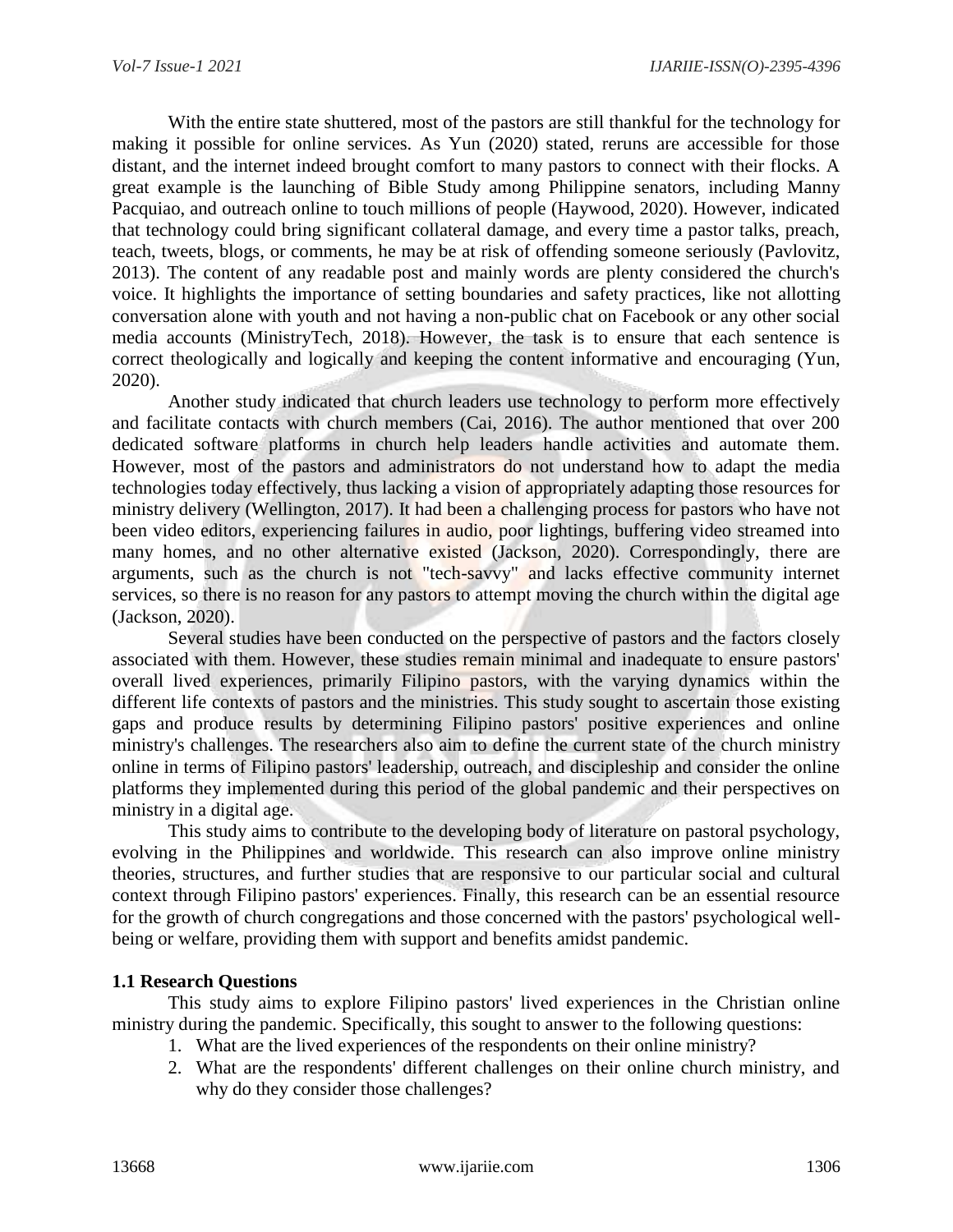3. What are the coping mechanisms of the respondents and their attitude towards shepherding the community?

# **2. REVIEW OF RELATED LITERATURE**

### **2.1** *The Lived Experiences of Pastors*

In an individual's heart, there is a void that can only be filled by God, but few understand the true meaning of it. Over the years, we often heard the statement "obedience to the call" but lack understanding of why certain people should obey that calling. According to Tkach (n. d.), it is a privilege, blessing, and obligation to be called by God. To serve as a pastor is a call that comes to various people in various forms, sometimes quietly over some time, sometimes abruptly and unexpectedly. An example is Paul on the road to Damascus in Acts 26:12-14 (Tkach, n. d.). As defined by Prime and Begg (2013), Christian pastors hold the significant center of people obligation in all creation. They are the ones preaching the Word, instructing the truth to God's people, leading individuals to reverence and worship, tending the flock as mindful shepherds, and activates the church for Christian ministrations and witness. The authors also mentioned that pastors' ministry is not merely a job, but the highest calling in Christian service, a vocation of answering a specific call from above.

According to Ministry Magazine (2017), two views can be considered relatively extreme regarding the ministry's divine call. One is a liberal view that attempts to deny the divine call's existence and considers embracing the full-time ministry as a professional's choice rather than a divine call. Another is mystical, where the preacher hears voices and sees literal visions. But, since ministry requires both the divine call and human stewardship, neither of these views justify the call to ministry. There include four fundamentals for a call to full-time ministry. First is the general or the public invitation where everyone is encouraged to take up Christ's cross and start on a life of evangelism, hearing and doing God's Word of repentance, faith, and so on. The second is the secret call or personal conviction. There is an inner conviction or encounter whereby an individual feels specifically summoned or encouraged by God to take full-time ministry work by himself or herself. The third is the providential call or the assurance that comes in all situations by the spiritual providence of one's life and equipping an individual with the skills necessary for exercising the office. Last is the ecclesiastical call or the invitation given by an agency of congregation to a person to participate in full-time ministry. Among these four fundamentals, the key guiding principle is that any reasonable idea of what makes up a call to ministry should understand the means for adequately ordering all these and their relationship (Ministry Magazine, 2017).

Aside from being called by God, to have its purpose for doing so is also expected. According to Croft (n. d.), it is the only way for pastors to escape life's many distractions and stay steadfast throughout their lives. The calling is not to merely manage services for the masses nor is doing whatever required to satisfy everyone in the congregation. On behalf of the Chief Shepherd, the real purpose for the divine calling of pastors is to humbly, freely, eagerly shepherd the souls of God's people. This context was the call for those in Peter's day, which led the local church, and it is the same call for the busy pastors of the twenty-first century (Croft, n. d.).

In the perspective of Challies (2017), there are things that the Bible says regarding pastors' duties with the various practical necessities of the flock. Defending the congregation is the primary obligation of pastors. The Holy Spirit has made them the overseers and protects them by keeping them away from dishonoring actions to God and calls them toward activities that are pleasing to Him. Second, the pastor cares for the flock by nourishing them with the spiritual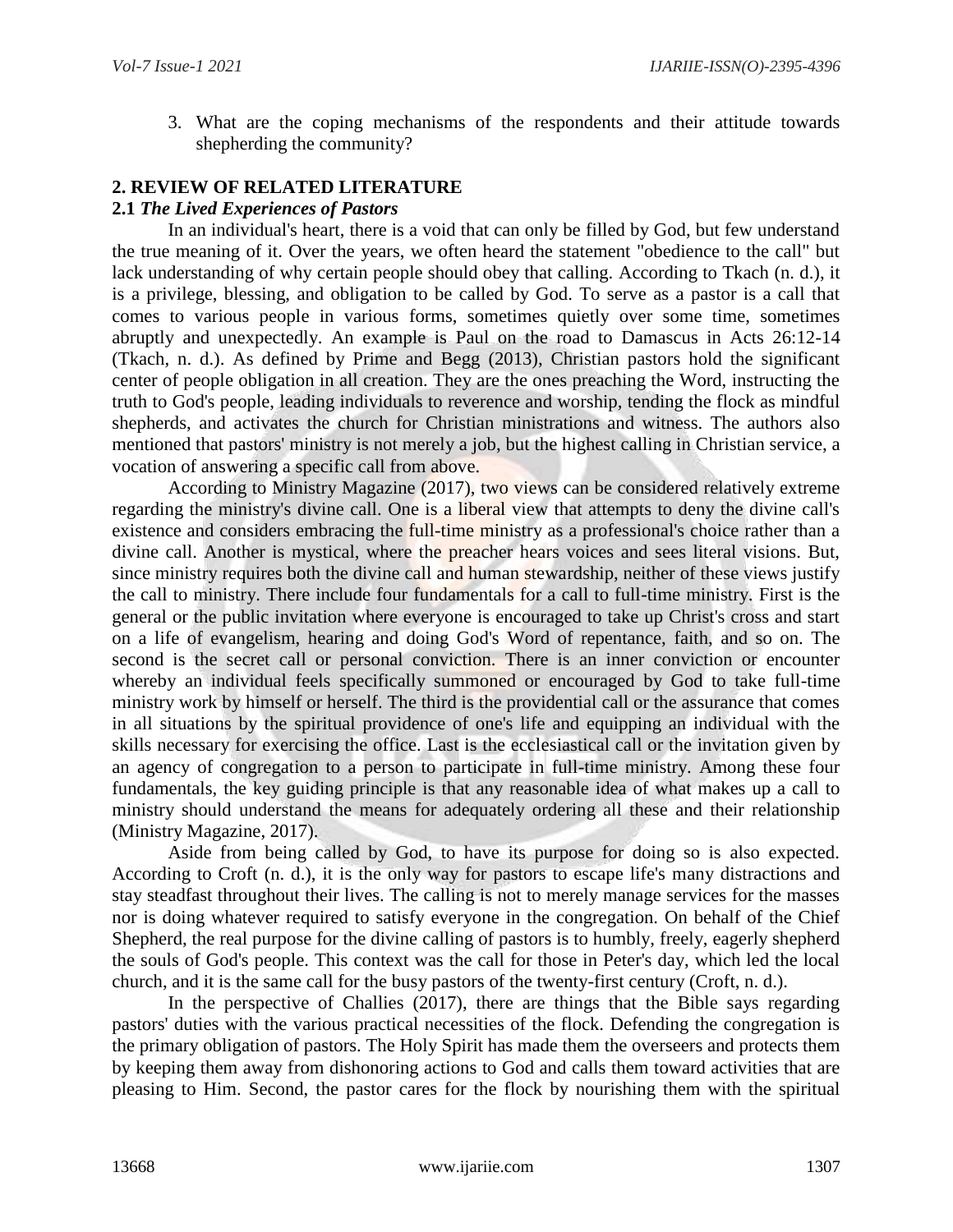drink and food, which is the Word of God. Third, they lead the congregation, so they would not wander and meander out of security and in all kinds of danger. Lastly, when the people of God are anxious or uncertain, pastors are to care for them, bringing solace, wisdom, and offer prayer (Challies, 2017). These are not just about the job, but the heart of a shepherd to possess these ministry characteristics.

A ministry is a way for the church and society to be served (Palmby, n. d.). Serving as a pastor is the most well-known form of ministry, and there are many other ministry opportunities for people. To get active in a church group and improve the faith, people can use talents and interests to find a form of ministry that suits their personality (Palmby, n. d.). One of those popular ministries is the online ministry. It is any and every way that the church can or may meet members, tourists, seekers, and leaders through a range of web and internet technology resources (Resource UMC, n. d.).

According to Digital Evangelism (2018), there are reasons why churches need online ministry. Primarily, half of the population in the world is already online. At this present time, 3.8 billion and more is the number of people who have internet access. This fact means that churches have access to people all over the world when online. It doesn't mean it's easy to meet all of those individuals. Yet, because of the internet, the world is a much smaller place. The mission to "go into the whole world" given to every church, and wherever people are, there are efforts to make God's presence known. In terms of discipleship, the online ministry provides a chance for the whole church to get involved. There is a private screen for most of the people in the church. At least one device is accessible to nearly everybody. It could be an iPad, smartphone, tablet, laptop, or desktop, and people have a chance to share Christ every time the members of the church open or turn on their devices.

Not everyone can be on a mission trip abroad, be a volunteer in a shelter, or preach an evangelistic series, but God's love is still possible to be shared online. Even by just typing and having connections online can share Christ's effect on one's life. The last one, humans resort to online websites, such as Google, for answers. Many questions may occur to one's mind, whether God is real or not, what ministry is, etc. Queries are answered by simply typing in the search box. However, the answers do not appear magically, for it has to be published online. In connection to this, churches can provide solutions to problems people face with an online ministry (Digital Evangelism, 2018).

On how the online ministry works, the primary aim to start is the value of using technology to reach a broad spectrum of people, Christians and non-Christians (ChurchPad, 2020). Online, there exist billions of people; for this digital age is an excellent tool for evangelism. A perfect way to address the members' needs unable to attend services and significantly improve churches' future outreach is having sermons accessible online (Ankers, 2015). The internet will disperse the Word of the church into the world and cross unthinkable boundaries. According to Ankers (2015), online ministry commonly works through audio or video and streaming. To record a sermon can be as complicated as using a soundboard, microphone, and sound technician, or as simple as putting a digital recorder or smartphone near the speaker. It's fast and straightforward to use a digital recorder with a USB connector or mobile phone. Still, whatever method used there is, the recording is made sure that it is clear and loud to be heard by those with different hearing abilities. Uploading the record to a website that hosts the files is next once there is a satisfactory recording of the sermon or letter. This website can be the church's very own website or an alternative website that works in audio file hosting. Contacting the church's web host is to see if hosting the audio files on the website will increase monthly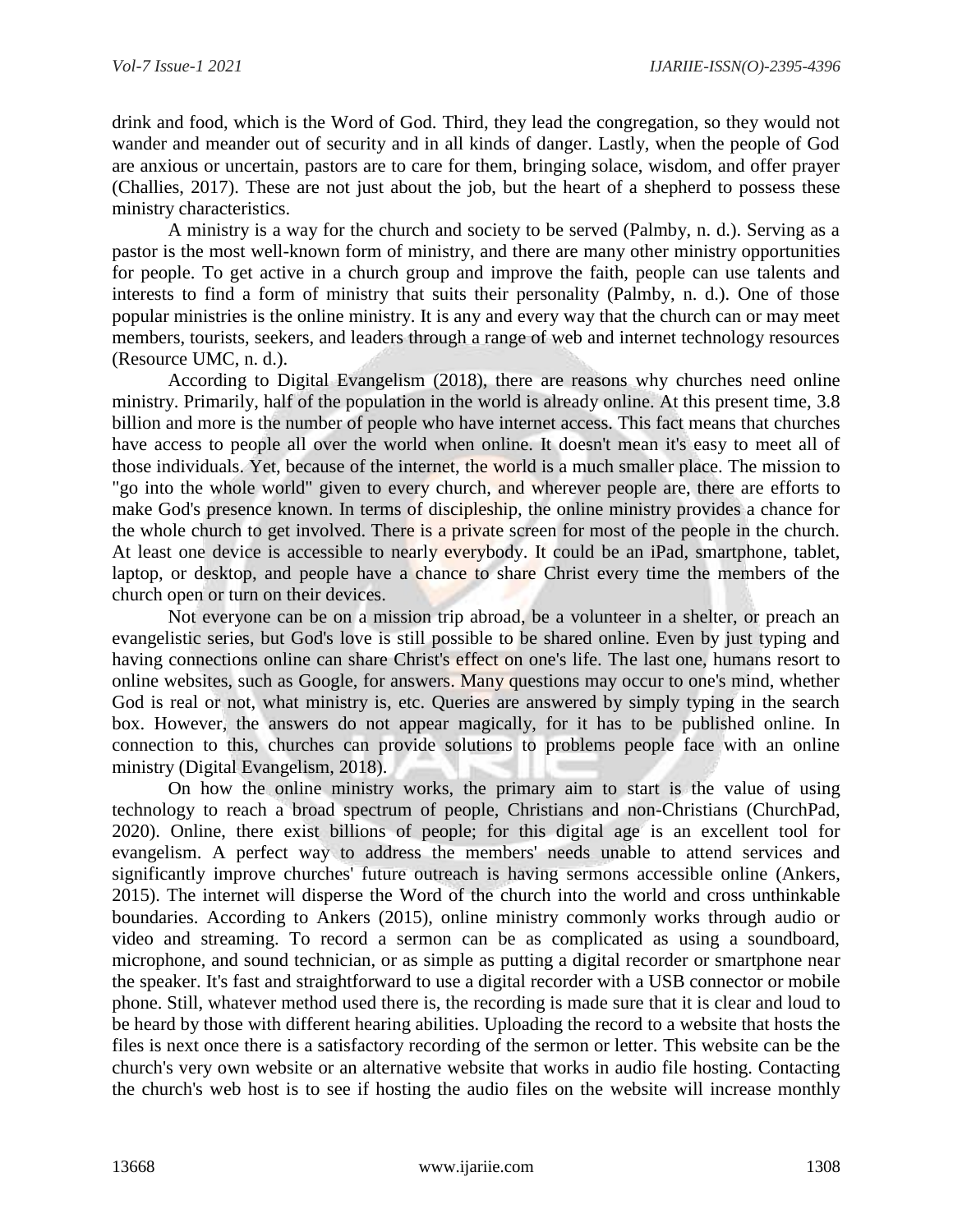payments or fees. If interested in hosting audio files somewhere outside of the website, trying out one of the sites mentioned in the resources section will do. After deciding on the hosting of the audio files, providing links on the website will take place. People should be able to use a phone, tablet, or personal media player to quickly download or stream the sermons (Ankers, 2015).

Aside from using audio, people can either view the sermon live or choose an archived speech on their phone, tablet, or video streaming device to watch. This medium could make individuals feel like they are more in contact with the church, as they can see who is communicating. Some additional equipment is required to create a professional-looking video. Stuff like HD cameras or a good webcam, computers for streaming, audio equipment, a secure internet connection, and streaming service is needed. Streaming video is the right choice for making people feel like they're attending services by watching them at the same time it is happening. Considering someone who can link the video and audio to a computer and connect the computer to the provider of streaming services is required. It could be a cheaper way to use a newer smartphone as the camera, then another smartphone near the speaker to capture the sound to record the video and put it online. Someone who knows how to use software for video editing and someone who has experience working together to match audio and video, it is also a helpful way to manage. These are just a few ways one can put ministry out there on the internet. Planning and a little bit of tech, one can offer members the chance to participate in the church ministry from the comfort of home, in the car, or while working out (Ankers, 2015).

Advances in digital technology provide the church with ministry resources that have not been possible with conventional print media and its associated costs and limited distribution (Simpson, 2010). It is possible to create a digital presence on today's World Wide Web practically for free and make the church available to a global audience.

Many platforms emerged and are still developing in this modern, digital period. One is a Facebook live stream or the watch party. This platform is common among those live broadcasting from a church building before, with a small team leading usual worship (Paul, 2020). More churches prefer Facebook Live than ever, especially with the current COVID-19's social distancing edict (Dougherty, 2020). According to Dougherty (2020), Facebook Live provides a reliable way to put a coronavirus contingency plan in place for churches.

As stated in a research article conducted by Brubaker and Haigh (2017) on the religious experience, the uses and gratification of faith-based content, there are 1.79 billion monthly active users and an average of 1.18 billion regular active users based on Facebook Newsroom in 2016. To determine their study's answers, they figured out the uses and gratification, motivations, religiosity, frequency, and intensity of Facebook users to engage in faith-based content. They resort to survey methodology to answer their research questions (Brubaker & Haigh, 2017). They concluded that Facebook is an expressive platform where users can both offer and receive spiritual encouragement, express opinions, and educate others about Christian traditions and viewpoints while receiving spiritual advice, religious services, and entertainment at the same time (Brubaker & Haigh, 2017). The latest results indicate that Facebook is an expressive medium that offers an outlet from which online religious needs and aspirations are shared and met. The results reveal the relationship between belief, spirituality, and Facebook, demonstrating the reciprocal and mutually beneficial partnership Facebook enables. Being more religious influences outreach and giving support that preserves strong relationships, faith-based relations that allow users to fulfill needs that result in tangible and intangible benefits (Brubaker & Haigh, 2017).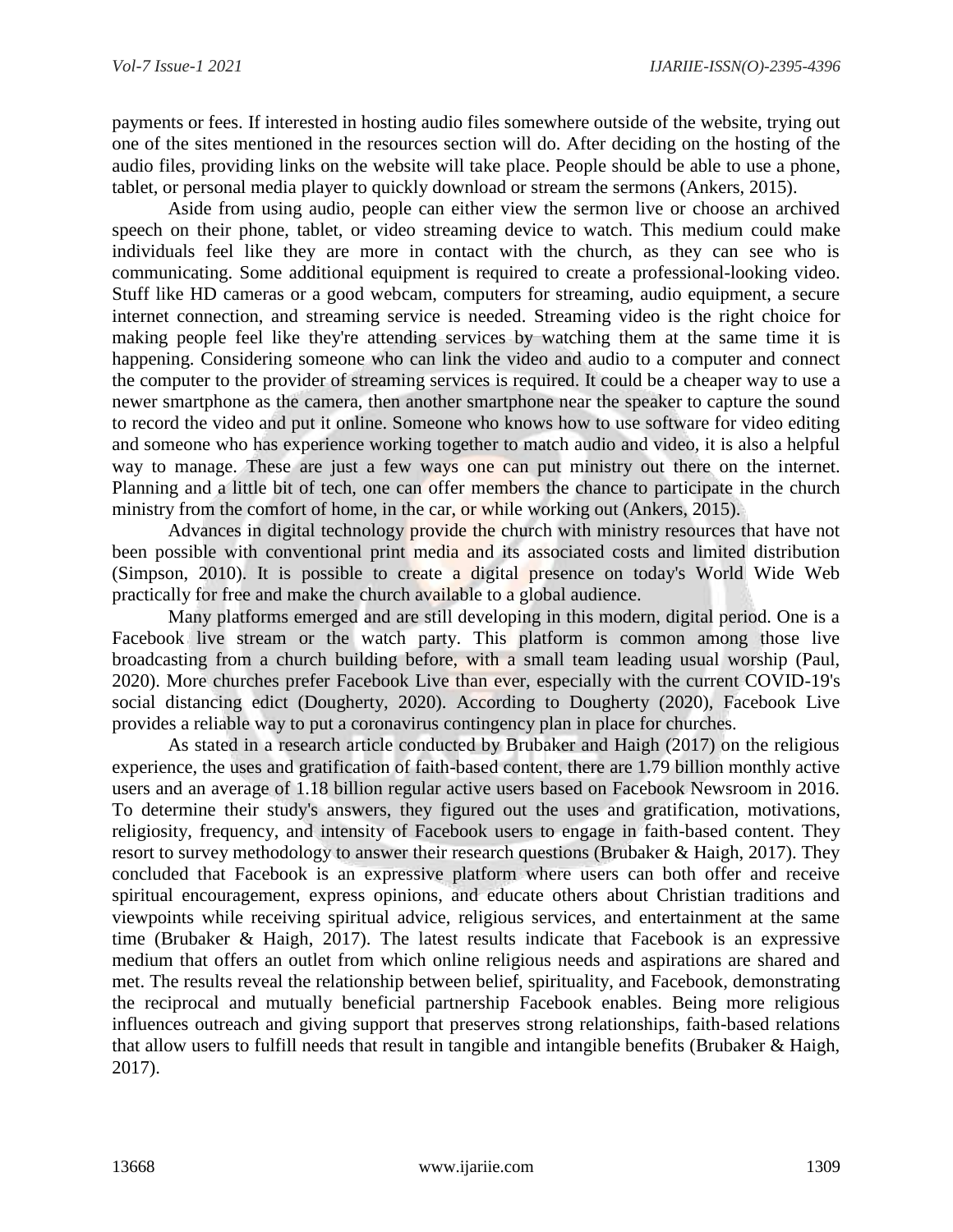Another platform used in online ministry is YouTube. According to Clifford (2018), it is an excellent operation. With YouTube, hosting many videos for free, and even the usage of Google's live-streamed servers is possible. A missionary concern for YouTube is that the primary place where millennials and Gen-Z go for utilizing the content is their site (Thompson, 2020). Also, it offers much simpler on-ramps to discover the live-stream for non-Christians. YouTube's live-stream operation enhances the features (Clifford, 2018). Organizing and embedding a live-stream, week-in, and week-out are becoming more superficial, but at the same time, other aspects are getting worse too. For most churches, songs available for monetization are not a big deal but struggle when YouTube does not permit the music, especially in a country where live-stream is making an effect. Even if there is a right to manage an upload, a chance for the video to vanish, be muted, or the emergence of copyright assault is possible (Clifford, 2018).

Twitter is one of the leading and most significant social networks, with more than 335 million monthly users (Tate, 2019). There are 500 million tweets every day, and since 2016, the number of daily users has been growing. For any form of organization, including churches, Twitter has many easy and efficient resources. It is a great way to inspire the social media audience and spread God's Word and the church through the social media reach by tweeting inspiring quotes or Bible verses, adding a way to share them. Such tweets tend to acquire more engagement and retweets than other posts (Tate, 2019).

In the journal article of Horner (2014) on how Christian leaders interact with Twitter, the conclusion is that pastors were most concerned with getting across Christianity's fundamental message while adapting strategies that include the modern medium of Twitter. To support the research, it was through the study of 30 diverse leaders' tweets and numerous blog posts, articles, and interviews detailing various approaches to Twitter and other social media. Pastors and other Christian leaders seem to be hesitant to change their message. However, they are more than willing to adjust to social media's rise to reach people with convictions, as seen by the 30 leaders studied. There were 9,100 tweets per second and 222 million users who did not tweet but watched others tweet, as of July 2013, of the 241 million monthly active users. Considering the dates in joining Twitter, the 30 leaders are not distant behind the times. Rick Warren joined in the earliest April 2007, on May 2012 was Kevin DeYoung, and 23 joined from May 2008 to June 2009 (Horner, 2014).

According to Conner (2014), Instagram has proven to be a significant social media player and a handy ministry platform. Living in a visual community, Instagram is a perfect way to share churches' stories beyond conventional text posts. Instagram has expanded to include more than 300 million active monthly users since its launch in 2010, including celebrities, professional athletes, brands, and even churches (Lundy, 2015). The effects, filters, and borders of Instagram boost images and make them more visually appealing. These things promote user engagement, and individuals who follow the church's account may comment on the pictures. Instagram is also used to direct traffic to the website of the church. It includes the URL in the church website's photo and the explanation of the picture so that people can acquire information about service times and locations. Also, a perfect way to aggregate related images is via hashtags. If a significant event or sermon series is hosted by the church, creating a hashtag will do. Once the Instagram users search the photo or videos with other images or videos tagged with that hashtag, more people can see posts with relevant hashtags (Lundy, 2015).

This year, on social media, one of the hottest trends is TikTok. It derives its origins from Musical.ly, a social media software that allows users to make 15-60 second videos as a lip-sync style video with either original audio or current audio (Reed, 2019). TikTok is a website with 1.2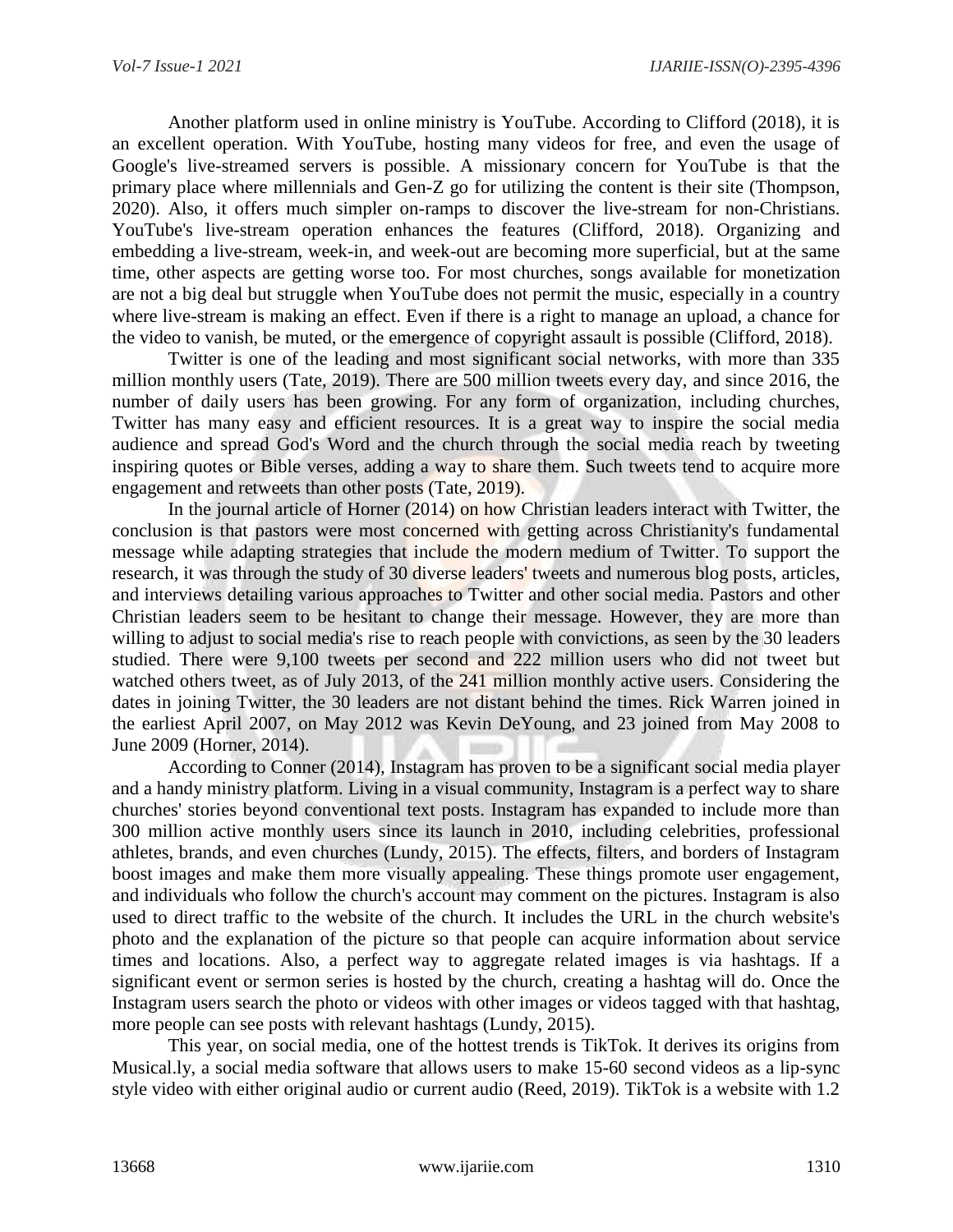billion downloads and 500 million active users. Those churches who choose to jump on the TikTok bandwagon, in a generation that is looking for answers, will expand the faith scope but possibly will not penetrate a traditional church's doors. An increasing amount of Christian content is present. Contents may vary from anyone sharing an inspirational word or scripture to rewriting popular secular songs based on a Christ-centered way (Reed, 2019).

Besides these online ministry platforms, there are still more to explore, like Zoom, WordPress, and YouVersion. According to Paul (2020), Zoom is a video conferencing community app, which allows everyone to see everyone else. When one person leads the conversation or event, people may opt to mute their sound. This platform works for congregations of up to 100 members, and in larger churches, it was a standard option for smaller communities and small groups. WordPress creates a church website and an essential platform for advocating the ministry (Vaters, 2019). It has a wide selection of templates and set up a website without difficulty. YouVersion has many resources to help the congregation sustain God's Word at the core of the church's life. A daily devotional comes with a graphic ready for social media to send out to church members daily. To study together for a week, a month, or any other time, there is also a biblical devotional that church members can learn together. The sermon notes are uploaded too for everyone to benefit from them (Vaters, 2019).

Often, it becomes an opportunity to mourn when pastors gather to discuss what is happening in the ministry (Wilson & Martin, 2020). It may be exhausting, frustrating, and disappointing, but it can be enormously rewarding as well. According to Barna (2015), as the world is continuously changing, leading to a more digital era, pastors and other church leaders are not exempted from significant internet use over the past 15 years. They have come to accept it as an essential tool for ministry in the  $21<sup>st</sup>$  century.

According to Jones (2020), online pastors experience preparing weekly online services alongside worship, production, and stage teams. Physical locations are where most weekend preparation teams could understand conducting more efficient worship services. Online pastors experience multiplying themselves through hiring and educating online volunteers, such as hosts for engaging and following-up viewers and online community leaders to run other online groups. Another critical aspect of an online pastor's lived experience is determining, encountering, and engaging the individuals watching online. They are to connect people to the church's online discipleship pathway. A productive online pastor experiences portraying liaison by allowing others to see how the online ministry can assist the church. Pastors even research ways for the advancements and development of the online church (Jones, 2020).

A study by Crumpton (2018) claimed that the church's online pastor performs weekly posting, written blogs, and vlogs. With systematic spiritual material, there are weekly devotional messages. The online pastor makes a rundown of the sermon viewed by the online congregation every Sunday immediately after the service. And this pastor is the point of contact, as the online congregants reach for other services, such as generosity, grief, weddings, etc. This pastor has the responsibility in all delegated areas, as the division of duties among all the associate pastors occurs. Other than that of the lead pastor, this online pastor becomes the face with which the online congregation is familiar.

Gjelten (2020) stated that despite the pandemic and changes, it still gives way to pastors to intensify efforts and concentrate on communicating with people. Every couple of weeks, they check on every older person in the church to see what they need and how they can help. So, there are ties that are hopefully stronger now than they were before.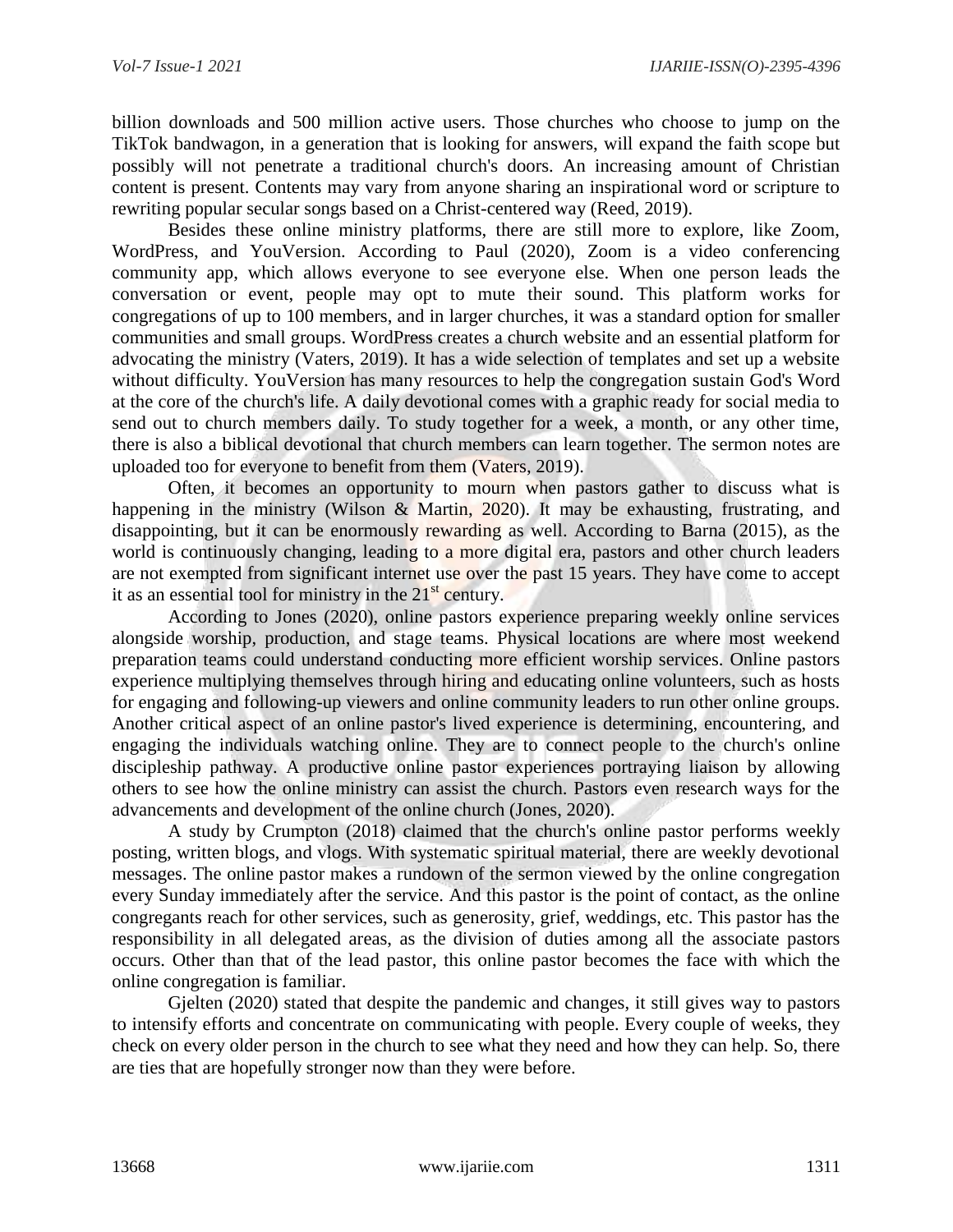The Philippines prides itself on being happy and pleasant, tempting the churches with shallow, comfortable solutions (Litonjua, 2016). But churches are gaining modest, careful pastors who are seriously instructing their people in the joy of the Lord. The seeker-sensitive churches are one of those that have been emerged, especially around Manila. Church services are designed primarily for non-Christians, and the primary purpose is conversion. One minister clarified that a church needs to keep the sermons deliberately short, appropriate, and realistic. To keep the people involved, these seeker-sensitive churches are particularly vigilant, never to offend the non-Christians. Besides, the logical ways of rounding out their services with video clips, theatrics, and contemporary music, especially among the younger generations, have gained popularity. According to Litonjua (2016), their church has built strong relationships with pastors over the past few years, who welcome training and mentorship. These pastors preach the Word confidently and spread the Gospel in their communities to understand the need for more training and equipment. Despite having no formal biblical training, many of them are already leading growing congregations and planting churches zealously. They take every opportunity to engage in any free churches offering conferences or equipping classes that are willing to invest in them (Litonjua, 2016).

In Every Nation Philippines, churches, leaders, and ministries continue to proclaim and demonstrate God's Word (Foliente, 2020). There are individuals rescued, reached out, and growing profoundly in their relationship with Christ. Online, relational discipleship is also active and healthy. People worldwide meet online with their Victory groups and leader, start new Victory groups with relatives and friends, do One-2-One, worship God, hear His Word weekly, pray for each other, and intercede for the nation. They get linked to a church community, hang out in a smaller online group after the service, engage in Victory Weekend and Purple Book classes, and soon ready to minister too. Online, discipleship is also rising among children. In the Philippines, churches and leaders have demonstrated the Gospel via #GoodNews2020 to impacted families, stranded students, Overseas Filipino Workers, and frontline workers in forty provinces. Leaders continue to fund and give scholarships to more than 600 talented and worthy underprivileged youth through the Real Life Foundation. With monetary support, relief products, and coaching, the scholars and their families are taken care of by the Victory churches; they have launched ten new centers this year and will have 350 scholars. Leaders remain committed to church planting, campus outreach, and world missions no matter what exists (Foliente, 2020).

### **2.2** *Challenges in Online Ministry*

According to Earls (2020), some believe that the pandemic brings long-term changes and challenges, altering the church for months or years to come. Eight percent of the churches claim that there is pressure to delete a ministry. Overall, two percent of pastors claim they cut their ministry outreach; two percent got rid of the ministry of children. Two percent cease Sunday school or small groups, one percent stopped the students' ministry, and one percent delete other hours of service such as Wednesday and Sunday nights (Earls, 2020).

Live-streaming services were only an alternative for congregations before COVID-19 but have now been mandatory for church survival since the beginning of the pandemic (Cook, 2020). From accustoming to merely trying to collect tithes and offerings, live-streaming affects church leaders' persuasive methods. Through the ministry, they must ask the online audience to assist the church's non-profit efforts and care about the needs of those on staff (Cook, 2020). Specifically, in the United States, the latest coronavirus is painfully pushing on the church's soft underbelly, their finances (Boorstein, 2020). According to the author, to the 2018-2019 National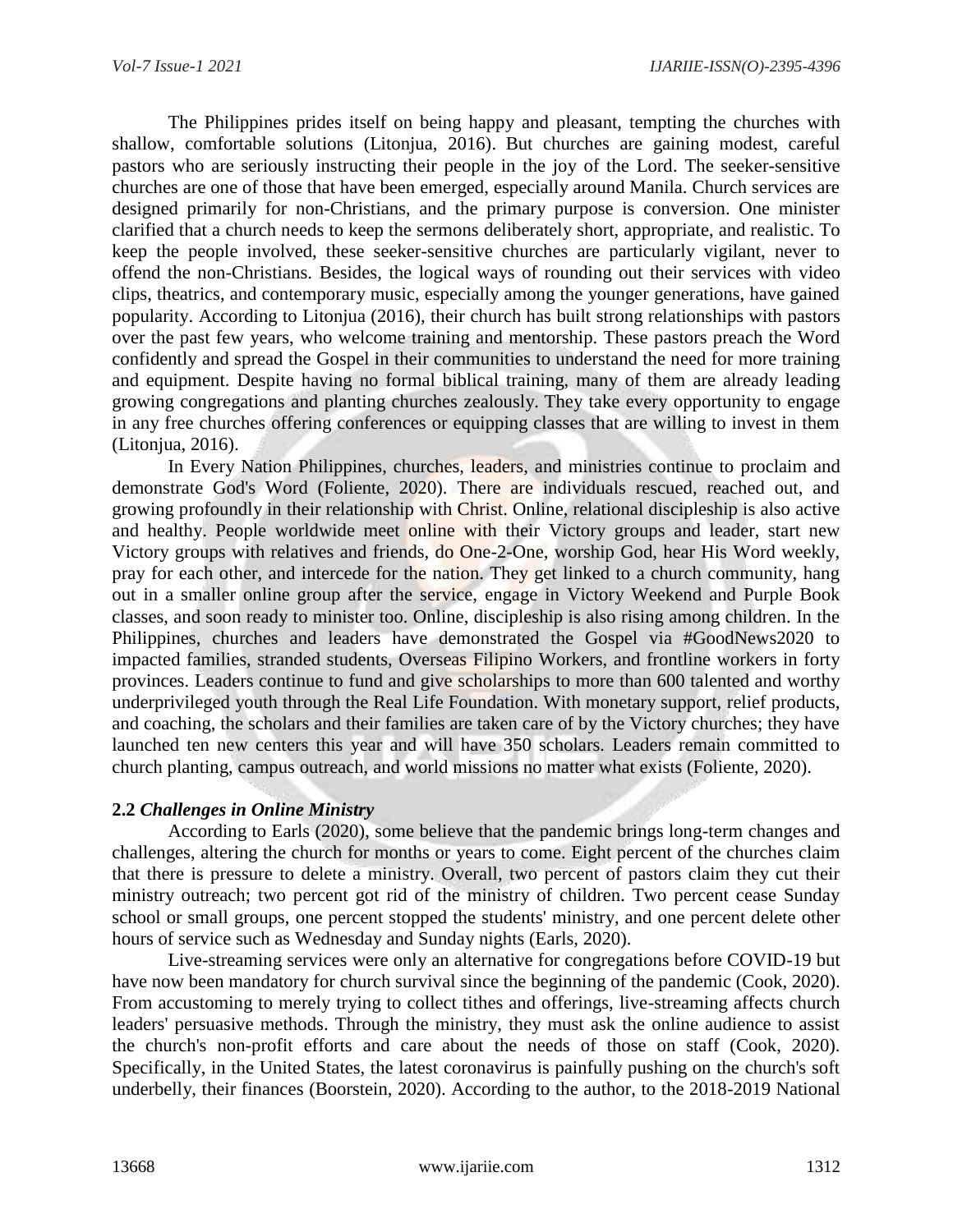Congregations Survey, about a third of all the congregations have no savings. The study found that only 20 percent are streaming services, and 48 percent are willing to receive donations online, making it more challenging to serve the faithful and collect donations. According to the survey conducted by the Lutheran World Federation (2020), a lack of internet access, electricity, online services, and smartphones are present, leading to a disconnection from the congregation. Church members cannot afford the internet or cell phone service in some regions because money is now allotted more for food. It was difficult for pastors to keep in touch with the elderly and people living in remote and rural areas with mandated physical distance. As church members are heavily affected by the loss of livelihoods, churches also face financial uncertainty.

According to Campbell (2020), A survey published at the end of March of 1,500 church leaders in the United States showed that 41 percent are grappling with change's technical side. According to Robbins (2020), two standard demographics are a tremendous challenge for churches and leaders. One is the young tech-savvy individuals that are more likely to try new things but less interested in the church's traditional version, and the older ones that are more difficult to reach. While recent technological innovations naturally appeal to more than one younger congregation, older audiences may also be alienated (Slingshot Group, 2016). It can lead to significant losses if not considered this thing. It is sure to miss out on the wisdom, knowledge, and experience of older generations has to bring to the church. According to Villarreal (2020), when churches discuss switching to digital services, pastors must not neglect those in their church who can't afford technology or lack access to it and are not tech-savvy.

Thirty-five percent of church leaders believe that churches are too dependent on technology (Conrad, 2017). According to Tyndale University College and Seminary survey in 2011, 13.6 percent believe that there are more critical things to concentrate on than technology, and 11.5 percent believe that technology distracts individuals from worship. Technology may cause problems with communication, both inside and outside the church. Incorrect use can severely detract from service aspects such as prayer and waning focus levels regarding church services. Social media can harm churches and widely publicizing errors when people instantly post impressions and thoughts to their social media accounts. This issue can lead to disseminating false doctrine and tattle and distortion of the truth (Conrad, 2017). According to Vogels et al. (2020), some have said that technology produces more issues than it addresses. Some have said that emerging fears about the effects of digital life are likely to be at least somewhat mitigated as humans adapt. Some specified that any solutions could generate a new set of problems. Others stated that the use and misuse of emerging technology by humans is causing social damage that is unlikely to be overcome.

In the Philippines, Dr. Bautista stated that it is a challenge for leaders to know how to build awareness of mental well-being and inform members about the importance of mental health in their church's online practices (Philippine Council of Evangelical Churches [PCEC], 2020). Organizing members to be mental health workers is a challenge too. It is a challenge to incorporate the Gospel in solving mental health concerns and create an outlet of lament for those dealing with emotional problems. As ministry front-liners in the Philippines, leaders can factually view how the landscape of pastoral ministry is shifting (Asian Access, 2020). The health pandemic leads to an end of the traditional church model's age, and it is fast being substituted by the house-church model. Challenged by the swiftly altering landscape, 40,000 small church pastors have had no salary for the past two months. To provide financial assistance to these pastors, the Philippine Council of Evangelical Churches (PCEC) has implemented an "adopt-a-pastor" initiative. For the majority of church members, there is little or no access to a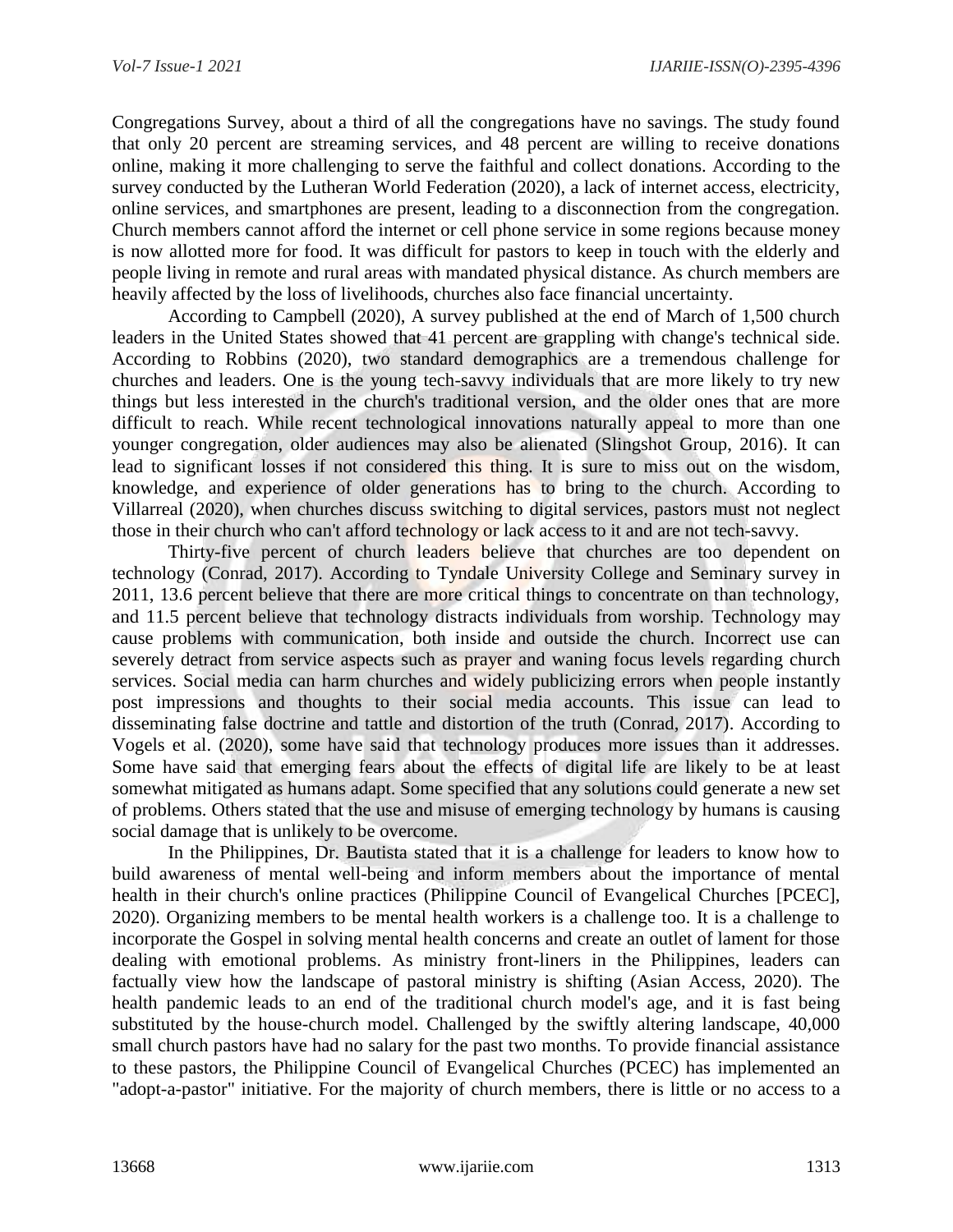secure internet link. One pastor-friend testified that over 50 percent had no access to the internet in his church of 1,500 members in Metro Manila. They use pre-paid information, which is very limited and depends on how much information they have purchased. The vast majority of pastors have scant social media technology expertise, far less any live-streaming experience in their preaching or church worship services. The vast majority of churches pay monthly rentals that can fit less than 80 individuals at a time. But significantly, it drops to 20 people per operation with the physical-distancing steps, making it a massive mental and unfair burden to retain the land (Asian Access, 2020).

According to Reyes (2012), pastors in the Philippines' urban locale face many challenges, starting with the planning and delivering sermons. They think of the various groups of people in their congregations as they research and plan for their weekly sermons. Pastors generally ponder how they can clearly express the message and contextualize it to their conditions before they preach. For most pastors who do not have the opportunity of going through formal seminary training, a challenge to conquer is to exegete challenging Bible passages. Another obstacle is finding time to research, together with their obligations, families, and churches' demand for their time. Every week the urban pastor serves a variety of different people. Metro Manila's churches are rich and poor, single and married, old and young. In terms of contextualization and implementation of God's Word, it is difficult to strike a balance. In short, urban pastors are facing a two-sided challenge: the textual challenge and the contextual challenge (Reyes, 2012).

Facing such challenges could lead to an extra challenge of experiencing pastoral burnouts and stresses. Pastors are experiencing those by being on call 24/7, criticisms, poor dispute resolution skills, and trying to fix everybody's problems. It also includes the inability to assign tasks, poor internet connection, and not prepared for ministry in all aspects. Even the limited outof-church social life is considering a reason (Fickel, n. d.). Symptoms involve feeling exhausted, inadequate, isolated, less empathy, insomnia, relational problems and withdrawal, anxiety and depression, and more. Recent figures indicate that some 1,500 pastors leave the ministry each month (Billy Graham Evangelistic Association [BGEA], 2016). Around half of them feel unable to fulfill the ministry's demands, 70 percent say they have no close friends they can trust, and 80 percent say the church ministry negatively impacts their family. In the mainstream media, several Christian ministry books suggest that burnout in ministry is a fact for many, such as Wayne Cordeiro's *"Leading on Empty: Refilling Your Tank and Renewing Your Passion"* in 2009, 2003's *"Pastors at Greater Risk"* by H. B. London, Jr. and Neil Wiseman, and Clay Werner's *"On the Brink: Grace for the Burned-Out Pastor"* in 2014 (Burnette, 2016). These and other books encourage pastors, those working in service, and their families, and pastors who have fought with burnout and fatigue have written. Moreover, recognizing insecurities, low selfesteem, poor self-image is the start of seeking healing that will encourage oneself to conquer the "lids" of leadership in life that restrict effectiveness (Bergeron, 2017). One must be self-aware, not only of the talents and abilities but also of who the self is as a leader's "shadow side."

# **2.3** *Coping Mechanisms of Pastors*

Mindfulness and Christian spirituality are helpful instruments for avoiding and dealing with burnout and compassion fatigue (Frederick et al., 2017). Since mindfulness and Christian spirituality are related to the management of personal achievement loss, emotional exhaustion, and depersonalization, Christian human services personnel who participate in these practices can stave off burnout and revitalize their work. Under the definitions of calling, apathy, and indifference, for Christians, a better way to conceptualize burnout and compassion exhaustion is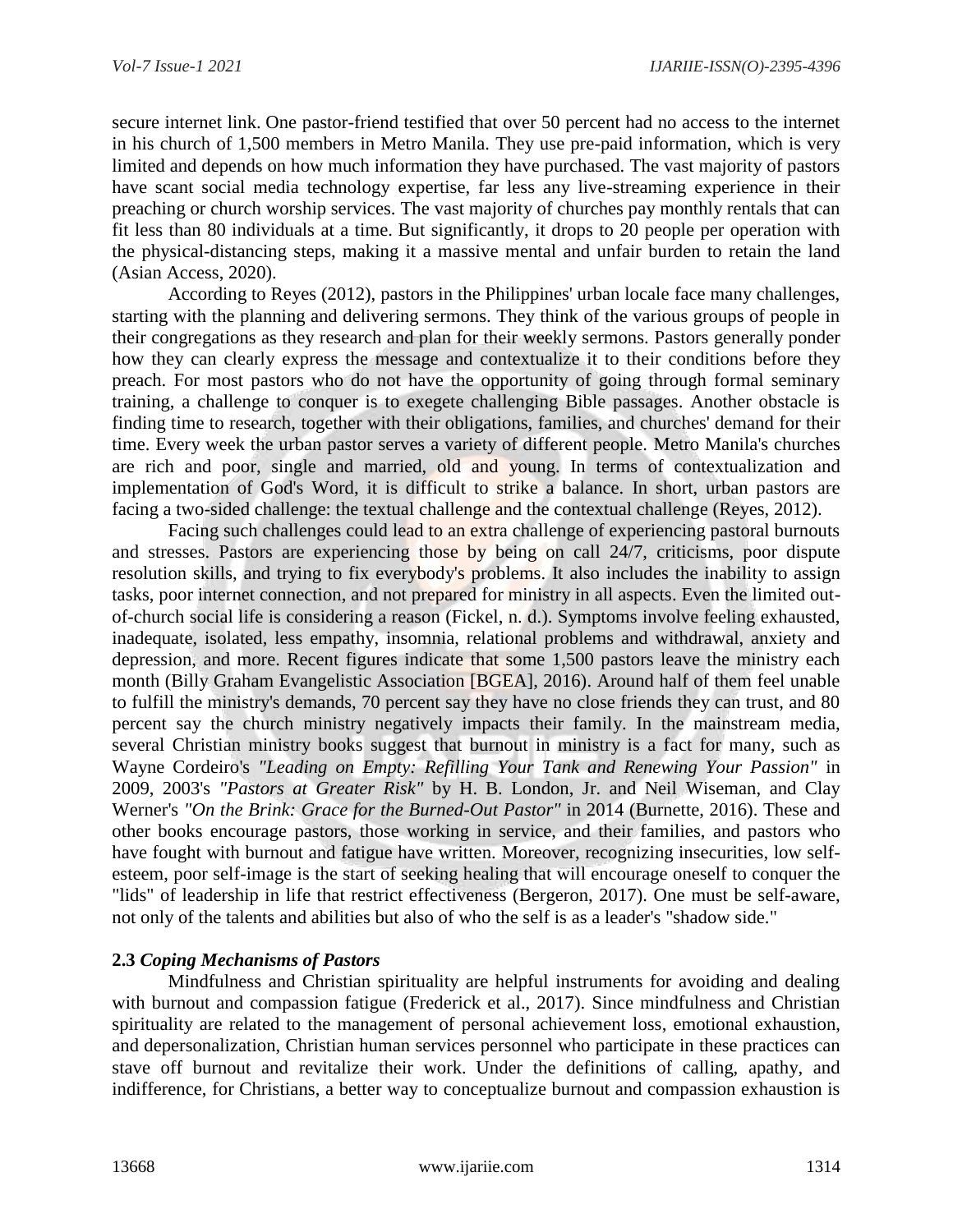to accept them. Preventing and dealing with burnout in this way becomes a spiritual revitalization project, reconnecting with God's inspiring, living Spirit. The prayer services, regular study, and the prayer of concern are valuable instruments to do this.

The Philippines is facing perhaps the most massive and daunting challenge posed by the COVID-19 pandemic, affecting Filipinos physically and spiritually (World Vision Philippines, 2020). In helping people respond and cope with a crisis of this magnitude, the church could play an important role, considering the country to be the most Christian nation in Asia. In a recent webinar entitled *"The Role of the Church during the COVID-19 Pandemic"* organized by the World Vision last June 19, Rev. Umali and Rev. Father Emanuel Mijares discuss how the church can be a spiritual guide. A brochure entitled 'Gabay para sa faith leaders sa panahon ng COVID-19' (Guide for faith leaders at the time of COVID-19) was also published by the World Vision, which advocates the essential role of the church in helping its leaders, congregations, and communities cope with the crisis of COVID-19. Many churches resort to corporate worship that reminds them that there is power for being united. Even during their circumstances, they still chose to lift the name of God and worship. The online benefit worship concert called *"Songs of Hope"* was attended and sponsored by several churches last May 17. Christ Commission Fellowship (CCF) Exalt Worship, Favor Church, Living Word Churches, Union Church of Manila, Victory Worship, and Victory Christian Fellowship (VCF) Katipunan were among the church worship groups who joined the initiative (World Vision Philippines, 2020).

A journal article highlights the Philippines' religious sector initiatives (del Castillo et al., 2020). The Philippine church's contributions are illustrated in these sacred and moral interventions and play an essential role in assisting in public health crises. Studies have shown the significance of spirituality in health care, bringing peace and meaning to people. People, including leaders, struggling with mortality, coping, and recovery issues, are given foundational counseling and pastoral support online. In addition to these spiritually uplifting services, the church has also equipped health workers with personal protective equipment and face masks, initiated feeding programs for the needy, and opening their doors to the homeless to cope together amidst the crisis. According to Romero and Crisostomo (2020), Guevarra encouraged churches and spiritual leaders to offer guidance. Also, to advise their followers who suffer from depression because of the loss of jobs or livelihoods, fear about the possibility of coronavirus catching or dying, loneliness resulting from isolation, and hopelessness in returning to their everyday lives. The Caloocan church's social media ministry has strengthened its online presence to help provide pastoral care, such as through psycho-spiritual webinars and online counseling (Gomes, 2020).

Studies found that the most commonly used coping methods for stress are praying and reading the Bible, weeping, resting and sleeping, and talking to others (Edara, 2020). Religion and prayer are known to be resources used to cope (Edara, 2020). This coping style is mainly due to the deep and positive sense of spirituality of the Filipinos, which regards a person's strength. The author indicated that in van der Ham et al. (2014a, 2014b) studies, the participants further stressed family as an essential source of dealing with their issues (Edara, 2020). The participants clarified that engaging with their families saw them through tough times and gave them pleasure and happiness. Research subjects from Ujano Batanga in 2011 also stated that thinking about their relatives, engaging with them, and getting emotional support enabled them to go through tough times. When working, supportive friends, romantic partners, and other social networks often become supporting and coping links (Edara, 2020). In a study about pastors' management of stress in their work, Pastor Bill Westafer said that pastors at their churches with the extensive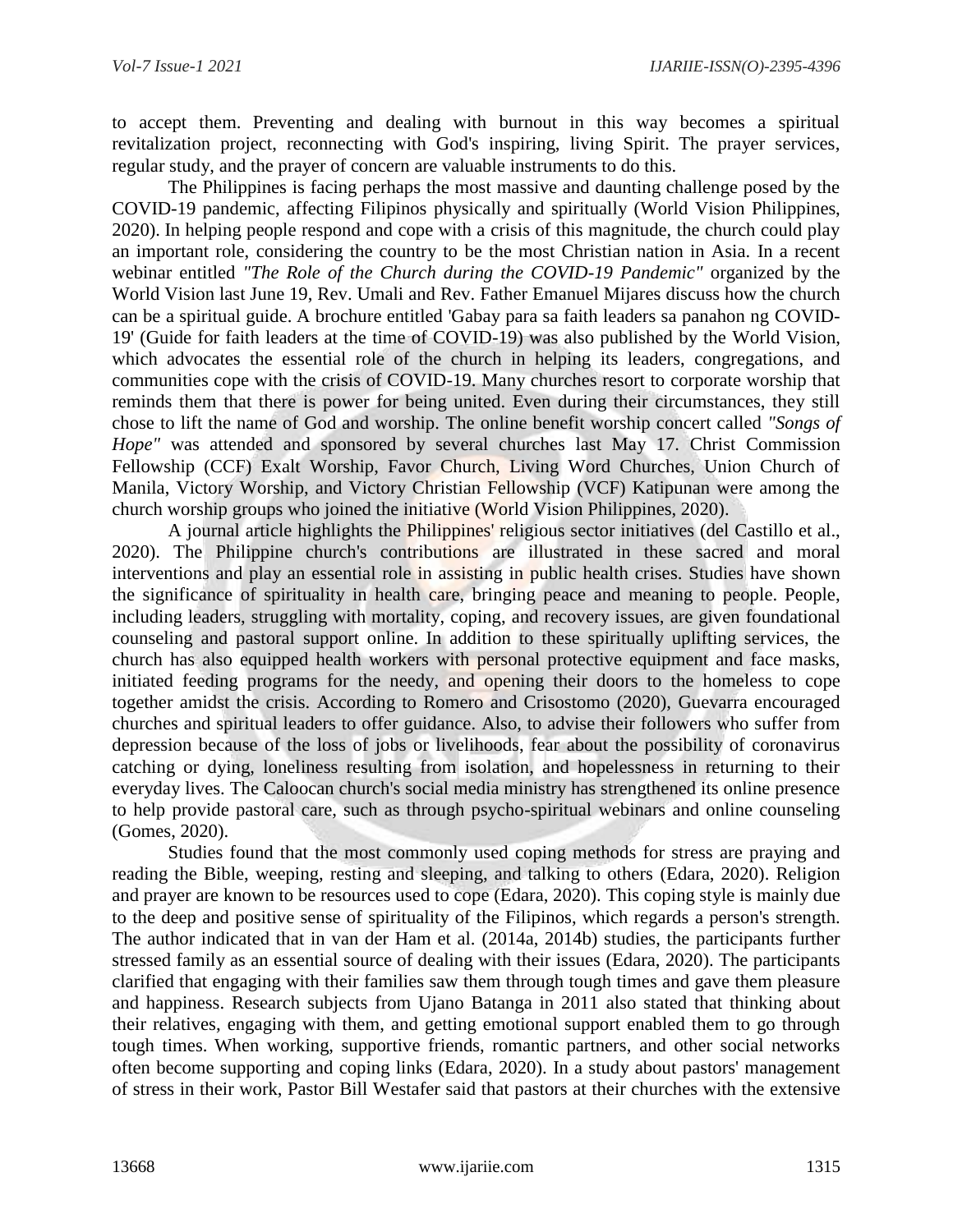length of service employed at least nine coping mechanisms and appeared better prepared to cope with the job's tension (The Courier, 2010). Westafer's study uncovered the five coping mechanisms most commonly discussed, including the following: ministry call, family support, meditation, relationships inside and outside the church, and retreats. Scripture reading, recreational reading, seeing a professional, exercise, taking a daily day off, and leadership training were other coping mechanisms. One participant in the study highlighted the value of coping efficiently and that self-care is paramount. It is the idea that if one doesn't take care of himself, then no one can take care of him. There are five ways of relaxation (Saddleback Church, 2017). This coping mechanism involves remembering one's worth to God, loving and being happy with what one has, restricting working days to six days a week, adapting values to what is necessary, and exchanging one's restlessness for the peace of God.

Another effective coping mechanism for most churches is adjusting to whatever needs development and changes due to the current pandemic. According to Schmidt (2020), every church needs a plan B. Long before it's even spring, most churches start preparing for Vacation Bible School programs. Some start collecting supplies right after Christmas, and as soon as the school year begins, some might even look at making plans for the summer ahead. According to the author, it is more than possible that the program managers already chosen a theme, opened registrations, lined up volunteers, and maybe even ordered supplies, even before the pandemic occurred. For both children and adults, summer programs are a significant highlight. Reimagining how to plan and run stuff artistically, especially for a meaningful and unforgettable Vacation Bible School, makes the show go. However, considering the size and the desired number of the audience is necessary to perform the best methods.

Another thing to consider as a coping mechanism is apology and restitution. According to Goop (2018), there are five apology languages, and it includes the following: showing remorse, acceptance of liability, making restitution, sincere apology, and asking for forgiveness. Showing remorse means using the words "I'm sorry," but it is never appropriate to utter those words alone. If one only uses the word "sorry," one doesn't even admit that he knows what he has done wrong. Demonstrating regret means telling why he is apologizing. Accepting liability is what they consider to be a genuine apology because if one does not acknowledge his wrongdoing, he is not sincere in people's eyes. A third apology language is a restitution. The apology is pointless if one doesn't even attempt to repair the relationship and situation, and it will be a hard time to forgive him. Another is demonstrating a desire to change the act or behavior. The genuine apology leads a person to convey how badly he felt about what he did wrong and the desire not to do it again. Last is asking for forgiveness. However, there are some things to consider when dealing with the congregation. According to Exline (2014), it makes one happy to light up someone's day. In relationships, one aims for peace and harmony and considers others first before one's self. But then, pleasing people doesn't end here. According to the author's claim, there are lots of negative feelings hidden. Not only does a person want to satisfy individuals, but when he can't, he experiences excessive shame and anxiety. There's the fear of rejection; one stops the confrontation, avoidance to go through any trouble, and it can be downright frightening to get someone mad at him. In short, this coping strategy crosses a line from being merely kind and encouraging to being hampered by fears of interpersonal conflict. One accepts responsibility for the thoughts and responses of other people, trying desperately to keep everyone happy.

# **3. METHODOLOGY**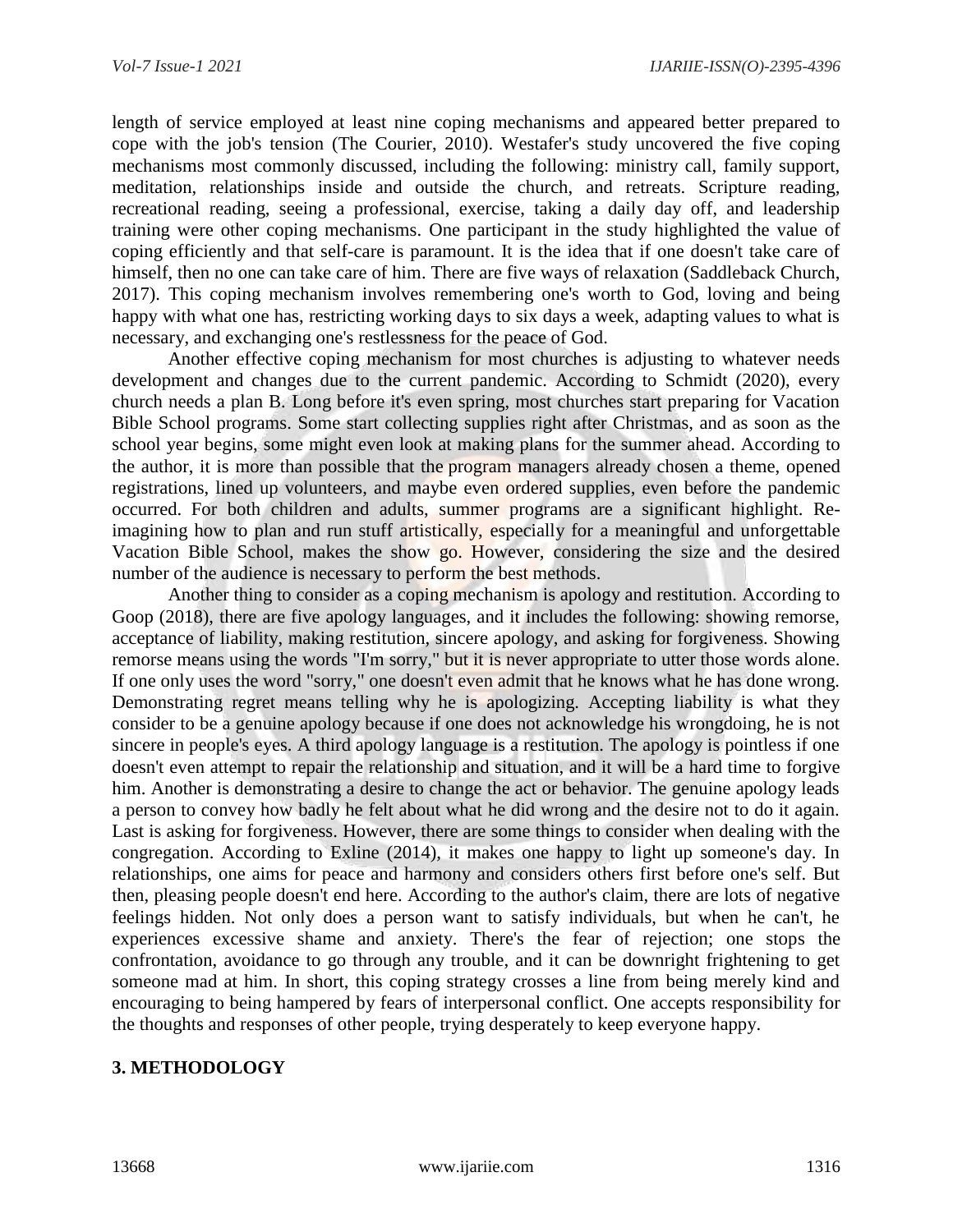The research is a qualitative study, and the researchers used the Interpretative Phenomenological Analysis (IPA). In several qualitative research studies, the IPA approach analyzes and interprets the 'lived experiences' of individuals who have encountered similar or common phenomena. This approach is a participant-oriented approach that encourages the research participants to articulate themselves and their lived experience' stories as they see fit without distortion and indictment.

According to Alase (2017), the purpose of the Interpretative Phenomenological Analysis is to carry out a detailed analysis that allows the articulation of experience, as far as possible, in its own words rather than following predefined category structures.

As it involves a detailed analysis of the respondent, the approach is phenomenological; it seeks to analyze the personal experience and concerns the perception or explanation of an entity or phenomenon by an individual rather than an attempt to make an objective assertion of the item or event itself.

# **3.1 Participants**

Likewise, with the phenomenological research methods, the number of participants may range between 2 and 25 in the IPA approach. Meaning, there are only limited sample sizes. The choice of these participants reflects and exemplifies the homogeneity that occurs within the sample pool of participants. In a phenomenological approach, the researchers ask the participants to remember, reflect on their lives, and explain and interpret these recollections. The study's purpose is to gain a comprehensive, holistic, and more in-depth understanding of the respondents' lived experiences.

The research participants have encompassed the Filipino pastors from the Province of Bulacan, Quezon City, Valenzuela City, Caloocan City, and General Santos City. Specifically, these participants are categorically males and those who have experienced the online ministry. Due to the limited sample sizes, the researchers selected only nine (9) respondents from the Filipino pastors' community, using the purposive sampling technique. Utilizing this sampling technique, the researchers focused on their judgment to identify and select participants to contribute to the study. The researchers ensured the availability and willingness to engage and the respondents' capacity to convey experiences and views in a coherent, expressive, and reflective way. These means were noted by Bernard (2002) and Spradley (1979) as essential to expertise and experience (Palinkas et al., 2015).

### **3.2 Instrument**

The study used the Qualitative interview or the in-depth interview. Considering that this interview is a semi-structured interview, the researchers utilized an interview guide to stimulate accurate and efficient data collection. The interview guide questions have been checked through the validation process to verify their reliability. These questions include the main question and several similar questions related to the central question, further improved by the interview guide's initial testing. The questions are open-ended, asked by the researchers that do not include options for answering them. These questions are more demanding for participants because they encourage participants to respond with their own words, phrases, or sentences. Furthermore, the in-depth interviews were done only once with individuals, though a group will do. Typically, every interview lasted from 30 minutes to more than an hour.

### **3.3 Procedures**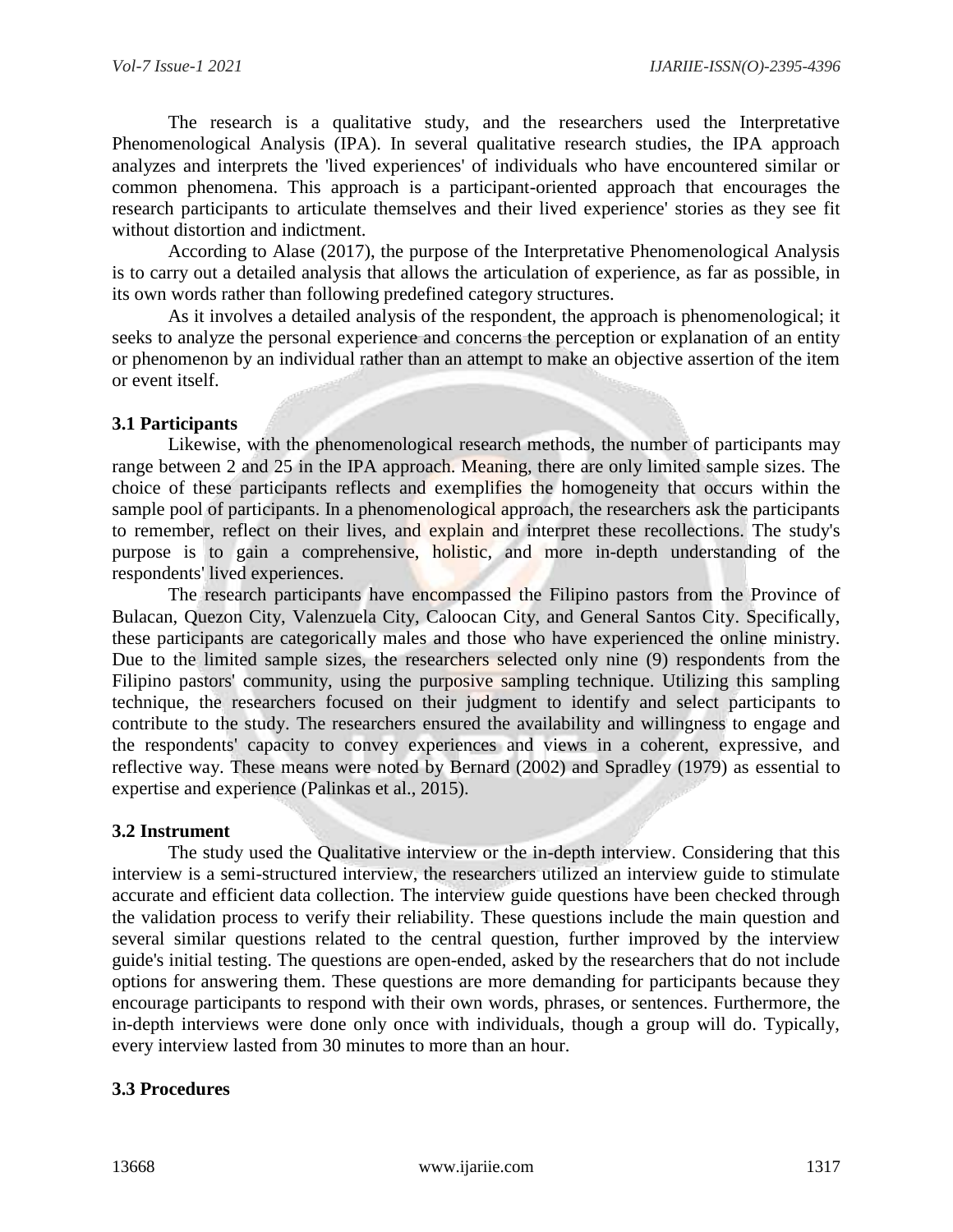The study has taken effective procedures to come up with successful data collection. The primary process was to ensure the research design and instruments' approval or validation, the interview guide questionnaires. After the validation process, the researchers then asked for permission to conduct the study. Considering the respondents' availability and confirmation to engage in the research, the researchers scheduled each respondent based on their preferred time and date. Beforehand, the researchers implemented the initial testing of the questionnaires before proceeding to the next interviewees. The one-by-one interview process assured the respondents of confidentiality and made them feel at ease answering the prepared questions and sharing their stories.

The researchers utilized social media via messenger calls and video calls to distribute research instruments or questionnaires. This manner became more convenient and accessible to gather essential data for the study, despite the current pandemic and difficulty in propinquity. Moreover, because of some limitations upon using the said social media platform, the researchers used mobile phones to record the conversations. After that, the researchers proceeded to transcribe interviews and interpreted the texts many times to develop accurate and essential points needed from the respondents' viewpoints and shared experiences. These steps allowed the researchers to gather data regarding the Filipino pastors' lived experiences, challenges, and coping mechanisms.

# **4. RESULTS**

The summary of the respondents' demographic characteristics involved in the study is shown in Table 1. The selected nine (9) pastors residing in the Province of Bulacan, Quezon City, Valenzuela City, Caloocan City, and General Santos City completed the study. Due to the advent of the global pandemic, COVID-19, the location varies, contributing to the researchers' online data collection. The ages of the respondents were between twenty (20) and fifty (50) years old. For the years of service at church, most of the pastors are currently serving six to more than eight years now. Two pastors are just newbies in service, and the same number of two is currently serving two to five years.

| <b>Variable</b>         | <b>Frequency</b> |
|-------------------------|------------------|
| Age                     |                  |
| $20 - 30$               |                  |
| $31 - 40$               |                  |
| $41 - 50$               |                  |
| <b>Years of Service</b> |                  |
| $0 - 1$                 |                  |
| $2 - 5$                 |                  |
| $8+$<br>$6-$            |                  |

**Table 1:** *Demographic Characteristics of Participants*

# **4.1 The Lived Experiences of Pastors in Online Ministry**

Being a pastor amid a pandemic is not easy. However, people look upon pastors as vessels of hope, faith and are passionate to serve. Table 2 shows the different themes specified from the data: accessible evangelism, division of labor, rapport and connection, leaving a legacy, intimacy with God, joy in the ministry, and discovering new skills.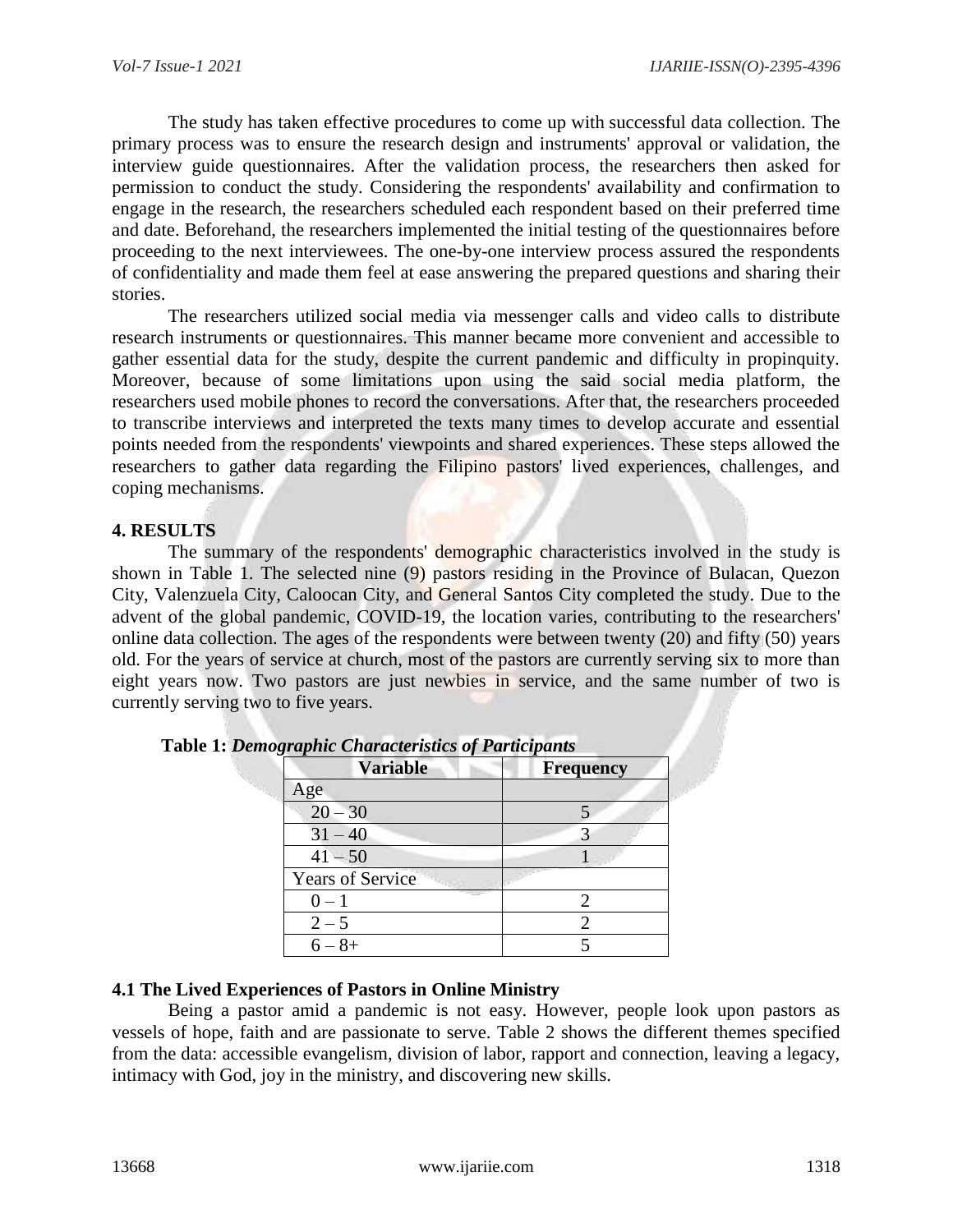This subordinate theme presented the lived experiences of pastors in online ministry amidst pandemic. The various themes involved nine participants who enjoyed the accessible evangelism, seven participants who experienced division of labor, and seven participants who encountered establishing great rapport and connection. Moreover, six of the participants have valued the legacy they leave. Two experienced intimacy with God, two have found joy in the ministry, and two discovered new skills brought by the digital age.

### **Table 2**: *Lived Experiences Themes*

| <b>Lived Experiences</b>      | <b>Frequency</b> |
|-------------------------------|------------------|
| Accessible Evangelism         |                  |
| Division of Labor             |                  |
| <b>Rapport and Connection</b> |                  |
| Leaving a Legacy              |                  |
| Intimacy with God             |                  |
| Joy in the Ministry           |                  |
| Discovering New Skills        |                  |

# **4.1.1** *Accessible Evangelism*

The current pandemic, COVID-19, and quarantine opened excellent opportunities for the churches to do community outreach and spread God's Word. Thousands of churches have now effectively moved into broadcasting pre-recorded weekend worship services or live-streaming and have discovered that this is a great Gospel proclamation medium. Churches used social media platforms, applications, and streaming sites primarily for preaching, meetings, Bible studies, and discipleship. It helped the Christians to enlighten and encourage one another easily. This is reflected in the response of Pastor 2, he said:

*"Siguro yung advantage nun ay mapapakinggan nila paulit-ulit yung tinuturo mo, kasi nakarecord ganun. Nandyan na sa Facebook yan. Pwede nila ivisit again. Ngayon, paulit-ulit nila mababasa, kasi nandyan nga lang. Yun ang isa sa mga advantages ng online ministry. Pangalawa syempre yung bilis na ng komunikasyon natin. Imbis na pupunta ko dun sa kanila para kausapin sila, dito ay andyan na agad-agad. Makakausap ko sila. Advantages, siguro yung mga games di ba. Sa mga Zoom, may games ka dun, para maenlighten yung oras. So, marami kang resources kumbaga, sa online ministry. "*

The online ministry has brought advantages and accessibility for evangelism, especially in conducting cell groups and church classes. One participant, Pastor 3, stated:

*"Kagaya ng sinabi ko, in my Victory group, I can meet them easily. But isang factor naman, for example the Purple Book class, people who don't have enough time and if you don't have a location also for classes, I think online ministry can give solution to that problem. So nakakapagmeet discipleship classes, so that's why it's an advantage pa rin. There's an advantage of having an online ministry. "*

According to Digital Evangelism (2018), primarily half of the world's population is already online. There are 3.8 billion and more people who have internet access. Due to the internet, the world is a much smaller place. Likewise, with what the pastors experienced, the online ministry in their churches and the internet opened access and opportunity to meet people. Wherever people are, churches are still on a mission to go into the whole world, making efforts to make God known. For virtually all, at least one computer is available. It may be an iPad, mobile, tablet, laptop, or desktop, and any time the members of the church open or turn on their computers, and individuals have a chance to share Christ.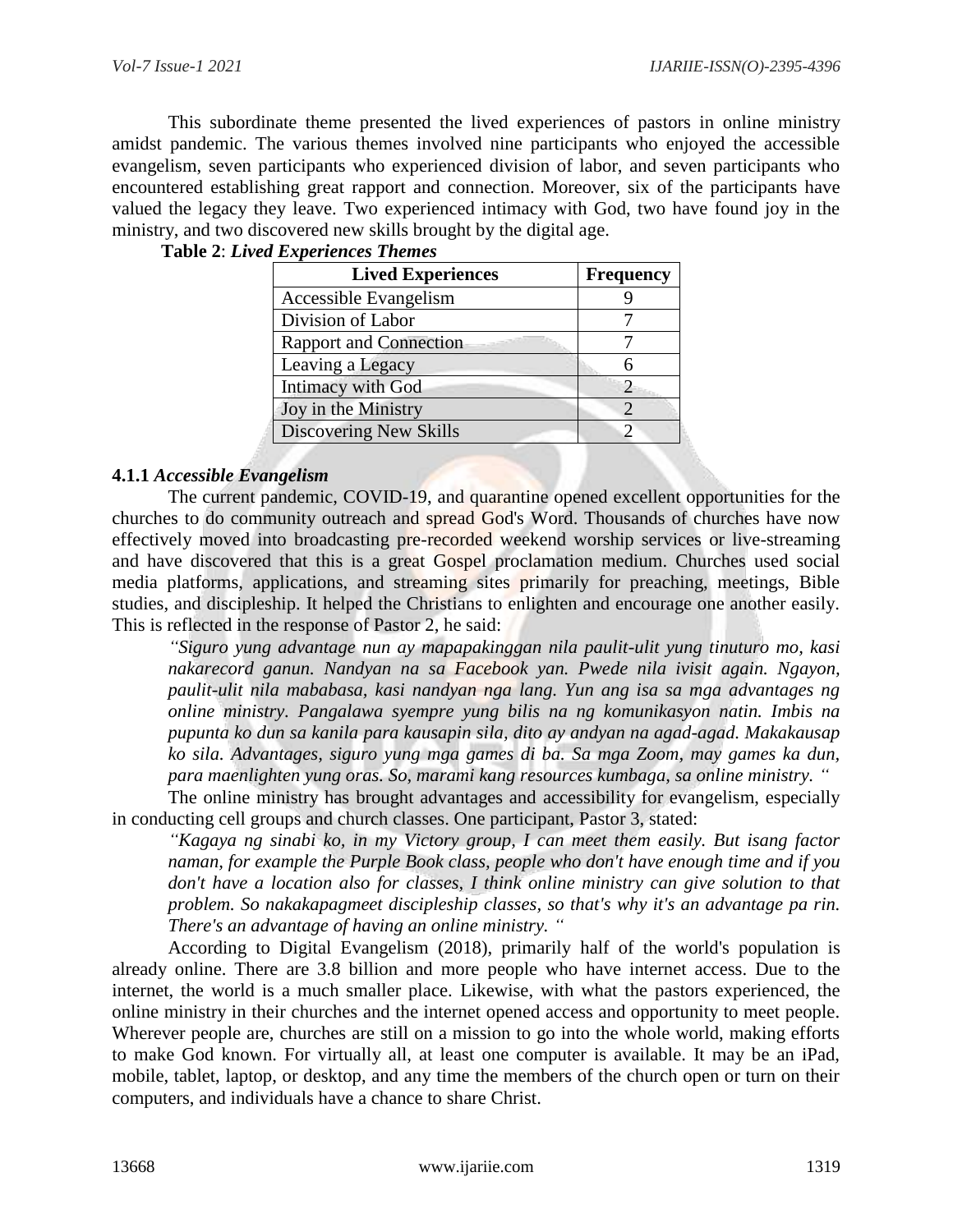# **4.1.2** *Division of Labor*

Division of labor is of great help, primarily when focusing on each other's specializations and strengths in particular tasks. The participants experienced having a support group and assistance in church administration, ministry programs, and gatherings. It made them recognize the essence of teamwork in the ministry, even when it was still in the traditional system and now in this digital age. Some helping hands supported the participants, and this made the development possible and burdens to be lighter. Pastor 1 stated:

*"Yan, so napakahalaga niyan ng pagkakaroon ng co-leaders and co-members, lalo na in doing ministry. Uhmm dito na lang ako magbase sa ano sa CM online ko, since almost mag-one year na rin to. Magiging magaan yung trabaho. Mas magiging maganda yung kalalabasan ng ministry, mapapadali, yan magiging advantage ng pagkakaroon ng comembers and co-leaders. Mas nag-iimprove at nagdedevelop ang ministry. "*

One participant, Pastor 4, has the same sentiment, and he said:

*"For one, masyadong malaking help na meron akong mga co-leaders and members dahil talagang nag-aadjust pa ko sa full-time ministry. Madami pa kong di alam, and I really need mentoring. I need guidance. So naging very helpful yung mga pastors ko, and we meet regularly. Namementor ako one on one, and yung mga members naman they're very*  supportive sa pastoral team. I'm very glad na merong mga tao that surrounds me. *Maraming pastors nun, lone ranger sila. Di masyadong supportive yung church. Wala silang co-pastors, so talagang nahihirapan sila. For me, I'm really blessed. Meron akong mga kasangga sa ministry. "*

According to Jones (2020), online pastors experience organizing weekly online services alongside worship, production, and stage teams. In connection to the participants' statements, through recruiting and training online volunteers, such as hosts to interact and follow-up viewers and online community leaders to manage other online communities, online pastors seemed to experience multiplying themselves, making the work easier.

# **4.1.3** *Rapport and Connection*

Rapport and connection play a vital role in evangelism, discipleship, prayer, etc. Connection occurs when one clicks with someone, and the relationship develops. However, rapport is not just about building relationships, though it is the foundation for significant, healthy, and harmonious human relationships. Developed rapport with people, one is best positioned to influence, learn and teach, especially when the trust he accumulated means that other people are more likely to embrace his ideas, share knowledge, and build opportunities together. This is reflected in Pastor 1's statement below:

*"Siguro ano, relationship. Ko-connect ka, tapos eempower mo yung mga tao. Mag-add value ka sa kanila, helping them na mabago yung buhay nila. Yung relationship, magbuild ng relationship, touch their lives na lumapit sa Panginoon, that's one thing that I love in the ministry. "*

Some of the participants stated that building relationships with people are what they love about pastoring. It was their way of touching people's lives to bring them closer to God. Being a people-oriented pastor is one of the significant characters a pastor should possess. This is supported by Pastor 3's statement below:

*"First and foremost, I'm a relational person. I love connecting to people. So, being a pastor siguro that's one of the character that we need. We need to be people-oriented*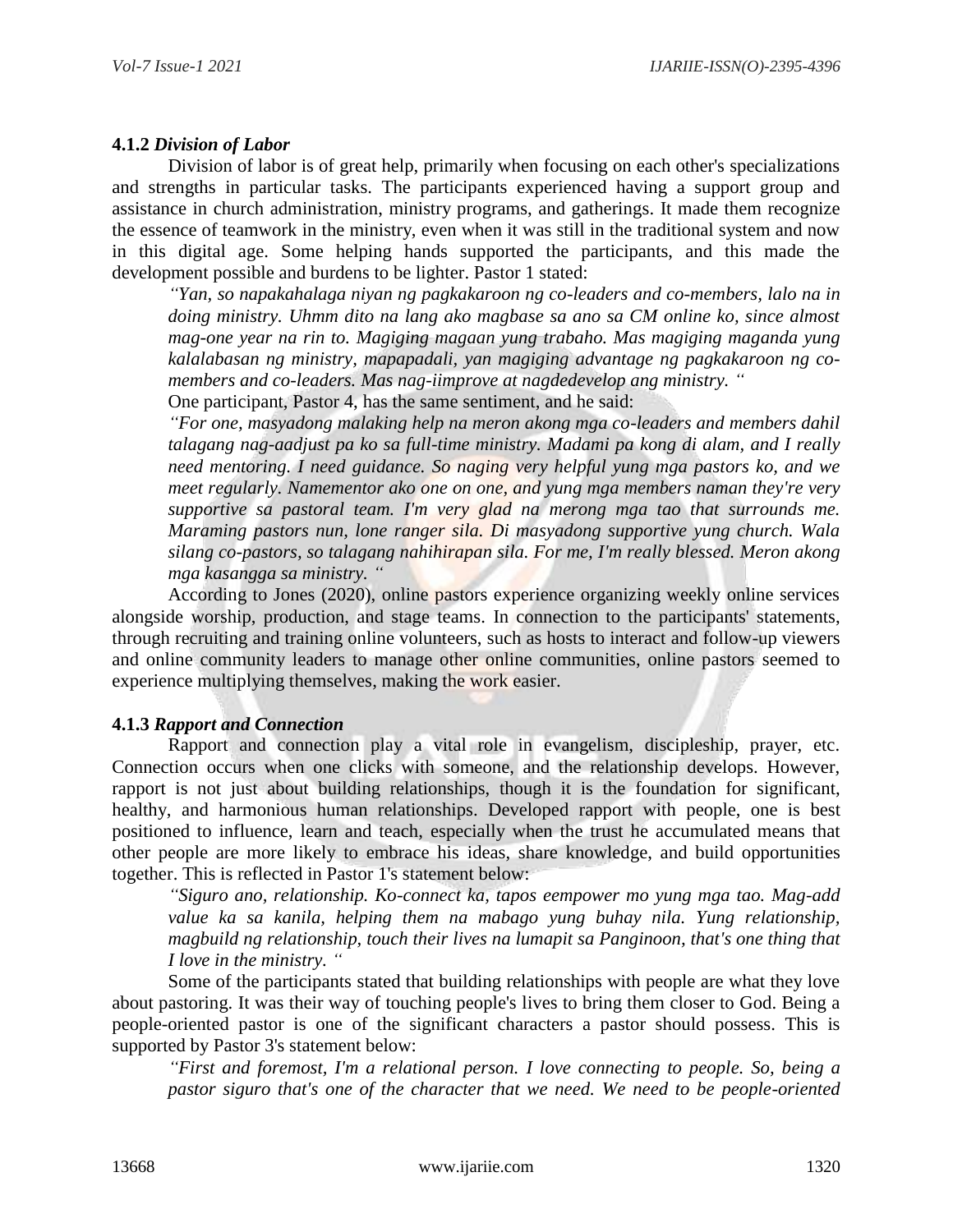*pastor, so that you can really love what you're doing. Being a pastor, you need to connect with people."*

According to Challies (2017), there are things the Bible says about pastors' responsibilities with the flock's different practical necessities. That is why connection and rapport are essential, for it is the primary responsibility of pastors to protect the congregation. They are the ones who nourish the people with the Word of God, leading them not to danger, and the ones taking care of, bringing warmth, understanding, and offering prayer to the people. Without building relationships, pastors can't demonstrate care, protection, and responsibility towards the people. These things will not be possible.

### **4.1.4** *Leaving a Legacy*

Leaving a legacy is more than just the possessions passed down to the younger generation. According to the participants, it's the lives changed by God that leaves a real legacy. It was evident that pastors' passion for studying, preaching, sharing the Gospel to people, and even praying for the lost souls and the brokenhearted ones created a significant impact on the younger generation and the next. Pastor 4 shared:

*"First and foremost, siguro it's being able to preach the Word, being able to get privilege to study the Word, and to proclaim the Word, to teach the people. Ayun, yung preaching. Number one preaching, being able to study the Word and proclaim it to the people, and to point people to Jesus Christ despite yung inadequacy ko, yung sinfulness ko. Yun yung pinakanaeenjoy ko. Another is seeing people having transformed by the Word of God, being abe to help them know Jesus Christ. Yun yung pinakanakakatuwa, and fulfilling na may natututunan yung mga tao and naggogrow sila kay Lord, at ikaw yung ginagamit ni Lord. Yun yung pinakanakakatuwa for me. "*

With the same sentiment, Pastor 6 briefly said:

*"Being able to touch lives and leave a mark and a trail where other people can follow. It's about leaving a legacy to this young generation. "*

According to Foliente (2020), churches, leaders, and ministries in Every Nation Philippines continue to preach and exemplify God's Word. In their relationship with Christ, there are people saved, reached out, and deeply developed. There is also active and safe online, relational discipleship. People worldwide meet their Victory groups and leaders online, start new Victory groups with family and friends, do One-2-One, worship God, hear His Word weekly, pray for each other, intercede for the nation. Via Real Life Foundation, pastors and leaders continue to finance and award scholarships to more than 600 talented and deserving underprivileged youth. The Victory churches take care of the scholars and their families with monetary assistance, relief goods, and coaching; they have opened ten new centers this year and will have 350 scholars. Likewise, to the participants' passion for serving, they never stopped leaving a mark, especially to the younger generation.

# **4.1.5** *Intimacy with God*

What God prioritizes is intimacy. It is to have a deeper personal relationship with God. Some participants emphasized that it was their heart to know, love, and serve God that motivated them to agree to God's calling. There were doubts, but as they were deeply rooted in their faith in God, they developed strong convictions to go, become vessels of God's Word and revelations. It was their intimate relationship with God that made them love their ministry and become influential leaders. This is reflected in Pastor 2's response below: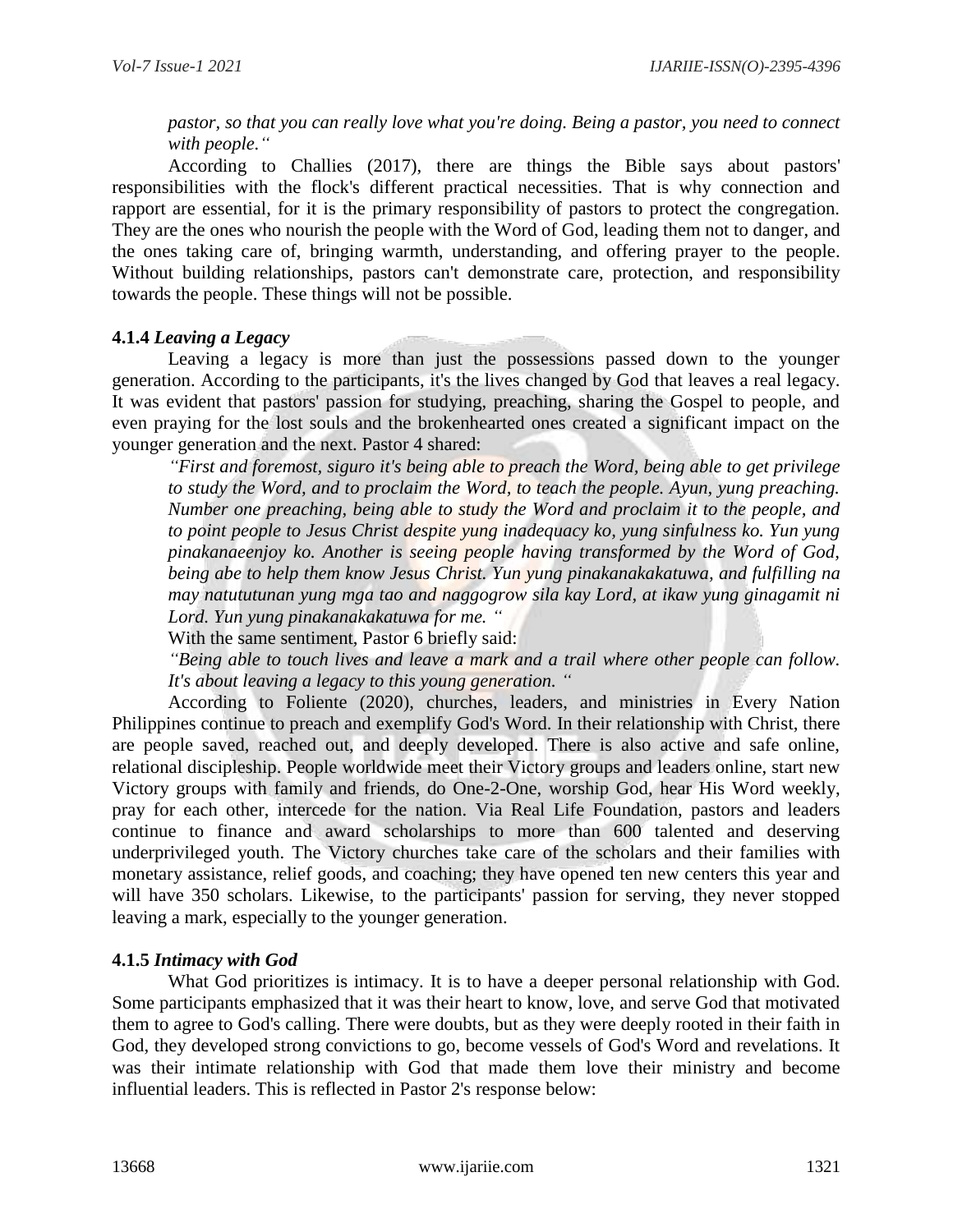*"Isa sa mga nagustuhan ko talaga sa pagpapastor yung makilala mo si God through studying God's Word. Una syempre as a pastor, parang meron pa kong resistance sa calling ni God. Ako ba talaga ni-call Mo? Am I qualified? Ang sagot ko syempre, hindi ako qualified. Parang at first, di mo magugustuhan yung pastoral work or pastoral calling. But God, He proves na ni-call Niya talaga ko by the fruit of my ministry, by my personal devotion or conviction ko, by the advices ng mga matured leaders na kakilala ko, at provision ni Lord. So ang first talaga, what do I love as a pastor is that I am knowing God and I am loving God and I am serving God."*

One participant, Pastor 7, also showed his devotion to God, and he said:

*"Serving God, I believe it is a wonderful privilege to serve him and to share His Word. I really love studying the Bible and sharing it to His church. "*

Relating participants' statements, according to Ministry Magazine (2017), there are four fundamentals in connection to their call to full-time ministry. Their call may link to how deep their relationship to God. These fundamentals include the public invitation where one takes up Christ's cross and starts a life of evangelism, hearing and doing God's Word of repentance, faith, etc. It also includes the personal conviction, similar to what Pastor 2 felt and experienced when God called him. Another fundamental is the providential call that comes in all situations. Last is the ecclesiastical call provided to an individual by a congregational agency to engage in full-time ministry.

### **4.1.6** *Joy in the Ministry*

Pastoral ministry, specifically the online ministry, is still an incredible privilege and joy, as daunting and crushing as it can be at times. Because of the joy from the Lord and the fulfillment of their purpose, many pastors continue to work for God's Kingdom as they walk in God's will. This is reflected in Pastor 5's response below:

*"Lagi itong sinasabi rin before rin ako magpastor. Ito rin yung bagay na hanggang ngayon parang nasa akin, I love being a pastor. Yung makita mo yung mga young people, kasi yung heart ko talaga ay nasa next generation ng church. So makita mo yung mga young people na next generation ng church na lumalago at nananampalataya na nagbubunga, kumbaga nag-eengage sa ministry, that is what I love the most yung lumalago sila. Alam mo na kumbaga nakakatuwang mo na sila sa ministry, parang yun yung di mo matatawarang joy pagdating sa ministry, yung fruits ng labor. With regards to the Word of God naman, yung paano ka nagsasaliksik sa Salita ng Panginoon, alam mo yun kahit na naipreach mo na itong topic na ito or verse na ito pero pag nagsaliksik ka pa, magiging enrich yung experience or yung knowledge mo about that verse and that's amazing experience sa being a pastor na talagang nakakatuwa. "*

One participant, Pastor 6, also shared his joy in the ministry, and he said:

*"Since I am a youth pastor, it is being able to meet different kinds of youth with different backgrounds and behaviors. My greatest joy during this online ministry is to uplift the soul of the younger generation during this difficult time. "*

According to Litonjua (2016), churches are gaining respectable, cautious pastors who are exceptionally instructed by their people in the joy of the Lord. As the Lord's joy bestowed upon the leaders and pastors, the joy also flows among the leaders and pastors. In addition to Litonjua's (2016) statement, some churches also established good relationships with pastors who welcome training and mentorship. To recognize the need for more preparation and equipment, these pastors preach the Word boldly and spread the Gospel in their communities. Many of them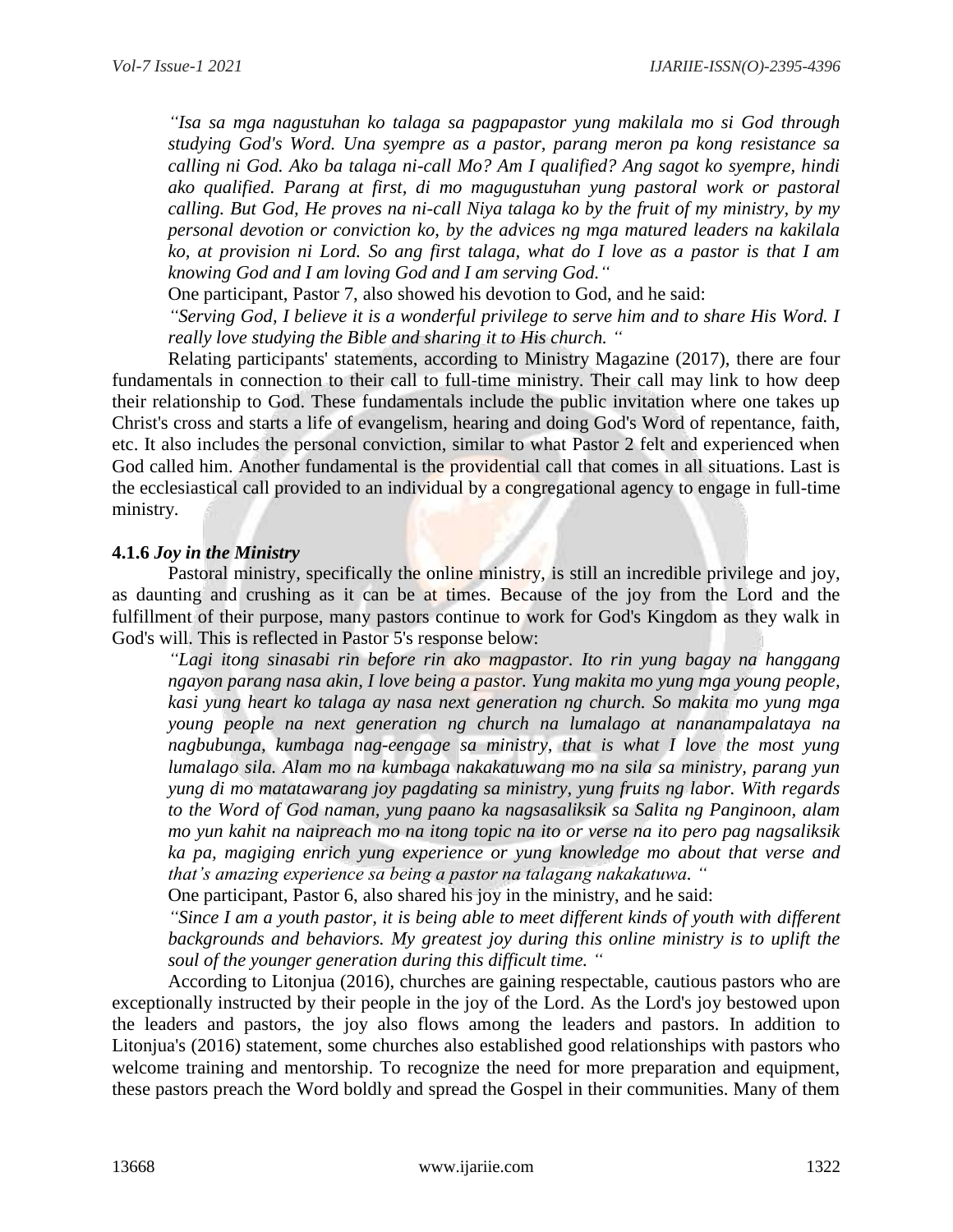are already leading growing congregations and planting churches zealously, despite having no formal biblical training. This fact is another evidence of pastors' joy in the ministry.

# **4.1.7** *Discovering New Skills*

In light of the COVID-19 pandemic, many churches are embracing new visions. The traditional system may stop for a while, but personal growth, learning, exploration, and discoveries for relevant new ideas and new skills to make the services and preaching much better than before continues. Many pastors learned to use cameras to preach. Staff members and volunteers learned new technology skills. Churches have efficiently set up or updated their platforms for online services and giving. With innovative ministry efforts, small groups and individuals have been responding to ministry needs. This is reflected in Pastor 1's response below:

*"Yung advantage sakin yung nadevelop yung skills, another talent or skills sa video editing. Then sa church din, natuto sila. Akala kasi nila nung una ano eh, hindi kakayanin dahil nga ang hawak ko is children online. I'm the one who encouraged them na gawin natin to. Ang naging advantage nun, uhmm, hindi naset aside yung CM, mga kids. So ngayon, mas natuto rin sila, tinulungan nila ko mag edit. Tinulungan din nila ko na gumawa online events, arts, yan. Nagbenefit yung church, dahil yun nga naabot yung mga kids through online na akala nila hindi kakayanin. Then, nachallenge rin sila. "*

Moreover, many people are now concerned with what the pastors and staff are doing in online ministry. The online ministry became an open door for discovering new talents. Pastor 5 said:

*"Nagbukas siya ng new opportunity or new ministry for those people na may talent or merong inclinations dito. Like for example nung hindi pa online, hindi sila nagseserve kasi parang, "Okay, andito lang kami. Nandyan lang kayo at kayo na gumagawa jan. Kayo na yung magaling, so jan lang kayo." Pero nung nag-online ministry, parang nagkaroon ng ministry, nagkaroon ng multimedia ministry, ng editing team, and that means an advantage kasi nakikita rin namin ito na pagpapatuloy ng ministry even pag nagkaroon na tayo ng new normal."*

Likewise, with what Crumpton (2018) claimed, there were church's online pastors who performed weekly posting, written blogs, and vlogs. They even implemented systematic spiritual material and weekly devotional messages. Every Sunday straight away after the service, the online pastors make a rundown of the sermon watched by the online congregation.

### **4.2 The Challenges of Pastors in Online Ministry**

This superordinate theme elucidates the challenges pastors encounter in online ministry. Listed in Table 3 are the subordinate themes identified: emotional problems, internet connection and provision, technical problems, physical and mental breakdowns, time and commitment, nontech savvy, financial problems, performance problems, diffidence, and age gap. Seven of the participants have experienced emotional problems in times of hardship. Six of the participants have experienced internet connection problems and lack of provision of it. Also, six participants have struggled with technical problems. Five have battled with physical and mental breakdowns.

Moreover, four participants were concerned with time and commitment, four participants struggled with being non-tech savvies, and four participants also struggled with financial problems. Three of the participants have faced performance problems. Three participants have concerned with diffidence, and one participant struggled due to the age gap.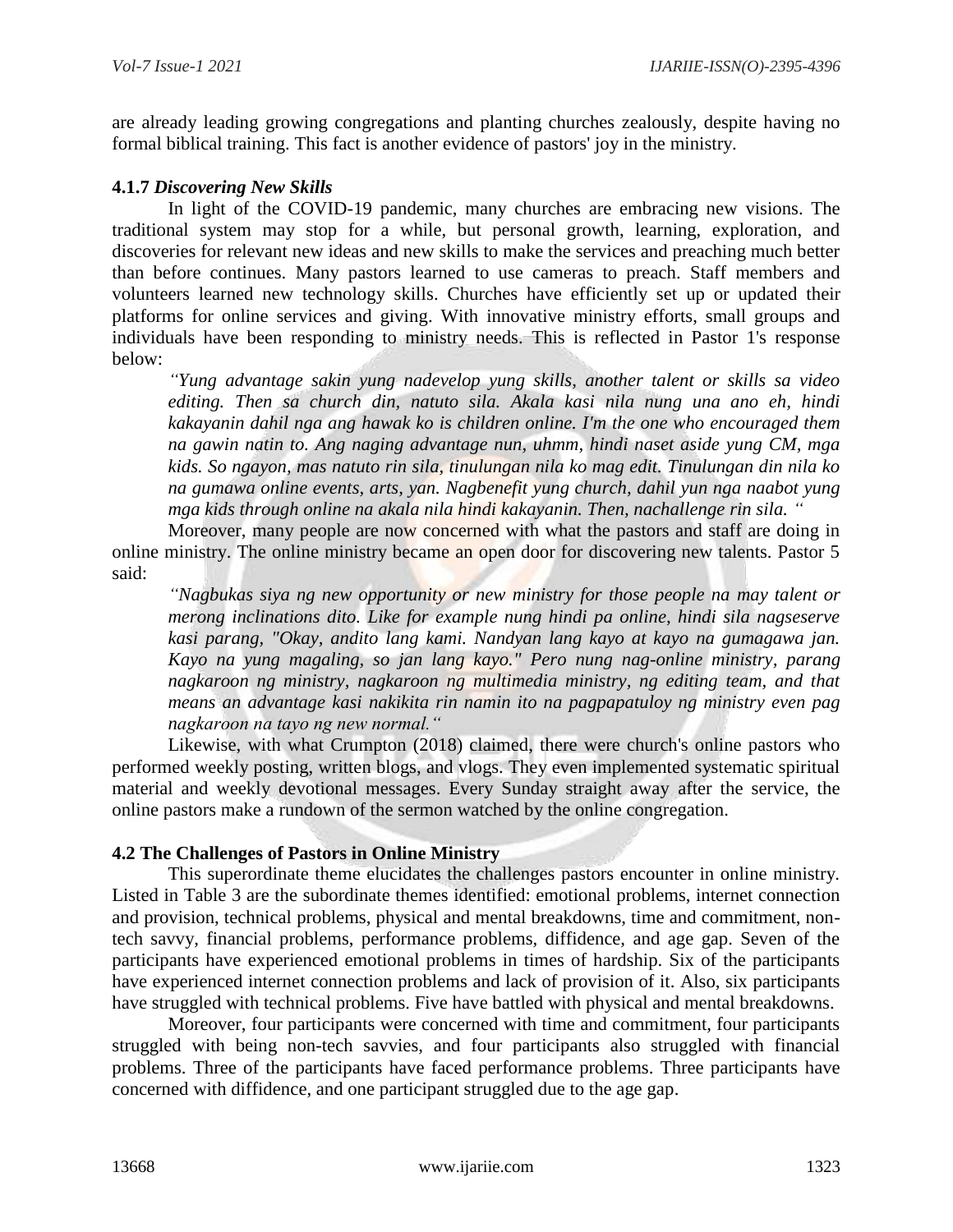| <b>Challenges</b>                           | <b>Frequency</b> |
|---------------------------------------------|------------------|
| <b>Emotional Problems</b>                   |                  |
| <b>Internet Connection and Provision</b>    | 6                |
| <b>Technical Problems</b>                   | 6                |
| Physical and Mental Breakdowns              |                  |
| Time and Commitment                         |                  |
| Non-tech savvy                              |                  |
| <b>Financial Problems</b><br>a fundation in |                  |
| <b>Performance Problems</b>                 |                  |
| Diffidence                                  | 3                |
| Age Gap                                     |                  |

# **Table 3:** *Challenges themes*

# **4.2.1** *Emotional Problems*

Emotional problems are common issues, especially during this global pandemic. The pastors have encountered these problems, and it includes the following: exhaustion, frustration, disappointment, loneliness, lack of patience and understanding. This is reflected in Pastor 2's statement below:

*"Sa personal experience ko syempre yung napapagod ka. Napapagod ako. So yung exhaustion as pastor is really tiring talaga. Sometimes, it really hurts sa ministry kasi maraming tao syempre di mo mapiplease yung iba, kaya magagalit sila, magtatampo sila, so parang di nila nagustuhan yung ginawa mo, sinabi mo sa preaching. Ano pa? I think yung expectation ko. Di namimeet. Yung pangangailangan ko, parang di rin nasusustain through the ministry sa family, parang ganun needs namin sa family. Pero si Lord naman, di naman kami pinabayaan, so I think yan yung mga reasons why I thought of quitting. Yun nga, yung hirap sa ministry kasi talagang di biro ang ministry. Di siya para sa mga batang naglalaro lang. Kaya yun, yung tiredness, frustration, disappointments, even yung wala kang mapag-openan. So parang pag pastor ka, sino na ngayon ang kakausapin mo? Unless na lang kung meron kang kasamahang mga pastor or member ka ng isang denomination. So yung hirap din na ikikeep mo lang sa sarili mo yung nararamdaman mo, at di mo pwedeng ishare sa mga members eh. "*

Another participant, Pastor 4, had the same issue, and he shared:

*"Yung feeling of isolation siguro yung pinakanakabother sakin, dahil for the most part nasa bahay lang. Mag-isa lang. Di namin nakikita yung members. Di ko nakakafellowship yung youth, and sobrang emotional ako na person. So, talagang malaki naging effect sa akin. Sobrang inatake ako ng loneliness, yung anxiety of ano bang mangyayari. Kaya ko ba to? Magpapatuloy ba ko as a pastor? "*

Facing such challenges could lead to an extra challenge of experiencing pastoral burnouts and stresses. In connection to this, according to Burnette (2016), many Christian ministry books encouraged pastors who have struggled with burnout and exhaustion, those in work services, families, etc. These books include Wayne Cordeiro's *"Leading on Empty: Refilling Your Tank and Renewing Your Passion"* in 2009, 2003's *"Pastors at Greater Risk"* by H. B. London, Jr. and Neil Wiseman, and Clay Werner's *"On the Brink: Grace for the Burned-Out Pastor"* in 2014.

# **4.2.2** *Internet Connection and Provision*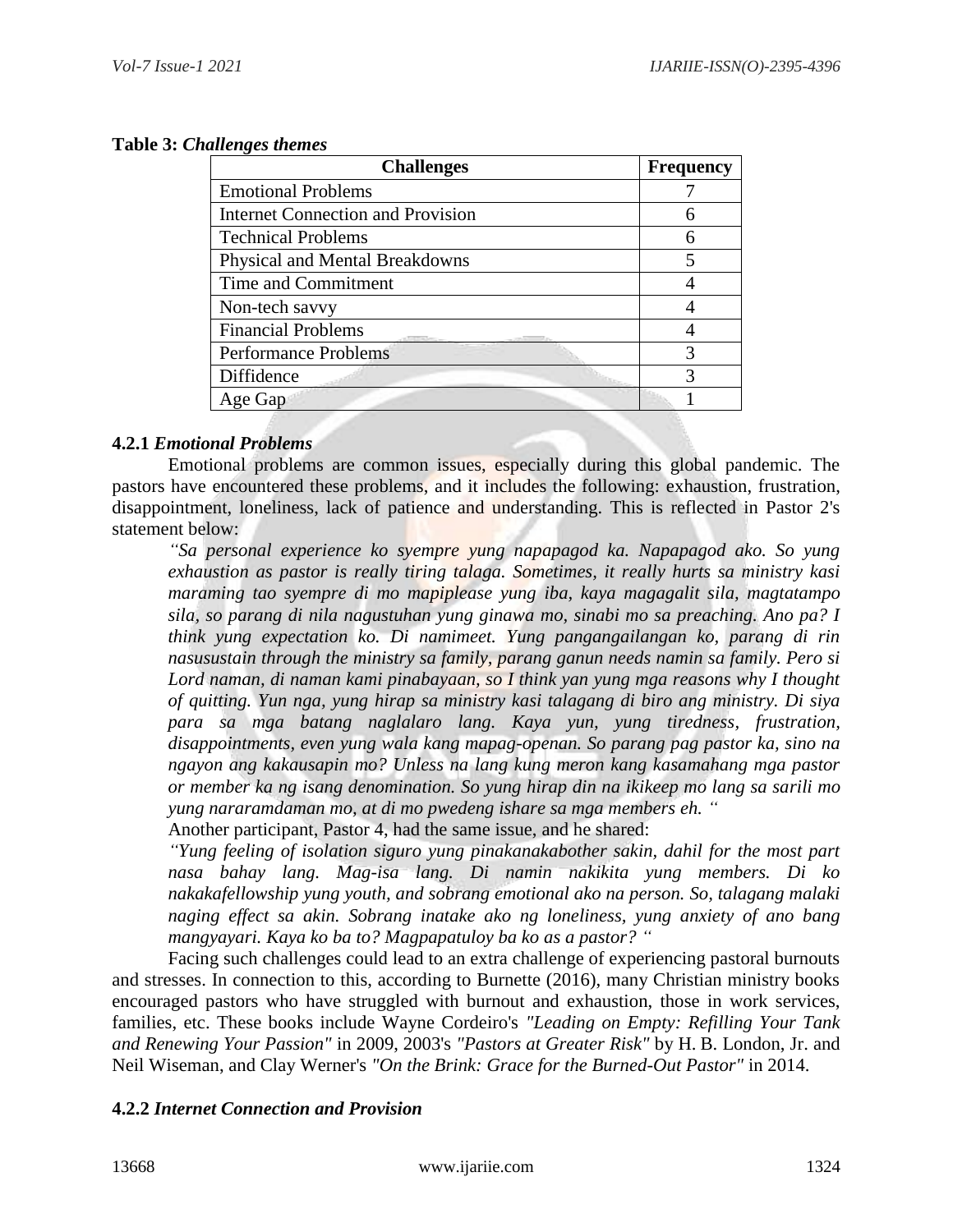A powerful, quick internet connection is more vital than ever in conducting online ministry because pastors and ministers are now using social media platforms to preach the Gospel. Live-streaming and other online meetings will not be possible without the provision of strong data and internet connection in church. There were instances in which the internet connection is not working or fluctuating when needed, one of the challenges pastors find challenging to deal with. This challenge also affected the online gathering and meetings. Pastor 4 narrated:

*"Merong isang beses na ano nasa Zoom kami, and I was preaching na sa youth, youth gathering yun. Yun, nagpipreach lang ako for like 20 minutes or 10 minutes lang, for 10 minutes. Pagcheck ko ng phone ko, nawala na pala ko sa Zoom. So 10 minutes akong dumadaldal, so wala na pala ko dun. Yun lang, yun yung mga challenges pag nasira yung connection. Kagaya nung ngayon, paputul-putol ako. So, may mga ganyang problema and ayun yung mga di ko makakalimutan. "*

Pastor 2 also had the same issue regarding those church members and attendees who can't provide enough data and a strong internet connection. He stated:

*"Sa church namin, isa sa mga challenges ko talaga nung nag-online ministry kami yung wala silang wifi. Meron sila data lang. So, nagloload lang sila. Ang members ko na may wifi lang, yung assistant pastor lang namin. The rest, wala na. So pag nag-Zoom ako, hindi siya kinakaya. Kaya nagfe-Facebook ano kami, tulad nito. Ito lang ginagawa namin. Ang hina pa ng signal sa kanila, kaya nawawala sila. Di nila ko marinig masyado. Yung problema namin, sa wifi. Yung problema namin, sa internet. "*

According to Asian Access (2020), just like what the participants experienced, there is little or no access to a secure internet connection for most church members. Moreover, one pastor-friend attested that in his church of 1,500 members in Metro Manila, over 50 percent had no internet access. They only use pre-paid data, which is very limited and depends on the amount of data they have acquired.

### **4.2.3** *Technical Problems*

Since most of the pastors are implementing the online ministry, technical problems are prevalent with the use of various social media platforms. Most of the participants struggled to operate online services, prepare online meetings, and handle digital life groups. It was because of some common issues like the following: choppy video from a poor connection to the internet, problems operating with the platform for streaming, the audio works but not video and vice versa, issues on getting feedback, people are unable to access the feed, or the video is too high quality to be viewed by viewers. This is reflected in Pastor 1's statement below:

*"Oo, marami. Ayun struggle ko nga minsan dahil ahh, tawag dito, student din ako at the same time nagpapastor. Uhmm, nadedelay yung ano minsan yung video. Nalelate yung pagcreate nito, ang nangyayari, hindi siya napipremiere or nalalive-stream ng tamang oras. Tapos minsan walang ano, yung una kasi ano eh di ko pa kabisado. Kailangan ng credits, nawawalan ng sound, mga technical problems."*

Another participant, Pastor 8, also struggled with the technical problems, and he shared:

*"At first, there were a lot of technical problems that we have to overcome. To cite some: HD cameras, streaming platforms, and high speed internet. "*

In connection to these statements, Vogels et al. (2020) claimed that some believed that technology creates more problems than it solves. Some specified that any solutions produce a new collection of issues, and human use and misuse of digital technology is causing social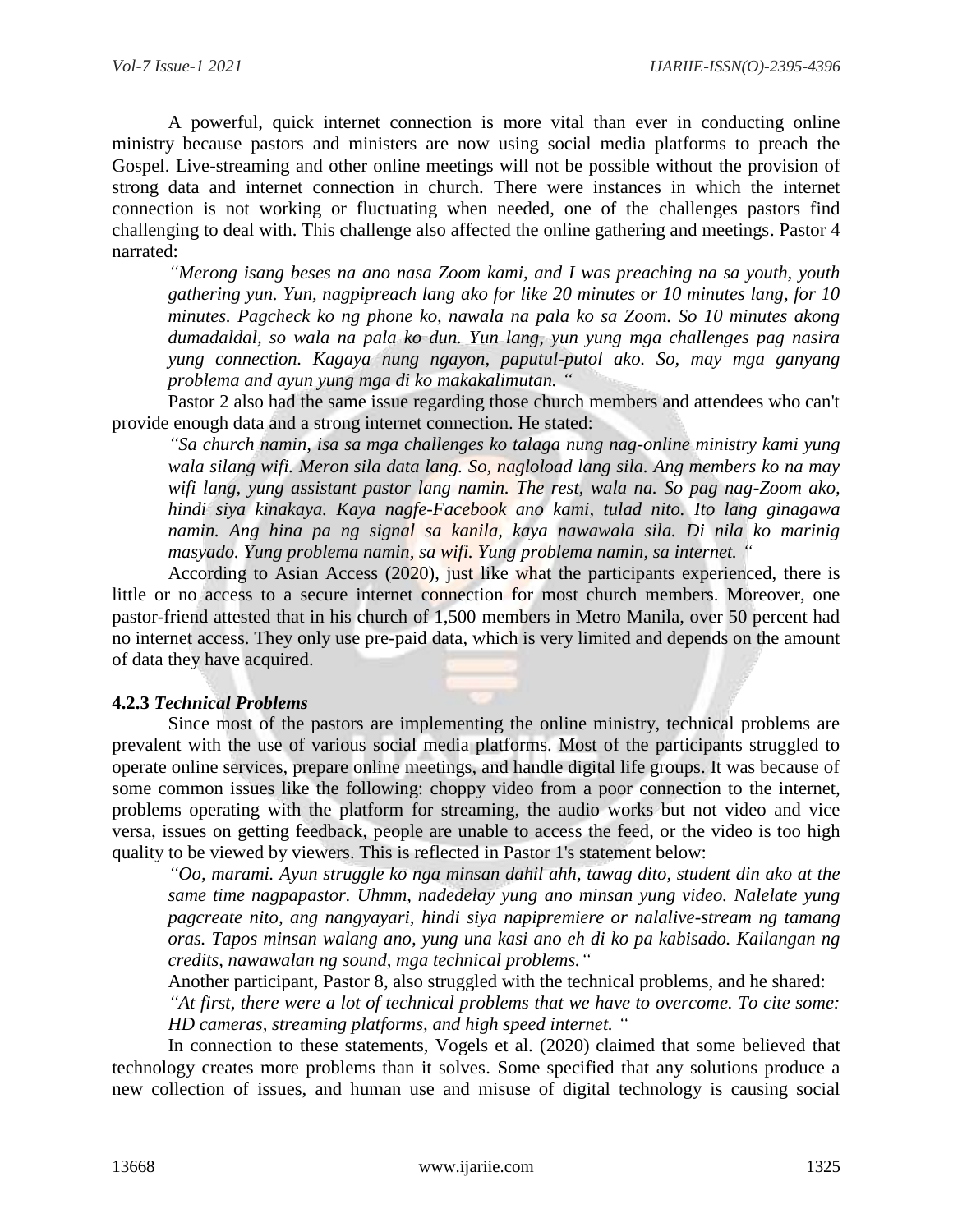damage in everyday life. However, some believed that adaption could lessen the emerging concerns about the technology's impact.

### **4.2.4** *Physical and Mental Breakdowns*

Due to the participants' devotion and responsibilities in online ministry, there is no exemption from experiencing exhaustion, sickness, and mental breakdowns such as the following: anxiety, depression, fear, and uncertainties. This is reflected in Pastor 3's statement below:

*"Sometimes kapag nararanasan mo yung mga challenges na yun ay nararanasan mo na sumama rin ang loob kahit papano. Sometimes, you are not expecting people to act like that, like that way or respond that way. Kaya minsan, uncertain ang mga bagay. Kaya minsan, there are times na maaapektuhan ka rin. But being a pastor, syempre kailangan maging firm pa rin kahit papano. So yun yung mga bagay that affects us physically and psychologically. Kasi kapag masyado mong inisip, syempre minsan magkakasakit ka rin, madedepress ka, pero sana hindi."*

Furthermore, Pastor 5 also shared his problems physically and mentally. He said:

*"Physically, nakakapagod. Then of course, you need to do this on your own. Though kahit na nakaupo lang ako rito, nagtatype ng mga lahat ng mga forms, etc., saka yung sa ministry, parang nakakapagod kasi. Nakaharap ka sa computer, and you're doing everything. Then, nagfofollow-up ka rin sa online. Parang nakakapagod din siya. Sa psychological naman na sitwasyon, ano rin siya very nadedrained. Kasi ako lang magisa eh dito. It's very hard to face everything. As a single person na mag-isa ka lang talaga.. I mean, malayo ako sa family eh. So, ang daming thoughts din na pumapasok sa isip ko. Then yun, problema pa sa family. Kumbaga nadadagdag siya sa psychological. "*

According to the Philippine Council of Evangelical Churches (PCEC, 2020), Dr. Bautista reported in the Philippines that it is a challenge for leaders to know how to raise awareness of mental well-being and remind members of the value of mental well-being in their church's online activities. Supported by Asian Access' (2020) claim, it is really a challenge to integrate the Gospel and create an outlet of lament for those who deal with emotional issues in solving mental health concerns. As ministry front-liners in the Philippines, leaders can factually see how the pastoral ministry landscape is changing.

### **4.2.5** *Time and Commitment*

Each pastor had seasons when they felt like they were drowning from the job's expectations. Two of the main reasons are the time and commitment of people. Commonly, there were fluctuating attendance, inconsistent weekly giving, and problems with staff. There were also different agendas and excuses of members and comparison with other successful committed ministries. In online ministry, the pastors were having a hard time bringing back their people's commitment because of the crisis. Moreover, the time between their family, quality time alone, and the ministry were significant challenges for the participants. Pastor 3 responded, and he said:

*"Another thing siguro yung time because there's a lot of situations na pwedeng hindi regular ang programa ng simbahan. Sometimes, may mga tao na kinakailangang puntahan, kinakailangang dalawin, and mga bagay na di mo inaasahan. I think, one of the greatest struggle for us is yung time. Sometimes, you are juggling the time for your family, at the same time, to the ministry. "*

Related to the youth's commitment to the ministry, Pastor 5 narrated his encounter below: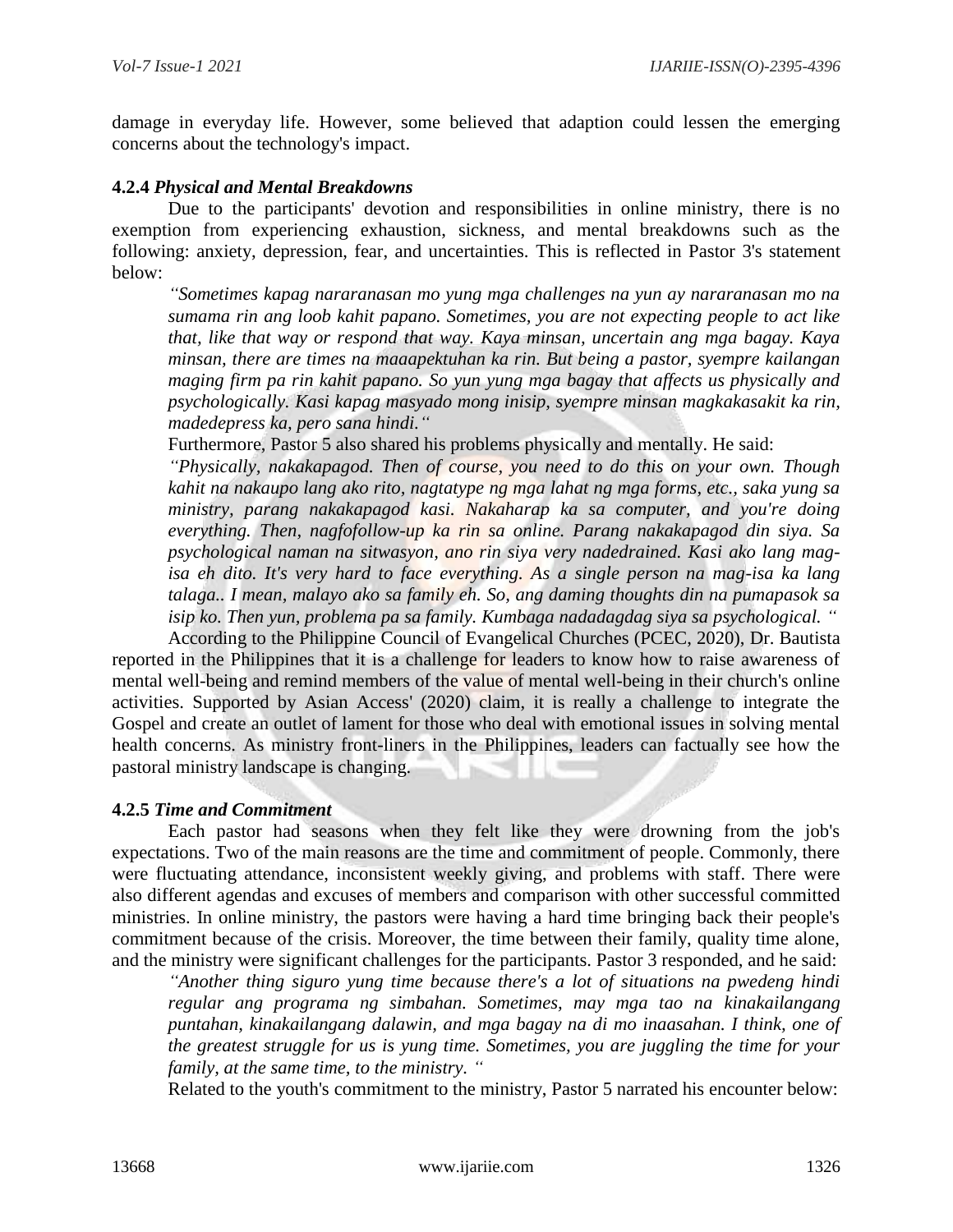*"Even in the time of face to face, ang struggle ko talaga sa church ay commitment. Though of course ay marami tayong program, so marami tayong gustong gawin sa loob ng simbahan or gustong iimplement, gustong buksan na mga ministry, but the thing is the commitment ng mga members or even leaders. Sometimes, dahil nga meron din naman silang kanya-kanyang trabaho rin, and yung requirements din ng pag-aaral ngayon di katulad ng dati na wala pang K-12. Ngayon kasi, pagkanag K-12 na, particularly sa young people, mas bumibigat yung load and then nagkakaroon sila ng pasok this time. So, nagkakaroon ng agawan sa time. Then pag naman inadjust, masyado naman silang pagod. So, you need to understand that ako, as a pastor, yun yung struggle ko. Pangalawa pagkagraduate na nila, commitment ahh yung work nila may Sunday, may Sabado pa. Kumbaga yung potential leader mo, nainvest-an mo na ng training, etc., and the heart is there. Kaya nga sinasabi nila sakin, "Pastor, gusto ko talagang ganito, walang Sunday at Sabado na pasok." So, you need to understand that. "*

Likewise, with what Reyes (2012) said, it was an obstacle for most pastors to find time to research, together with their obligations, families, and churches' demand for their time. The churches of Metro Manila are rich and poor, single and married, old and young. However, in terms of interpretation and implementation of God's Word, trying to strike a balance is difficult.

### **4.2.6** *Non-tech savvy*

Some pastors hardly adjusted in this digital age. Some were not skillful and literate enough about the technicalities and upgrades of different social media platforms used as mediums in spreading the Word of God. Others were not good at navigating technologies such as laptops, mobile phones, cameras, and others. This is reflected in Pastor 4's statement below:

*"Mas nahirapan ako sa Friday namin, dahil yung Friday fellowship namin sa bahay ko lang ginagawa and hindi ako masyadong techy. So, yung pagset up ng Zoom, minsan nahihirapan ako sa simpleng pagshare screen lang ng powerpoint ko mga ganun. Yun, hindi kasi ko techy. Medyo nangangapa ako, but when it comes to live-streaming, yung worship services, meron kaming tech team. "*

Focusing on live-streaming, Pastor 6 briefly shared:

*"Yes, especially in editing the live-streaming. There are some editing tools or apps that I am not still familiar with. "*

According to Villarreal (2020), for those in churches who can't afford technology or lack access to it and are not tech-savvy, pastors mustn't neglect them. Also, there are two typical demographics supported by Robbins (2020): difficult feat for churches and leaders. One is the tech-savvy young people who are more likely to try new stuff but less interested in the conventional version of the church, and the older ones who are harder to reach.

# **4.2.7** *Financial Problems*

Most pastors live simple lives and give their time and financial resources to support others sacrificially. But some pastors are suffering under the weight of financial burdens that few people know about in the church. Such personal financial problems also harm the church, and unfortunately, an increasing number of pastors are leading them to leave the ministry. Most of the time, it was only through love gifts and offering to earn some money. But as time changed due to pandemic, lots of people cannot give their tithes and offerings. This is reflected in Pastor 8's statement below: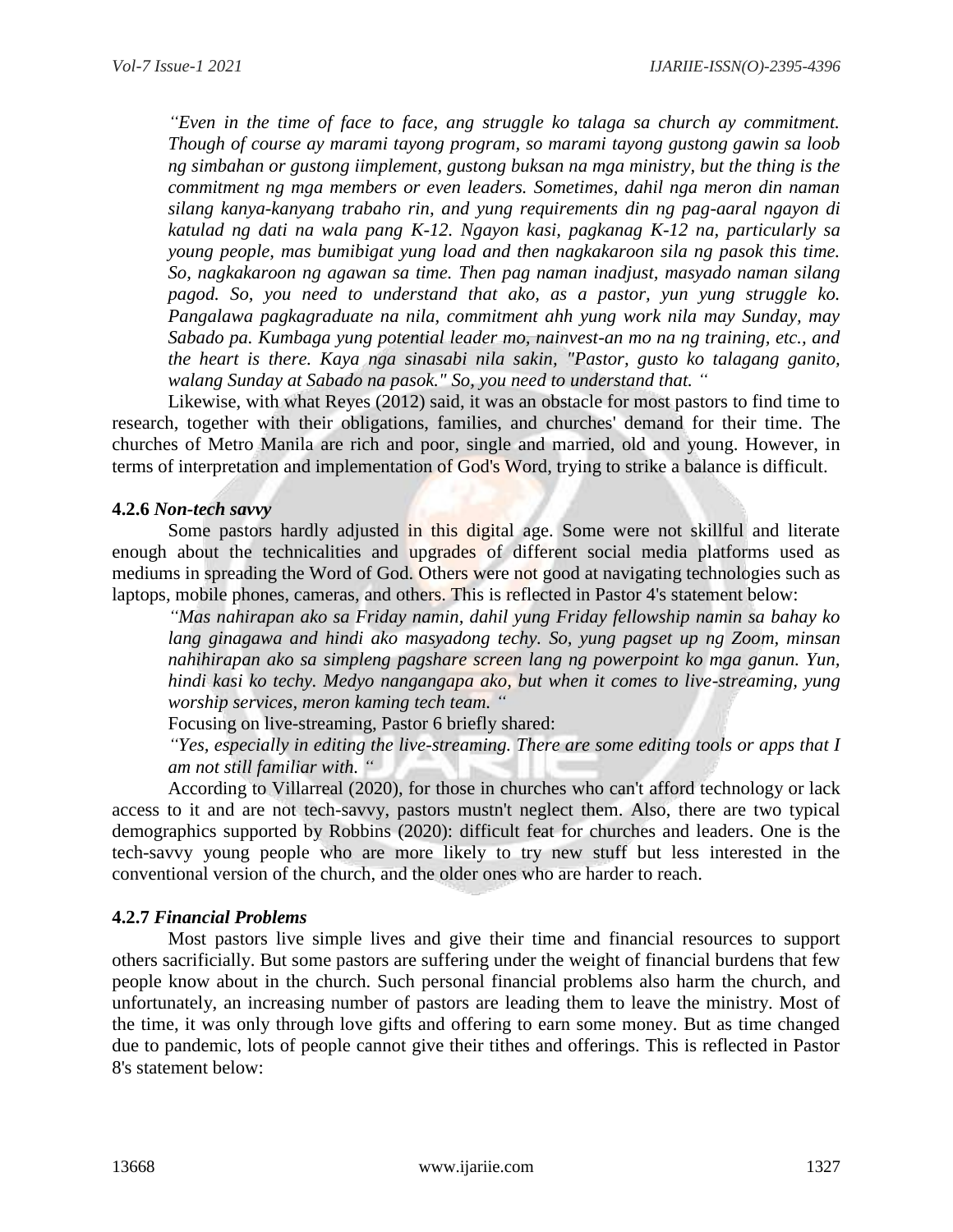*"As a young pastor, it is really my personal struggle on whether I will pursue my secular dream to be a lawyer and pastor at the same time, or just follow and pursue my calling. It is undeniable that though we are working, pastors do not have salaries. We mostly depend on love gifts and offerings. That being said, finances are also a constant struggle of a pastor. "*

Moreover, together with the financial problem, pastors struggled with a lack of materials and equipment for the online ministry. It was a great struggle for Pastor 2 as he frequently stays at home, and he narrated:

*"Siguro yung problema ko nun, wala kong space for recording. Kaya yung kuya ko, may church sila. Maganda yung pagrerecord. Maganda yung background ko. Maganda lahat. So at least, nakatatlong beses ako doon na nakapagpreach na narecord namin. Ang challenge ko, yun wala akong space. Sa bahay, wala akong ano yun, tripod? As in manumano lang ako. Ilalagay ko lang sa libro. Papatong ko lang yung cellphone, ganun lang. O kaya naman laptop, pero parang kalahati lang ng katawan makikita. So siguro nakulangan ako sa mga gamit ko. Pagdating sa mga pagrerecord, sa ganitong online ministry. Kulang ako sa mga materials and equipments. "*

There is a lack of internet connectivity, electricity, online facilities, and smartphones that contributes to disconnection from the congregation, according to a survey conducted by the Lutheran World Federation (2020). Similar to the participants' struggle, most church members in certain areas cannot afford the internet or mobile phone service. It is because they are more into food than technology. Churches often face financial instability as the loss of livelihoods heavily impacts church members.

### **4.2.8** *Performance Problems*

Factors including failure while preaching, mental blocking, stuttering, and noise, affected the quality of the pastor's performance. These problems made them face awkward and uncertain situations. This is reflected in Pastor 5's statement below:

*"Meron, kasi may mga times na talagang namemental block ako. May mga times na nagistutter ako. Meron akong mga.. pag pinapakinggan ko ang sarili ko ay yun, parang ang awkward. Then isa pang nawitness ko rin yung pagconnect sa mga tao. Kasi I like face to face conversation. Gusto ko yun eh kaya lang dahil sa ganito, kaya ko sinabi kanina na parang nakakatamad kasi andyan naman na sila sa Facebook. Parang nakakatamad lang na ifollow-up parang ganun. So yun yung weakness na nakikita ko sa sarili ko, then yung pagstutter ko. "*

Another struggle was the noise that Pastor 2 experienced regarding the ongoing church service or the pre-recording. He stated:

*"Siguro ano kung meron, kasi pag nagrerecord ako, minsan sumisigaw yung kasama ko sa bahay, ganun. Parang nasama sa record, nasama sa preaching yung sigaw. Narinig pa yung pangalan di ba? O kaya yung kapitbahay pa naming, nagmura. Yung ganun. Kasama yun. Minsan, sa church ng kuya ko. Ang lakas ng ingay ng jeep, harurot ng motor. So, yun yung mga naranasan ko na. "*

Another participant, Pastor 3, shared his thoughts regarding preaching. He said:

*"As a pastor, in preaching, all of us naman pastors sometimes we struggle in some points, in some part of preaching. Talagang dapat pag-aralan. Sometimes for us, we need to really study hard para matutuhan yung ipipreach, para mas malinaw, mas clear ang ibabato mo sa tao. "*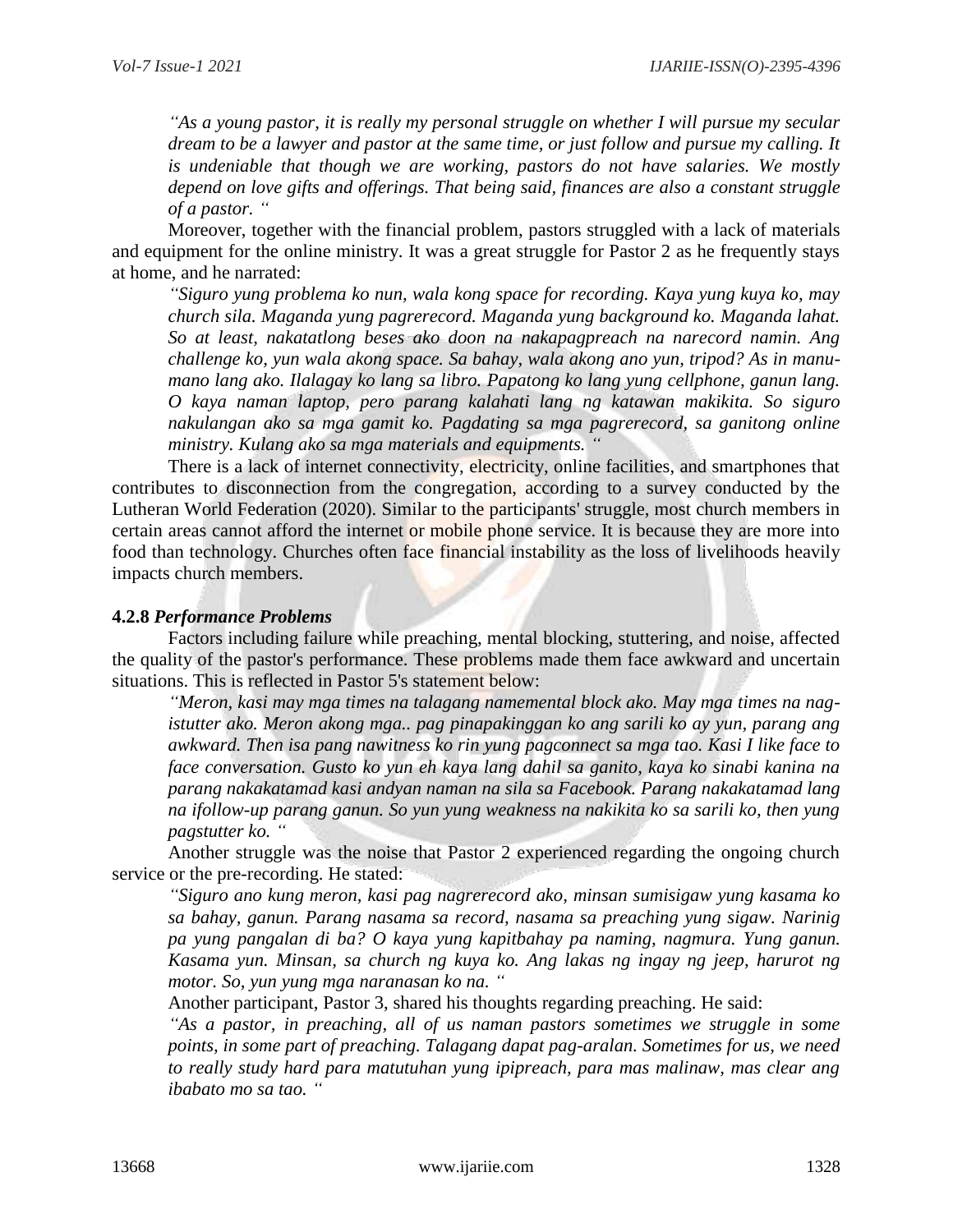According to Conrad (2017), technology can cause communication issues, both within and outside the church. When it comes to church services, incorrect usage will severely distract from service elements such as prayer and deteriorating concentration levels. When people immediately post impressions and thoughts to their social media profiles, social media can damage churches and widely publicize errors. This problem will contribute to the propagation of false doctrine and the tattling and distortion of the truth.

# **4.2.9** *Diffidence*

Some participants experienced a lack of self-confidence to share their status for being pastors. They became insecure and compared themselves to the successful work that others have. This is reflected in Pastor 7's statement below:

*"At the beginning of my call as a pastor, I struggled with sharing it to my relatives who are successful in their perspective fields. Nahihiya ako noon kasi mababa ang tingin ko sa ginagawa ko noon, but by God's grace I understood that it is a high calling and now my relatives recognise it as well. "*

Concerning preserving their reputation and power, to at least motivate themselves, pastors struggled with pressure in handling the church members online. They also grappled with a lack of self-confidence in approaching the members and leaders. This is reflected in Pastor 1's statement below:

*"Number one yung ano, yung pagmaintain ng.. lalo na ngayon online. Sa online na lang uli, yung pagmaintain nung weekly cell group kasi struggle talaga. Ang hirap nila hulihin, hirap nilang abutin. Online, kailangan mo maging creative sa pag-abot sa kanila, sa pag-approach sa kanila. Yung number two yung sa CM online naman, bale challenge na nahihirapan din ako.. pag-approach sa mga leaders. Minsan, pinanghihinaan sa pag-approach ng co-members and co-leaders. Challenging kung paano iaapproach at ieempower. "*

Some were not comfortable doing livestreaming, which affected their performance and confidence in preaching the Gospel. Pastor 2 shared:

*"Psychologically, parang nahihiya ako. Dati, di ko magpost sa mga ganun, kaso wala eh. Kailangan ko gawin eh. Parang di man ako mapost na tao, basta pagdating sa pagrerecord ng video, hindi ako yung mala-artista na kailangan nakasmile ka, buhay na buhay ka. Syempre minsan, nilalagyan mo ng ganun eh para man lang umayos yung presentation. So parang psychologically, nahihiya ako. Parang yung self-esteem ko uhmm parang di ako katulad ng iba. Parang ganun na lang, pero I need to adjust. Siguro, di ko na lang din inisip yun, but naovercome ko na parang okay lang din pala kasi parang wala lang din namang pumapansin, parang ganun naiisip ko. Yung iba, ganun din naman. Ang mahalaga, yung message. Kinocomfort ko na lang yung sarili ko. Yun, psychologically ganun. Pangalawa, nakikinig pa ba yung members ko? Nakikinig pa ba yung mga kausap ko? Yun kapag ganito, nakaclose yung camera natin, tapos yung iba nakamute pa, kumusta na kaya to? Ano kaya ginagawa nila? So psychologically, nakaaapekto yan kasi parang bababa yung confidence mo. "*

According to Bergeron (2017), the acceptance of insecurities, diffidence, poor self-image is the beginning of the quest for healing that will enable oneself to overcome the "lids" of life leadership that hinder performance. One, including pastors, is to be aware of the abilities and skills and who the self is as the shadow side.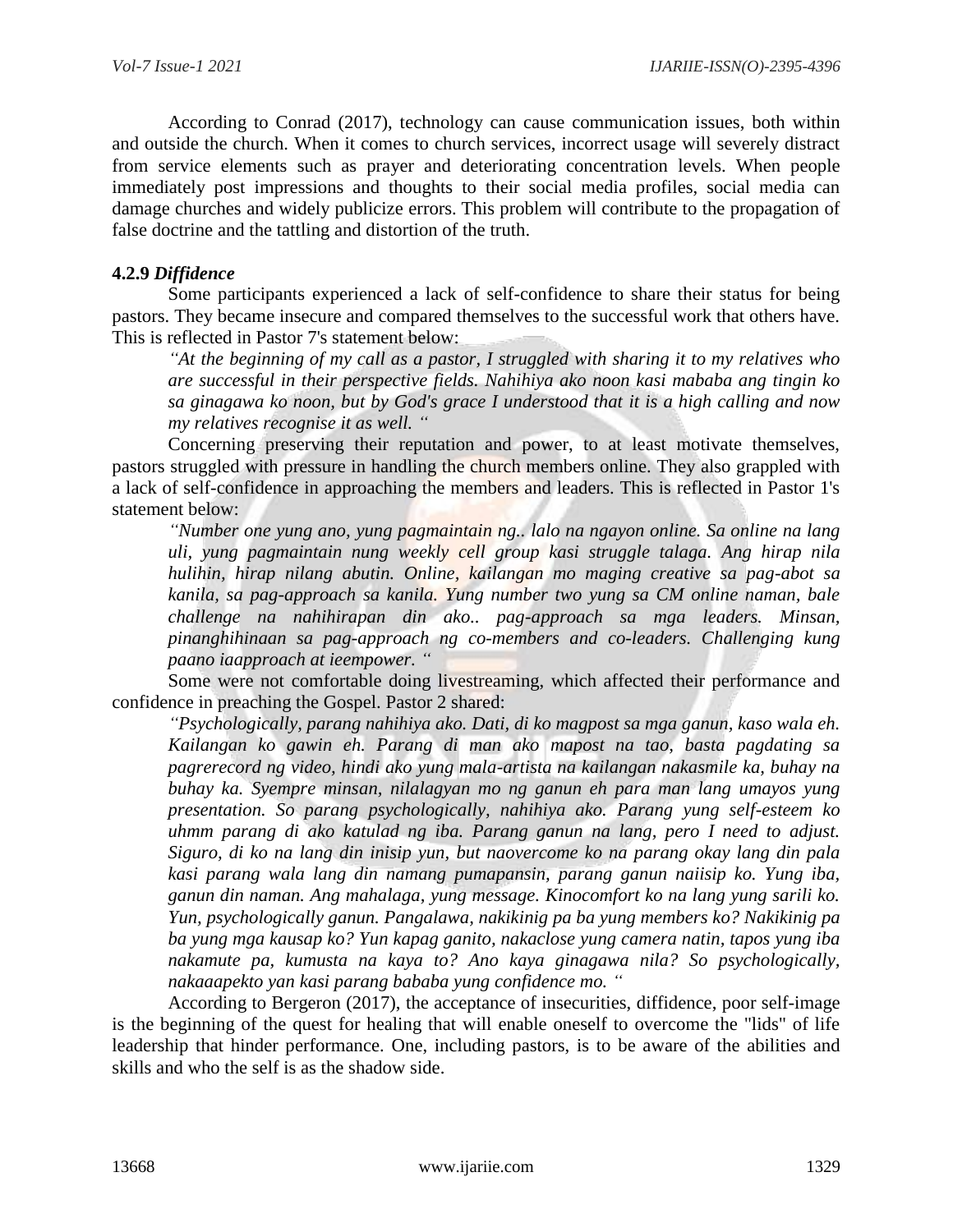# **4.2.10** *Age Gap*

There were churches that most of the members are either adults, young or older people. Pastors tried their best to connect with people and relate with them, although their approach and strategies are sometimes far from what others expected. Also, the age gap became one of the struggles of Pastor 4, and he stated:

*"Pinakanaging struggle ko siguro yung age ko. Ang congregation namin is a Filipino-Chinese congregation. Ang demographic namin ay matatanda na members ng church. Yun yung pinakanaging struggle ko. Medyo intimidated ako sa mga members ng church, like natatakot ako. Are they going to listen to me? Are they going to respect me? Mga ganun. "*

Supporting this statement, Slingshot Group (2016) claimed that while more than one younger congregation inevitably attracts new technological advancements, there may be an alienation of the older audiences. Overlooking this factor may lead to significant losses. It includes the insight, understanding, and experience that older generations essentially brings to the church.

### **4.3 The Coping Mechanisms of Pastors**

This superordinate theme shows the coping mechanism of pastors in times of difficulty in online ministry. The table contains subordinate themes observed in the interview. Consequently, eight participants resorted to prayer and devotion. Eight participants stated that they are asking for help in times of hardship. Despite failures in online ministry, five participants chose to adjust things and pressed on. Three participants spent time alone and used their leisure time to unwind.

Furthermore, one participant chose to praise and worship God. One participant calmed and relaxed in unexpected circumstances. One participant answered that he resorted to apology and restitution, and one got used to pleasing people to make things lighter.

| <b>Coping Mechanism</b>           | <b>Frequency</b> |
|-----------------------------------|------------------|
| <b>Prayer and Devotion</b>        |                  |
| Asking for Help                   |                  |
| <b>Adjustment and Pressing On</b> |                  |
| Leisure                           | 3                |
| Praise and Worship                |                  |
| Relaxation                        |                  |
| <b>Apology and Restitution</b>    |                  |
| <b>Pleasing People</b>            |                  |

|  |  | Table 4: Coping mechanism themes |  |
|--|--|----------------------------------|--|
|--|--|----------------------------------|--|

### **4.3.1** *Prayer and Devotion*

Prayer is the powerful, accessible way to communicate with God. Reading His Word is the daily bread that one must take to renew and revive the soul and mind. Many participants resorted to prayer and devotion. They coped up by crying out to God in prayer, and even implementing daily journals for the people to refresh in the ministry. This is reflected in Pastor 2's statement below:

*"Unang una syempre si God. Through prayer, sasabihin ko sa Kanya yung struggles ko, sa ministry, and even I cry prayer to God, one way para sabihin ko sa Kanya yung struggles ko. "*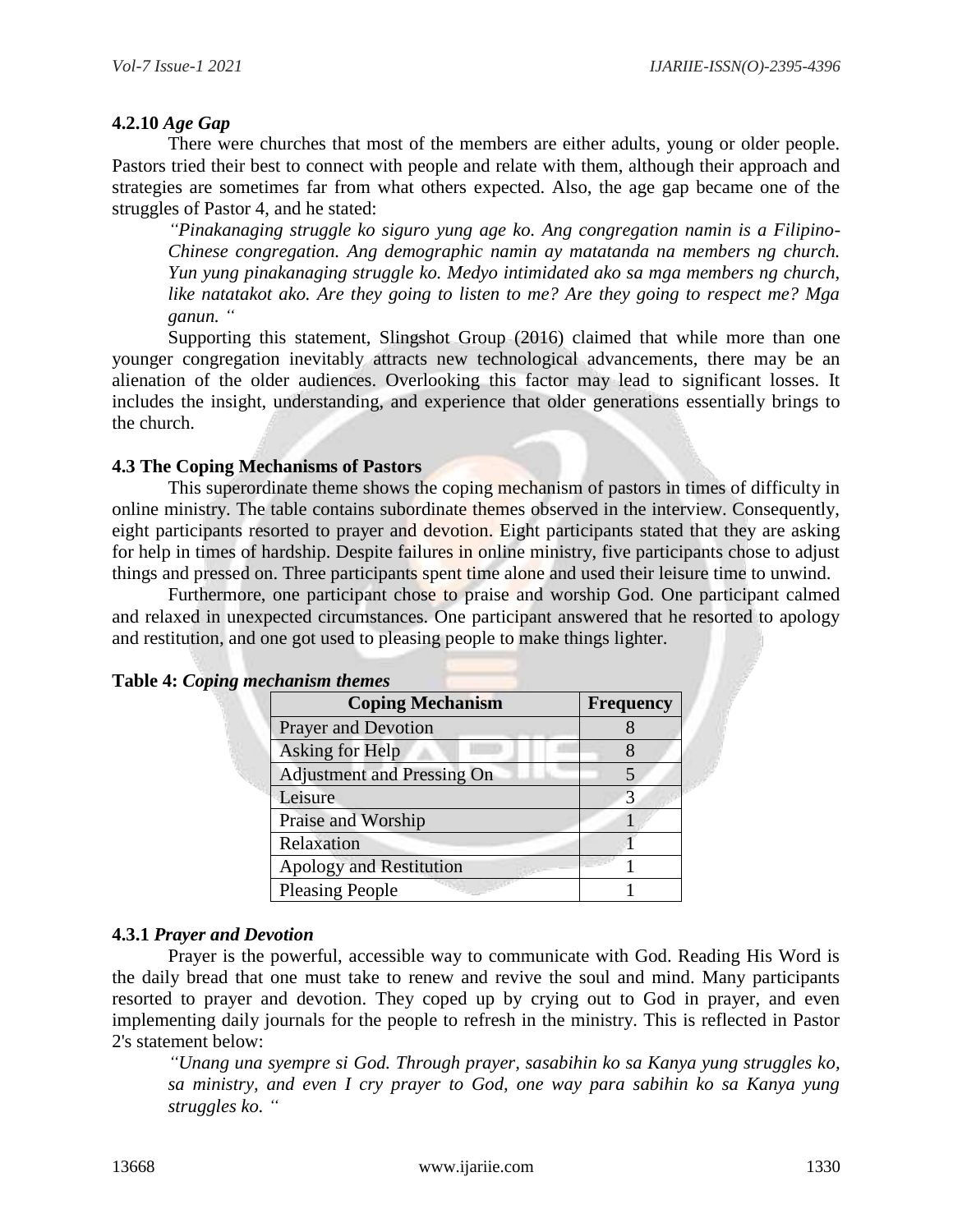Pastor 4 also said the following statement:

*"Another is gumawa kami ng devotional journal, and we check up on them din kung naprint ba nila, ano ba insight nila dun sa journal namin daily. "*

Moreover, Pastor 1 also shared his way of coping with his burdens. He said:

*"Then, pinagkakatiwala ko sa Panginoon and hinahayaan ko si Holy Spirit yung kumilos. Ang ginagawa ko para ano macope up mga yun, yun lang prayer and devotion, relax, then iisipin na hindi ako superhero para magampanan ang mga bagay na ito. Gagawin ko lang yung best ko, kung ano yung pinapagawa ng Panginoon.*

According to Frederick et al. (2017), for Christians, a better way to conceptualize burnout and compassion fatigue is to embrace them under the concepts of calling, apathy, and indifference. In this way, avoiding and coping with burnout becomes a spiritual revitalization project, reconnecting with the empowering, living Spirit of God. Valuable resources to do this are prayer services, daily study, and prayer of concern.

# **4.3.2** *Asking for Help*

To ask for help, especially when sources of support are present, is okay. God has given pastors a very distinct perception of what it means to have needs. It comes to the end of their means. The beginning and cornerstone of the Christian life are acknowledging the need and asking for support. Most of the participants were comfortable coping with their accountable people. These people include the following: God, co-pastors, family members, friends. This is reflected in Pastor 3's statement below:

*"Syempre, unang una kay God. With us pastors, we normally ask accountability with other pastors. So kung saka-sakaling dumarating kami sa mga struggles of life namin, for example in finances, in relationship, physical, and even spiritual, we need someone who will, who should be accountable with you. Ibig sabihin, hindi lang siya kasama sa ministry but he is also someone who will help you. Aside for my wife, I need an accountability with other people. Hindi lang naman ako ang humihingi, but even other pastors also are asking for the accountability so that we can walk together, even though we are facing struggles. "*

Likewise, Pastor 5 shared that having someone to support him, even their counselor at church makes the feeling more joyful, lighter, and relieved. He specifically said:

*"Nagcocommunicate ako to people kapag may mga times na parang sobrang bigat na ng problem. I talk to people, people I trust and people kung kanino talaga makakatulong sakin to process. Kasi parang with regards to family, dahil ako rin yung breadwinner, parang you need to be strong in your family. Parang ikaw yung pinaglalagyan nila ng mga problema, then of course, may problema sa estudyante, may problema sa church. Parang, medyo it comes all together. Coping mechanism, I talk to people. May guidance counselor kami rito. Nagtatanong din ako sa kanya. May mga tao na ano pa rin confidant. Dun ako naglalabas din ng mga bagay na kailangan kong ilabas. I feel released, lalo na pag mabigat yung pakiramdam ko. Narerelease ko ito. I feel unburdened. Mas magaan na alam mong may nagdadalangin sayo. Alam mo na meron kang malalapitan in times of kabigatan sa buhay. May feeling of relief. May feeling of joy, kasi naencourage ka. "*

Connected to Pastor 3's statement regarding his wife and accountable friends, Edara (2020) stated that participants emphasized family as an essential source of coping with their problems in a study. The participants explained that interacting with their families saw them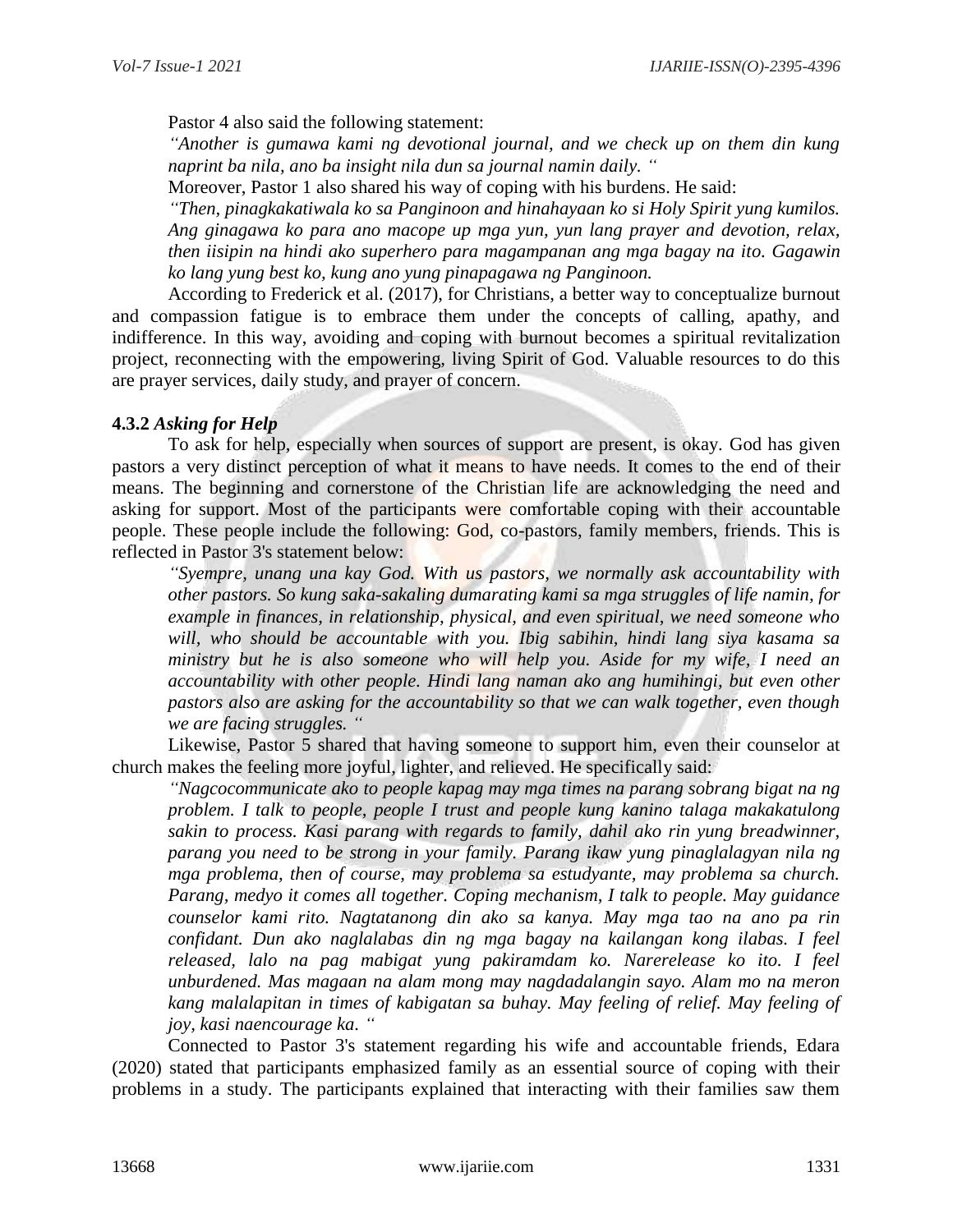through stressful times and gave them happiness and pleasure. Moreover, in 2011, Ujano Batanga research subjects reported that thinking about their family, communicating with them, and receiving emotional support helped them go through tough times. Supportive friends, intimate partners, and other social networks commonly become support and coping ties while working.

# **4.3.3** *Adjustment and Pressing On*

The most potent and common coping strategy used by the participants was a positive attitude. Through this positive attitude, despite failures and problems, participants were able to adjust and pressed on. Considering the people's financial status, Pastor 2 demonstrated this adjustment for the people to still press on in ministry and receive God's Word. Pastor 2 stated:

*"Yung sa church namin, nagtry ako dun kasi di ba syempre nahihirapan sila dun. Basta mahirap kalagayan pag online samin. Yung members namin, hindi mayayaman, hindi nasa middle class. Mostly, nasa ano eh nasa poverty line ganun. Ginawa ko, nagprint ako ng mga messages ko. Meron akong printed messages at yun yung ibinigay ko sa mga members. Messages, printed discipleship teaching, yan. And then, ginawa ko, pinupuntahan ko sila kasi di nga magwork yung online. Then, I tried na magturo physically kasi hirap sa online. Of course with the protocols, may alcohol, may face mask, although yung iba hindi naman naggaganun na kasi kulang sa loob ng bahay. Magkakamag-anak yung mga yun eh. So, yun ang ginawa kong strategy. Nagprint ako, then pangalawa nagturo ako physically. Meron akong online. Meron akong physical preaching sa kanila. "*

Furthermore, Pastor 1 also shared his coping strategies and adjustments when it comes to the Kids ministry. He stated:

*"Ito, sabi ko nga rin kanina, challenging yung sa kids kasi ano eh kailangan mo maging careful sa mga bibitawan. Then, kailangan mo pababawin yung words, yung mga paano mo icocommunicate yung sermon o yung message sa mga bata. Paano ko ginagawa? Yun, nagiging careful tapos ahh outlining. Gumagawa ako ng outline, then pumipili ako ng mga words na tingin ko maaabot o maiintindihan ng kanilang pag-iisip or lelevel dun sa kanilang understanding. "*

Each church needs a plan B (Schmidt, 2020). Regarding the Kids ministry during this pandemic and connected to Pastor 1's adjustments, many churches started to prepare for Vacation Bible School programs long before it's even spring. Some started gathering supplies right after Christmas. As soon as the school year began, some even looked at making plans for the summer ahead. According to the author, well before the pandemic happened, it was more than likely that program managers already selected a theme, opened registrations, lined up volunteers, and even ordered supplies. Besides, the Vacation Bible School went on, made possible by re-imagining how to organize and run things artistically.

### **4.3.4** *Leisure*

During stressful moments, three participants indicated leisure as their coping mechanism. It includes enjoying their time alone, going out, going to a coffee shop, read books and articles. This is reflected in Pastor 4's statement below:

*"I usually go out, tapos nagcocoffee ako. So yun yung pinakacoping mechanism ko. Lumalabas ako ng bahay. I walk around. Ayun, nagcocoffee shop ako and I bring a book with me. So, I read. Yun yung ginagawa ko ngayon actually. "*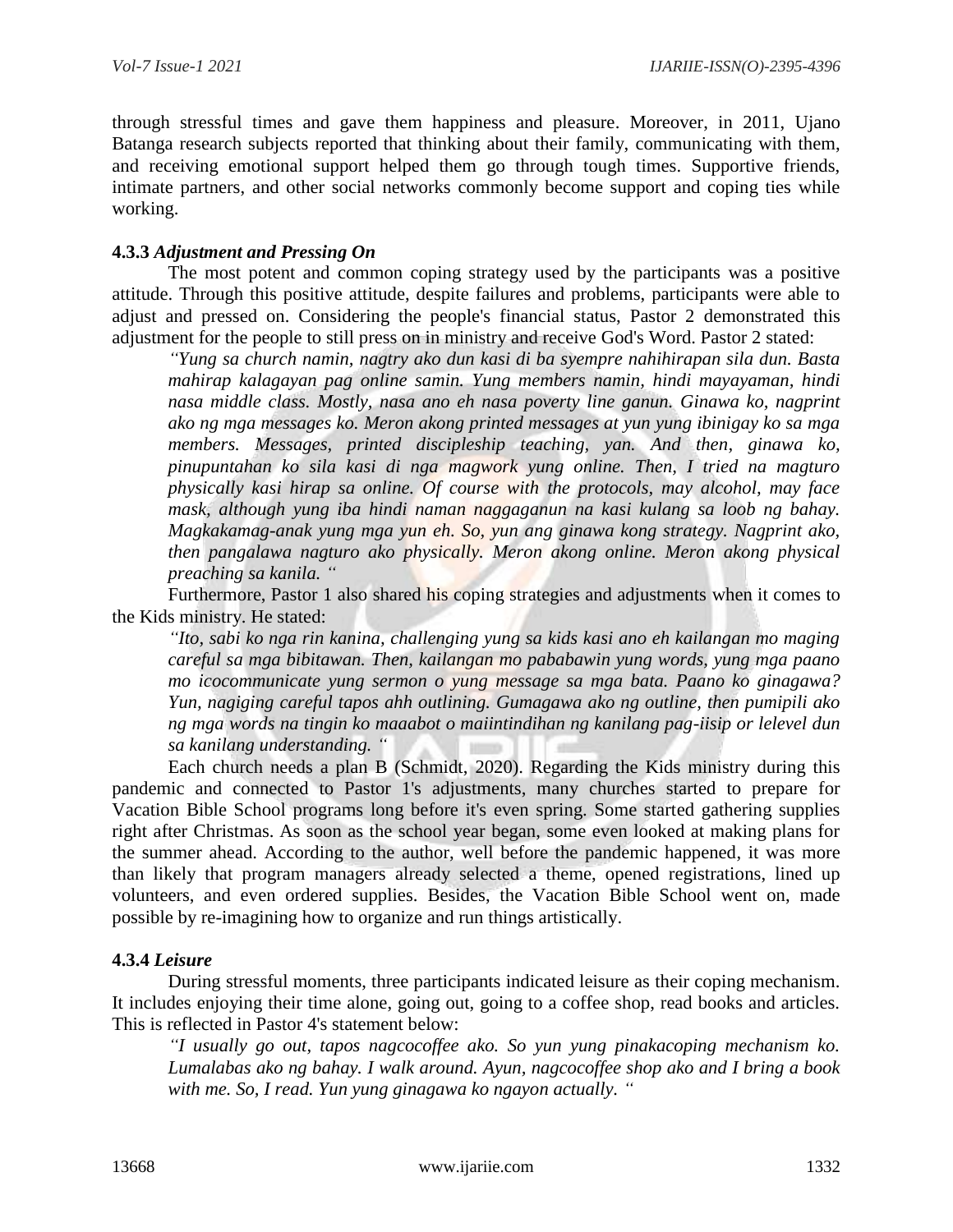Likewise, Pastor 2 also shared that going out is the best option to cope up. He said:

*"O kaya naman, kapag hindi nangyaring ganun, tahimik ako and then I will go out. Ganun ako. Parang kumbaga, hindi mo mararamdamang umalis na ko. Walang bakas. Ganun ang aking coping mechanism. Tatahimik na lang ako, ganun lang. "*

Like in Westafer's study, leisure was one of the uncovered coping mechanisms (The Courier, 2010). Others include the ministry call, family support, meditation, relationships, retreats, Scripture reading, leisure reading, seeing a therapist, workouts, daily day off, and leadership training. One pastor in the study also emphasized self-care as paramount to cope up.

### **4.3.5** *Praise and Worship*

Praise is an endeavor to cope with the abundance of God's love. Praise and worship will take one's attention and realign it on God, away from the self and problem. How Pastor 9 coped up was because the music calmed his spirit. With praise and worship to God, his problems suddenly seemed insignificant in the light of God's glory. He briefly answered:

*"I sing songs of praise. "*

Likewise, many churches turned to corporate worship, reminding them that unity is robust (World Vision Philippines, 2020). They nevertheless chose to raise God's name and worshipped, even during their conditions. Several churches attended and funded an online benefit worship concert called "Songs of Hope." Christ Commission Fellowship (CCF) Exalt Worship, Favor Church, Living Word Churches, Union Church of Manila, Victory Worship, and Victory Christian Fellowship (VCF) Katipunan were among the church worship groups that joined the initiative.

# **4.3.6** *Relaxation*

During stressful, undesirable situations, one participant turned to relaxing or calming himself. It was his tactic of coping and thinking of a more effective way to solve a particular problem. Pastor 1 stated:

*"Hmm, relax lang. Kasi, wala naman akong magagawa kapag may mga ganun na. Kapag nataranta ka, talagang mas magkakaroon ng problema. Relax, then pray, mga ganyan. Then, find a solution kung paano macocope up o paano masosolusyunan yung problema, yung technical problem lalo na di mo siya control, katulad ng wifi. Relax, then think of a possible way kung paano ba. "*

According to the Saddleback Church (2017), there are five ways to relax. This coping mechanism includes recalling one's worth to God, enjoying and having contentment with what one has, limiting workdays into six days a week, adjusting principles with what's significant, and exchanging one's restlessness for God's peace.

### **4.3.7** *Apology and Restitution*

Pastors tend to become the peacemaker, knowing that they can avoid any conflict in the ministry and church as much as possible. However, the battle was still there. A participant experienced many misconceptions online, but he apologized, clarified things, and made restitution as his coping mechanism. This is reflected in Pastor 3's statement below:

*"First siguro for handling misconception online, wag tayong mahiyang magsabi ng apology if there are some misconceptions. Alam mo na nagkamali ka, then wag mo na panindigan yung pagkakamali mo. Just apologize. Then pangalawa, clarification. Clarify kung ano yung tinutukoy mo, para sa ganun ay hindi na magtuluy-tuloy pa yung*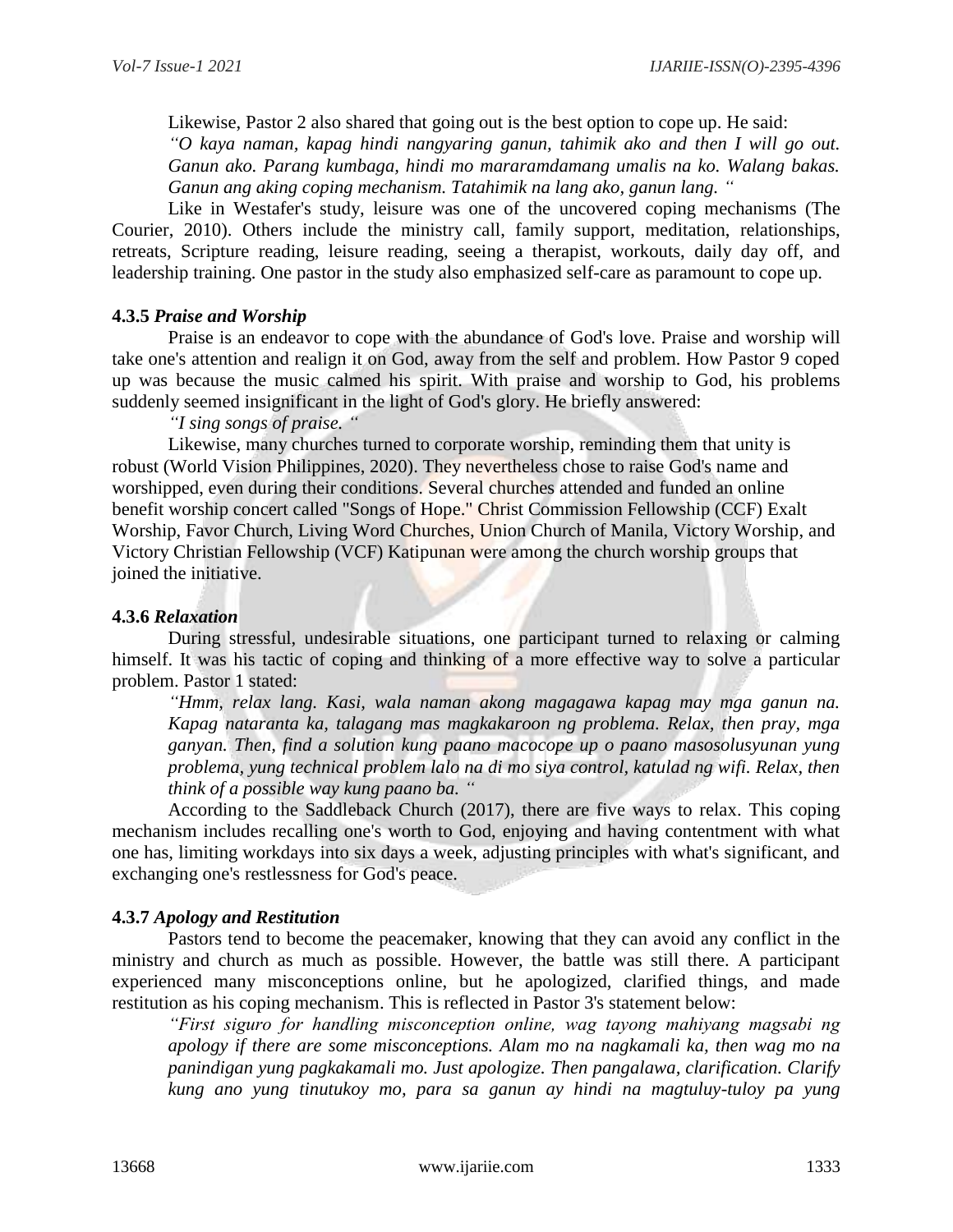*misconception. Pangatlo, siguro just humble down. Wala namang namamatay kapag nagpapakumbaba ka. So, that's how we should handle misconception, even online. "*

According to Goop (2018), five apology languages consist of showing remorse, accepting liability, making restitution, a genuine apology, and asking for forgiveness. Restitution is the third language of apology. It was one of those coping mechanisms that the participant experienced. It is necessary to fix the relationship and circumstance for someone to accept one's apology as genuine. A genuine apology is also to demonstrate that the behavior can change and there will be no repetition of mistakes.

# **4.3.8** *Pleasing People*

Pleasing people and altruism are the best options to get through hard times. It makes one forget about the problem for a while; it is a great joy making people happy that it uplifts one's mood and motivation. This is reflected in Pastor 2's statement below:

*"Ahh okay. Pag may problem, ang usual na ginagawa ko, ako kasi yung klase ng tao na parang I tend to please everybody. Yun ang coping mechanism ko. "*

Pastors will ultimately deal with disappointments, setbacks, mistakes, and even disappointment and trauma, no matter how wonderful life might be. Pleasing individuals do not end up just making individuals happy to light up their day (Exline, 2014). If one does not show such a mechanism, one experiences excessive guilt and anxiety. The fear of rejection, avoiding confrontation, and going through disagreements is there, and having someone angry at a person can be downright terrifying. Still, there will be an interpersonal dispute as one takes responsibility for other individuals' feelings and responses, seeking desperately to keep everyone happy. It is something that the participant must consider.

# **5. DISCUSSION**

This study aims to explore the lived experiences of Filipino pastors in online ministry amidst the COVID-19 pandemic. In conducting the study, the researchers divided the concept or idea into three categories: the lived experiences of Filipino pastors, the challenges they faced, and their coping mechanisms. The data collected was completed by utilizing the in-depth interview. Furthermore, the three existing themes consisted of the subthemes to further discuss the topic.

Regarding the participants' lived experiences, it was evident that the online ministry, during the pandemic, caused them to experience such positivity and challenges. However, despite the occurrence of the change in the ministry's system, the sense of fulfilling their purpose for God's glory alone remained the same and continued. Most of the participants experienced the same things happening in the traditional system. These experiences include accessible evangelism, division of labor, rapport, and connection to people, leaving a legacy primarily to the younger generation, enjoying their intimacy with God, and the joy in the ministry. One thing significant and notable was the discovery of new skills. The participants' responses proved that there were open opportunities in the online ministry, especially for those who have hidden talents, skills, and capabilities in handling, operating, and facilitating the ministry.

Aside from the lived experiences, various challenges made the online ministry amidst pandemic uneasy and apprehensive. The study revealed that most participants struggled with emotional problems because of too much stress and weight of the online ministry, isolation, disappointments to people, and others. This challenge made the pastors experience burnouts, loneliness, exhaustion, and some even had an idea of quitting before. Related to this problem is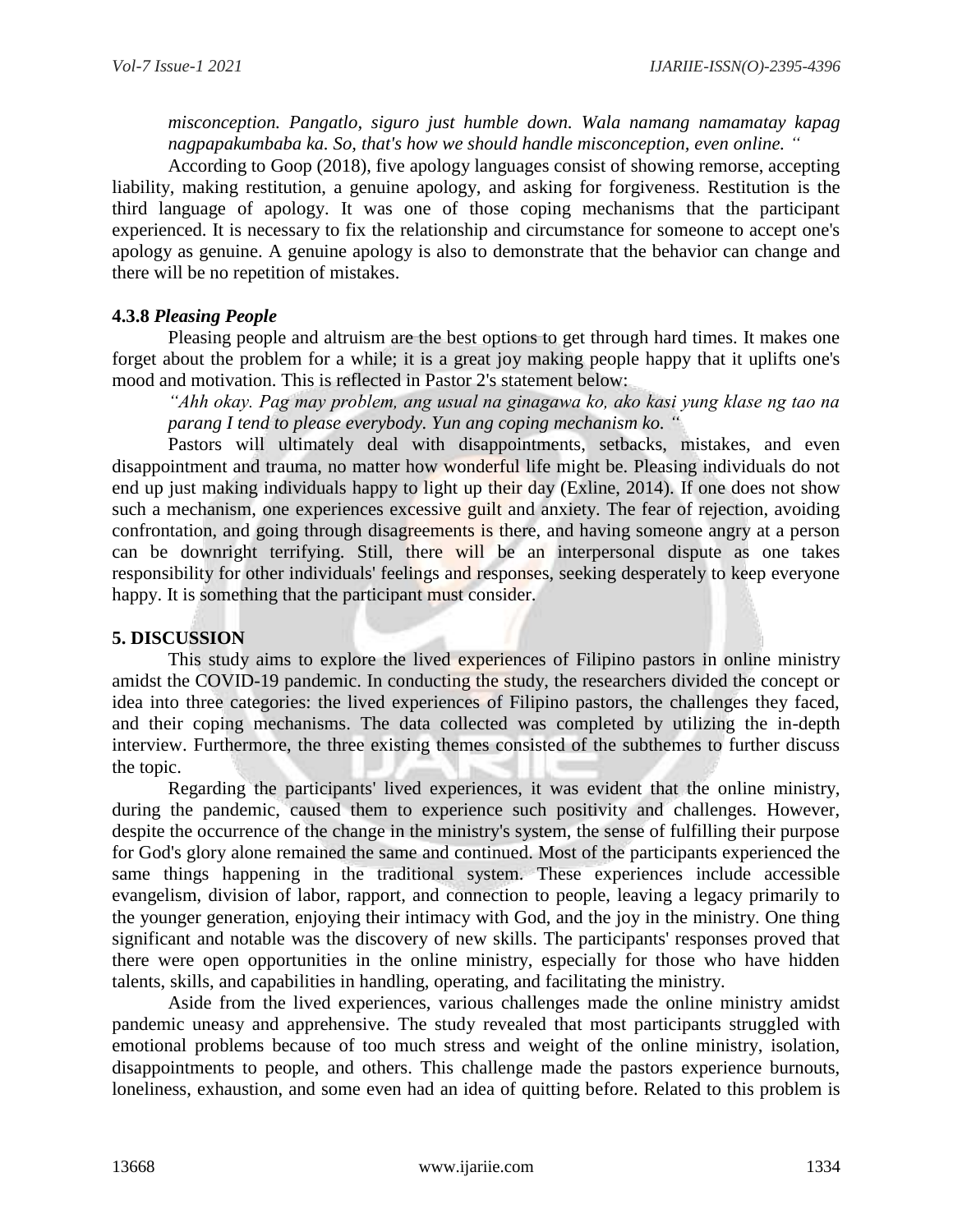the physical and mental issues that pastors faced in the ministry. Some participants experienced resentment, saturation, isolation from families, and draining situations. Therefore, it led them to depression, anxieties, uncertainties, fear, and physical sickness.

Moreover, many struggled with the internet connection. Slow internet connection became a struggle for most pastors, for they experienced disruption in the ongoing online services, online meetings, and life groups. Some participants encountered church members who could not afford such mediums and gadgets for their online ministry due to lack of finances. Financial problem was also one of the main challenges pastors faced. A participant indicated that he lacks materials and equipment, and therefore utilized manual set-ups for the online service. Some participants were not tech-savvy enough to handle online platforms. They grappled with how to navigate things, how to post or do a shared screen. In technicalities, many also wrestled on premiering a video or live-stream. A participant experienced several delays, struggled with putting credits and operating sounds. Also, lots of misconceptions while preaching the Word became a challenge. Some factors hindered their effective preaching of God's Word. One attested that noise was one of it. It led him to some epic fail moments while pre-recording or live-streaming.

Regarding the congregation, time, people's commitment, and age gap were also significant challenges to pastors. They wrestled on the differences between the older and younger generations and their different agendas that sometimes hindered them from serving in the ministry. There were expectations and ideas from the older ones that were hard to meet and understand by the younger ones. Also, one specified that most students are just staying at home during pandemic and difficulty in propinquity. Same with the professionals, they were more likely to stay at home. A significant challenge was the busyness of people. Some lacked time to pursue the online ministry. Some got tired of synchronizing tasks and juggling time for their families and the church. Personally, pastors also experienced diffidence, especially on discipleship and empowering members and leaders. Some doubted themselves, and it was a great challenge for them as well.

Participants' heart for the online ministry didn't stop. There were coping mechanisms that helped them developed a sense of optimism despite challenges. First and foremost was the prayer and devotion to God. Most of the participants utilized prayer and devotion as their way of releasing and surrendering the burden to God. Some cried out in prayer, and some implemented the devotional journals for the church members to have insights into the Word. Having accountable people became one of the essential coping links for the participants. They chose to ask for help, whether to their family, confidants, co-pastors, and others, whenever they face challenges like finances, relationships, physical, emotional, mental, and spiritual problems. In terms of the difficulties in the online ministry, participants applied adjustments to press on. There were instances where pastors distributed printed materials and preached in a face-to-face manner despite the pandemic to feed the people with God's Word. Some also adjusted some ways for the Kids church for them to better understand the message. Whenever there were misunderstandings, pastors chose to humble themselves, relax, and focused on apologizing and restitution of the relationships and circumstance as their coping mechanisms. Personally, pastors enjoyed their quality time alone. Some got used to singing praise to God. Some coped up, having their leisure time. They enjoyed reading books and articles, going out alone, going to a coffee shop. However, one intriguing coping strategy of a participant was his way of pleasing people. This coping strategy could somehow cause excessive guilt and anxiety with an unnecessary application of it.

Overall, each subtheme of this study served as a preview of Filipino pastors' lived experiences in online ministry amidst pandemic.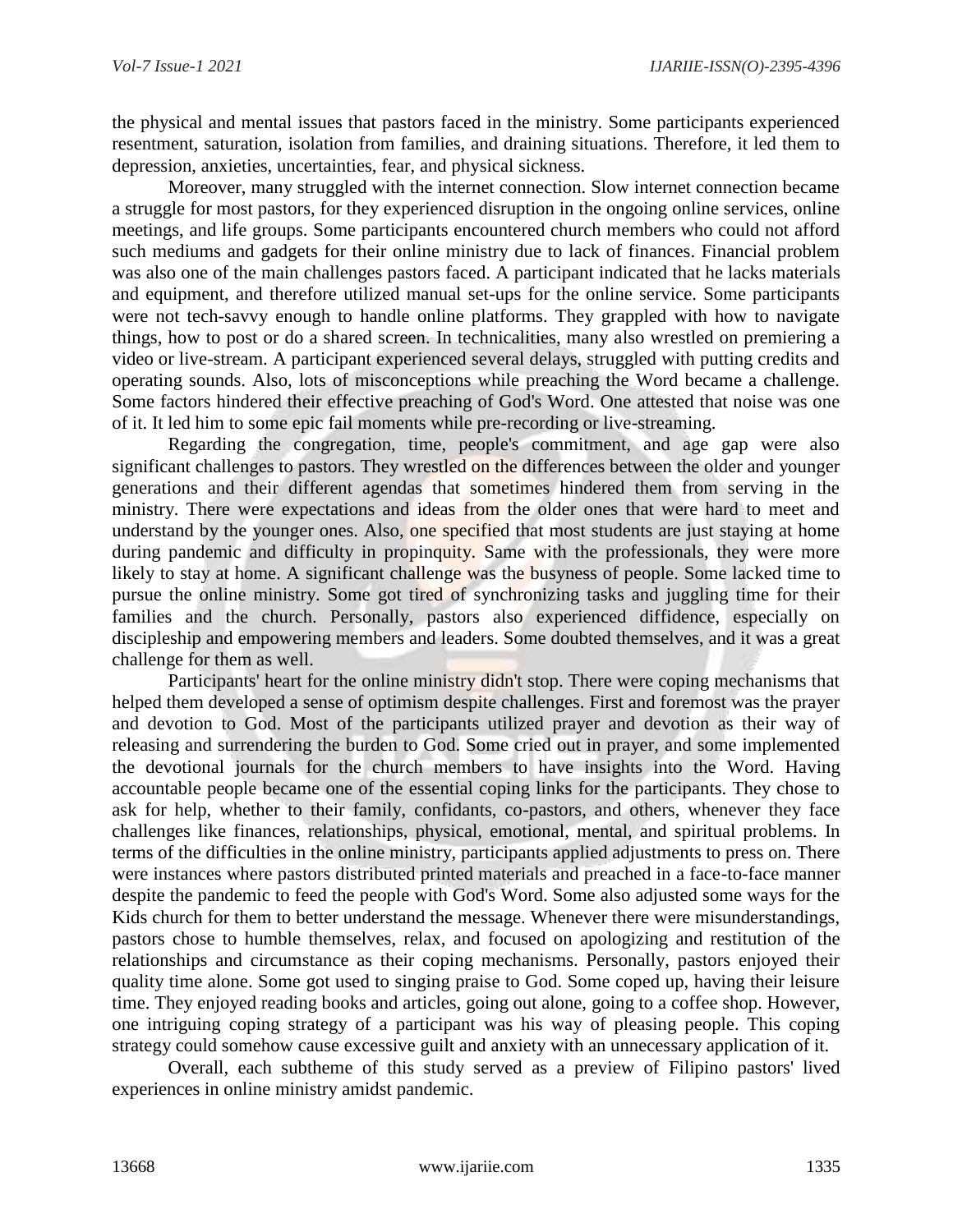# **6. CONCLUSION**

This study emphasized the affirmative sides of being a Filipino pastor in online ministry, which is rarely studied. Based on the study's findings, four major conclusions were derived: (1) Pastors are mostly challenged by emotional, mental, and physical problems due to isolation and the online ministry's weight. They experienced much stress, exhaustion, loneliness, depression, anxieties, and fear. (2) Most of the pastors are challenged by slow internet access and limitations of assistive gadgets and other technologies. Most of them struggled to preach the Word through online meetings and live-streams and experienced a lack of materials and equipment for the online ministry. (3) Pastors need healthy social and financial support. (4) Most pastors gained positive and new experiences in the online ministry.

Furthermore, the researchers recommend that the government provide better assistance and funding for the churches. This assistance includes providing necessary gadgets and technologies for the churches that can't afford such means for the online ministry. This assistance will easily give churches access to people to continuously share the Word to them and reach them out in a broader range, despite pandemic. Technology assistance and funding will make pastors, leaders, and members well-educated on utilizing online platforms and systems. Pastors must provide a more supportive online ministry environment that will benefit them, to the coleaders, members, and the whole church. It will help create and maintain healthy relationships that encourage a sense of belonging and purpose, mental, emotional, and spiritual security. It may help to build strong communication to establish an understanding of relationships. Church members must also provide time, care, and financial support to their leaders and pastors to sustain their personal and family needs, knowing that they do not receive large finances from their jobs. Supporting the leaders will also lead to the improvement of their church. Consequently, future researchers can use these findings to reinforce their future researches, particularly in Filipino pastors' lived experiences in online ministry amidst a pandemic.

# **References**

- 1. Alase, A. (2017). The interpretative phenomenological analysis (IPA): A guide to a good qualitative research approach. *International Journal of Education and Literacy Studies*, 5(2), 9-19.<https://doi.org/10.7575/aiac.ijels.v.5n.2p.9>
- 2. Ang Mo Kio Methodist Church. (2020). Traditional service ministry. <https://www.amkmc.org.sg/ministries/traditional-service-ministry/>
- 3. Ankers, R. (2015, September 2). Using the internet to spread your church message. Ministry Impact Resources. [https://ministry.acst.com/using-the-internet-to-spread-your-church](https://ministry.acst.com/using-the-internet-to-spread-your-church-message/)[message/](https://ministry.acst.com/using-the-internet-to-spread-your-church-message/)
- 4. Asian Access. (2020, May 28). COVID forcing Philippines to change pastoral ministry, church model. [https://www.asianaccess.org/latest/blogs/a2-community-blog/1733-covid](https://www.asianaccess.org/latest/blogs/a2-community-blog/1733-covid-forcing-philippines-to-change-pastoral-ministry-church-model)[forcing-philippines-to-change-pastoral-ministry-church-model](https://www.asianaccess.org/latest/blogs/a2-community-blog/1733-covid-forcing-philippines-to-change-pastoral-ministry-church-model)
- 5. Barna. (2015, February 11). Cyber church: Pastors and the internet. <https://www.barna.com/research/cyber-church-pastors-and-the-internet/>
- 6. Bergeron, P. (2017, May 9). How can pastors and spiritual leaders overcome emotional insecurity? SIS Leadership. [http://www.sisleadership.com/how-can-pastors-and-spiritual](http://www.sisleadership.com/how-can-pastors-and-spiritual-leaders-overcome-emotional-insecurity/)[leaders-overcome-emotional-insecurity/](http://www.sisleadership.com/how-can-pastors-and-spiritual-leaders-overcome-emotional-insecurity/)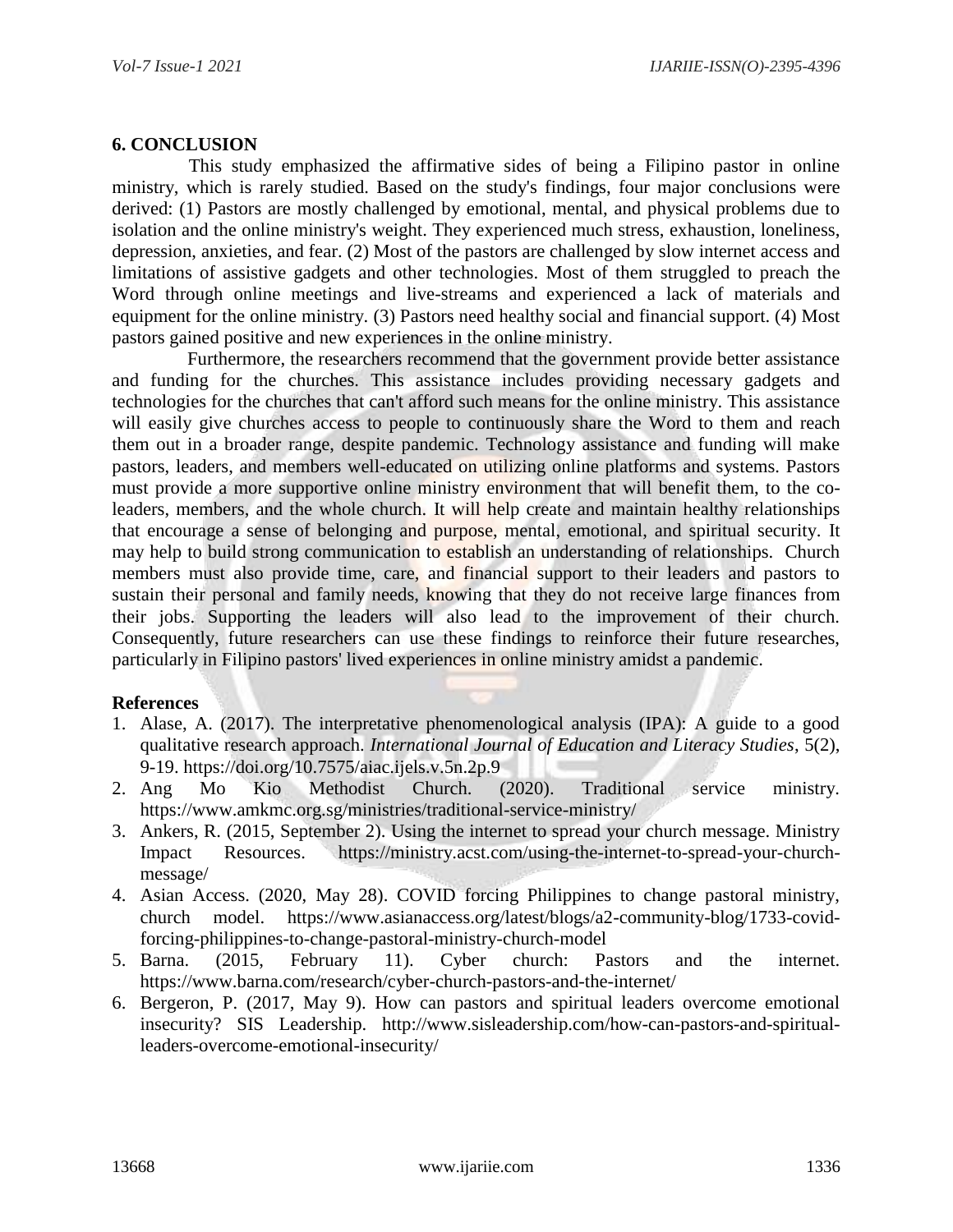- 7. Boorstein, M. (2020, April 24). Church donations have plunged because of the coronavirus. Some churches won't survive. The Washington Post. <https://www.washingtonpost.com/religion/2020/04/24/church-budgets-coronavirus-debt/>
- 8. Brubaker, P. J., & Haigh, M. M. (2017, April 25). The religious Facebook experience: Uses and gratifications of faith-based content. *Social Media + Society*, 3(2), 1-11. [https://doi.org/10.1177/2056305117703723](https://doi.org/10.1177%2F2056305117703723)
- 9. Burnette, C. M. (2016). Burnout among pastors in local church ministry in relation to pastor, congregation member, and church organizational outcomes. Clemson University. [https://tigerprints.clemson.edu/cgi/viewcontent.cgi?article=2746&context=all\\_dissertations](https://tigerprints.clemson.edu/cgi/viewcontent.cgi?article=2746&context=all_dissertations)
- 10. Cai, J. (2016, November 17). Church meets technology: Digitalizing one of the world's oldest institutions. Technology and Operations Management. [https://digital.hbs.edu/platform](https://digital.hbs.edu/platform-rctom/submission/church-meets-technology-digitalizing-one-of-the-worlds-oldest-institutions/)[rctom/submission/church-meets-technology-digitalizing-one-of-the-worlds-oldest](https://digital.hbs.edu/platform-rctom/submission/church-meets-technology-digitalizing-one-of-the-worlds-oldest-institutions/)[institutions/](https://digital.hbs.edu/platform-rctom/submission/church-meets-technology-digitalizing-one-of-the-worlds-oldest-institutions/)
- 11. Campbell, H. A. (2020, April 16). How to build community while worshipping online. The Conversation. [https://theconversation.com/how-to-build-community-while-worshipping](https://theconversation.com/how-to-build-community-while-worshipping-online-134977)[online-134977](https://theconversation.com/how-to-build-community-while-worshipping-online-134977)
- 12. Challies, T. (2017, October 6). What's the purpose of … pastors? Tim Challies. <https://www.challies.com/articles/whats-the-purpose-of-pastors/>
- 13. ChurchPad. (2020, June 23). Steps to starting an online ministry. <https://churchpad.medium.com/steps-to-starting-an-online-ministry-6b86e3c8ab4>
- 14. Clifford, P. (2018, February 7). The hidden costs of streaming on YouTube. Church Production.<https://www.churchproduction.com/education/the-hidden-costs-of-youtube/>
- 15. Conner, K. (2014, June 25). 20 great ways to use Instagram at your church. The Creative Pastor.<https://www.thecreativepastor.com/20-great-ways-to-use-instagram-at-your-church/>
- 16. Conrad, A. (2017, December 14). Is your technology use hurting your church? Capterra Blog.<https://blog.capterra.com/technology-use-hurting-your-church/>
- 17. Conrad, A. (2019, May 10). 5 biggest online churches. Capterra Blog. <https://blog.capterra.com/the-5-biggest-online-churches/>
- 18. Cook, D., II. (2020, July 9). How technology is changing the method and message of churches in the pandemic era. Center for Religion and Civic Culture. [https://crcc.usc.edu/how-technology-is-changing-the-method-and-message-of-churches-in](https://crcc.usc.edu/how-technology-is-changing-the-method-and-message-of-churches-in-the-pandemic-era/)[the-pandemic-era/C](https://crcc.usc.edu/how-technology-is-changing-the-method-and-message-of-churches-in-the-pandemic-era/)orry, C. (2016, September 29). Stress and burnout: Why 'leadership renewal' is necessary for pastors, church leaders. Billy Graham Evangelistic Association. [https://billygraham.org/story/stress-and-burnout-why-leadership-renewal-is-necessary-for](https://billygraham.org/story/stress-and-burnout-why-leadership-renewal-is-necessary-for-pastors-church-leaders/)[pastors-church-leaders/](https://billygraham.org/story/stress-and-burnout-why-leadership-renewal-is-necessary-for-pastors-church-leaders/)
- 19. Croft, B. (n. d.). What is a pastor's true calling? Bible Study Tools. <https://www.biblestudytools.com/blogs/brian-croft/what-is-a-pastor-s-true-calling.html>
- 20. Crumpton, V. E. (2018). The church has left the building: A leadership perspective of online church versus traditional church. George Fox University. <https://digitalcommons.georgefox.edu/cgi/viewcontent.cgi?article=1246&context=dmin>
- 21. Dandridge, S. (2019, April 11). Digivangelism: Sharing faith on digital platforms. Candler Doctor of Ministry Projects. <https://scholarblogs.emory.edu/candlerdmin/2019/04/11/digivangelism/>
- 22. del Castillo, F. A., Biana, H. T., & Joaquin, J. J. B. (2020, June 13). Churchinaction: The role of religious interventions in times of COVID-19. *Journal of Public Health*, 42(3), 633-634. <https://doi.org/10.1093/pubmed/fdaa086>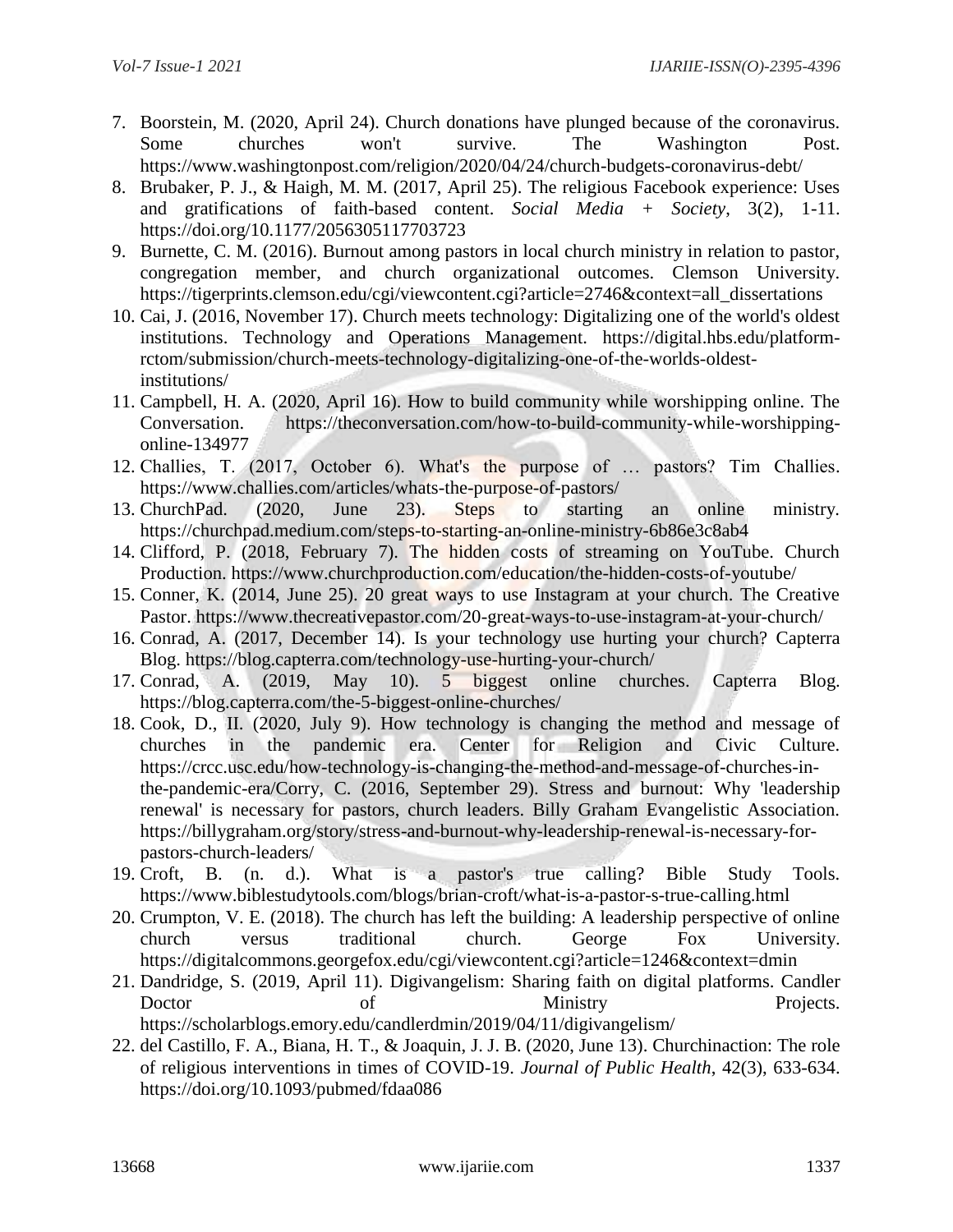- 23. Digital Evangelism. (2018, March 22). Why your church needs an online ministry and how to start one. [https://www.sdadata.org/digital-evangelism-blog/why-your-church-needs-an](https://www.sdadata.org/digital-evangelism-blog/why-your-church-needs-an-online-ministry-and-how-to-start-one)[online-ministry-and-how-to-start-one](https://www.sdadata.org/digital-evangelism-blog/why-your-church-needs-an-online-ministry-and-how-to-start-one)
- 24. Dougherty, T. (2020, March 23). Facebook live for churches and religious organizations (update). Wowza Media Systems.<https://www.wowza.com/blog/facebook-live-for-churches>
- 25. Earls, A. (2020, October 20). Few churches back to pre-COVID attendance levels. LifeWay Research. [https://lifewayresearch.com/2020/10/20/few-churches-back-to-pre-covid](https://lifewayresearch.com/2020/10/20/few-churches-back-to-pre-covid-attendance-levels/)[attendance-levels/](https://lifewayresearch.com/2020/10/20/few-churches-back-to-pre-covid-attendance-levels/)
- 26. Edara, I. R. (2020). Coping resources for distress and well-being of Filipino Catholic migrants in Taiwan: An incremental validity analysis. *Athens Journal of Social Sciences*, 7(1), 63-80.<https://doi.org/10.30958/ajss.7-1-4>
- 27. Exline, J. J. (2014, September 27). People pleasing: Short-term benefits and long-term costs. Psychology Today. [https://www.psychologytoday.com/us/blog/light-and](https://www.psychologytoday.com/us/blog/light-and-shadow/201409/people-pleasing-short-term-benefits-and-long-term-costs)[shadow/201409/people-pleasing-short-term-benefits-and-long-term-costs](https://www.psychologytoday.com/us/blog/light-and-shadow/201409/people-pleasing-short-term-benefits-and-long-term-costs)
- 28. Fickel, J. (n. d.). Burnout in pastors and church leadership. M1 Psychology. <https://m1psychology.com/burnout-in-pastors-and-church-leadership/>
- 29. Flores, H. (2019, September 10). What the survey says about the church, government, media. One News.<https://onenews.ph/what-the-survey-says-about-the-church-government-media>
- 30. Foliente, G. (2020, June 27). A message to our every nation family. Every Nation Philippines.<https://www.everynation.org.ph/a-message-to-our-everynation-family/>
- 31. Frederick, T. V., Dundar, S., & Thai, Y. (2017, December 23). Burnout in Christian perspective. *Pastoral Psychology*, 67(6), 267-276. [https://doi.org/10.1007/s11089-017-0799-](https://doi.org/10.1007/s11089-017-0799-4) [4](https://doi.org/10.1007/s11089-017-0799-4)
- 32. Gjelten, T. (2020, May 20). 'Things will never be the same.' How the pandemic has changed worship. National Public Radio. [https://www.npr.org/2020/05/20/858918339/things-will](https://www.npr.org/2020/05/20/858918339/things-will-never-be-the-same-how-the-pandemic-has-changed-worship)[never-be-the-same-how-the-pandemic-has-changed-worship](https://www.npr.org/2020/05/20/858918339/things-will-never-be-the-same-how-the-pandemic-has-changed-worship)
- 33. Gomes, R. (2020, July 4). Philippine diocese creates mental health' hopeline.' Vatican News. [https://www.vaticannews.va/en/church/news/2020-07/philippines-kalookan-diocese-covid](https://www.vaticannews.va/en/church/news/2020-07/philippines-kalookan-diocese-covid-hopeline-mental-health-david.html)[hopeline-mental-health-david.html](https://www.vaticannews.va/en/church/news/2020-07/philippines-kalookan-diocese-covid-hopeline-mental-health-david.html)
- 34. Goop. (2018, December 20). What it takes to give (and receive) a good apology. <https://goop.com/wellness/mindfulness/what-it-takes-to-give-and-receive-a-good-apology/>
- 35. Haywood, L. (2020, May 19). Philippine senators reached with the Gospel during coronavirus pandemic. Go2020.<https://www.go2020.world/en/node/1976>
- 36. Hazell, C. (2019, January 28). Is traditional ministry fading? A look at ministry in today's church. Viewpoint. [https://viewpoint.pointloma.edu/is-traditional-ministry-fading-a-look-at](https://viewpoint.pointloma.edu/is-traditional-ministry-fading-a-look-at-ministry-in-todays-church/)[ministry-in-todays-church/](https://viewpoint.pointloma.edu/is-traditional-ministry-fading-a-look-at-ministry-in-todays-church/)
- 37. Horner, Z. (2014). How Christian leaders interact with Twitter. *Elon Journal of Undergraduate Research in Communications*, 5(2), 1-3. <http://www.inquiriesjournal.com/articles/1040/how-christian-leaders-interact-with-twitter>
- 38. Jackson, D. F. (2020, April 20). The digital church arrives. Presbyterian Mission Agency. <https://www.presbyterianmission.org/story/pt-0520-digital/>
- 39. Jones, B. (2020, May 12). An online pastor job description. WeWork. <https://abnwt.com/articles/an-online-pastor-job-description>
- 40. Lee, D. S. (2010). An effective internet ministry strategy for church evangelism through a case study of the Sarang community church. Liberty Baptist Theological Seminary. <https://digitalcommons.liberty.edu/cgi/viewcontent.cgi?article=1469&context=doctoral>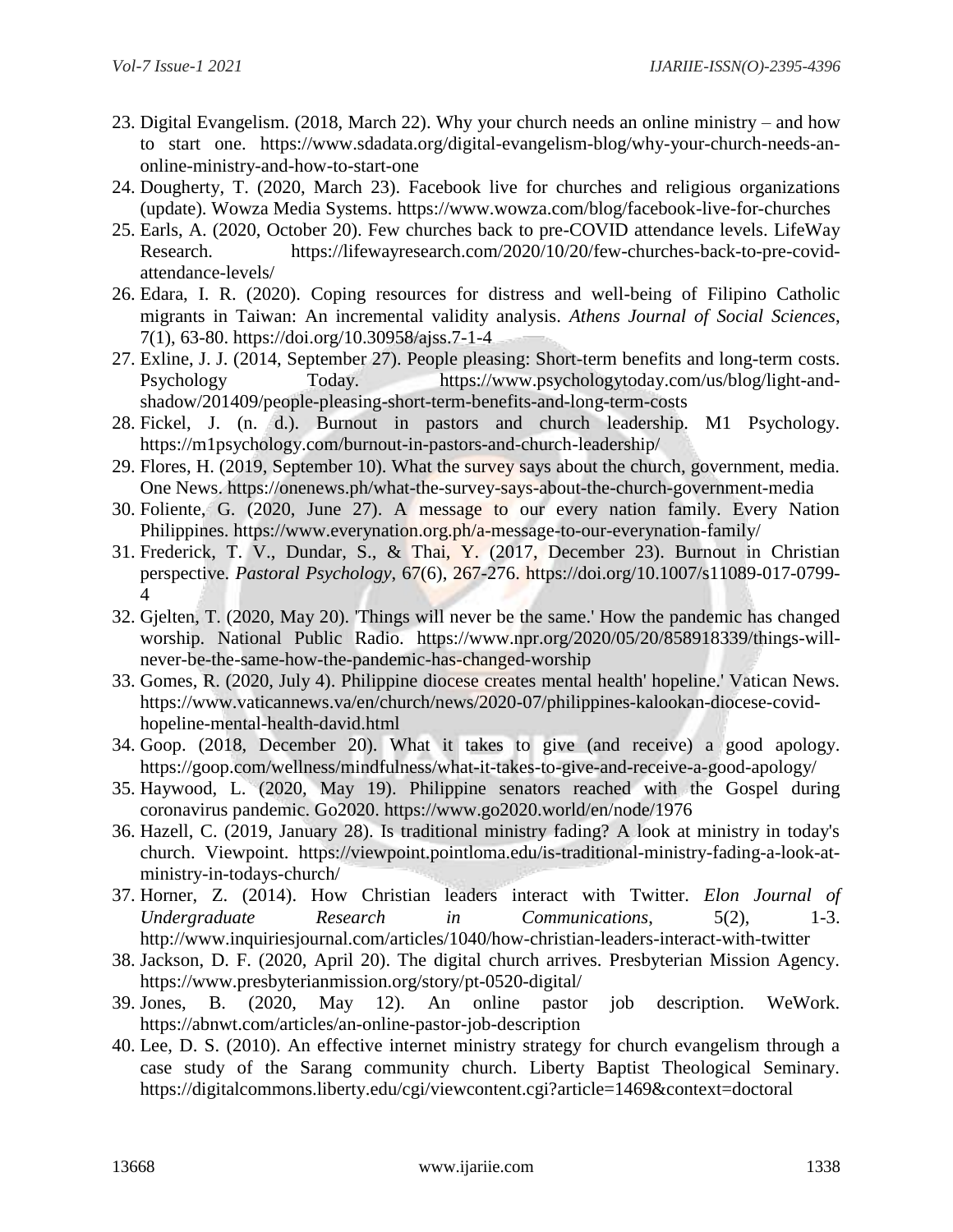- 41. Litonjua, A. (2016, December 12). Churches in the Philippines: Taking seriously the joy of the Lord. 9Marks. [https://www.9marks.org/article/churches-in-the-philippines-taking](https://www.9marks.org/article/churches-in-the-philippines-taking-seriously-the-joy-of-the-lord/)[seriously-the-joy-of-the-lord/](https://www.9marks.org/article/churches-in-the-philippines-taking-seriously-the-joy-of-the-lord/)
- 42. Lundy, A. S. (2015, January 13). (Visually) appealing to the masses: Instagram for your church. Ministry Impact Resources. [https://ministry.acst.com/visually-appealing-masses](https://ministry.acst.com/visually-appealing-masses-instagram-church/)[instagram-church/](https://ministry.acst.com/visually-appealing-masses-instagram-church/)
- 43. Ministry Magazine. (2017). Towards a theology of the call to pastoral ministry. [https://www.ministrymagazine.org/archive/2017/07/Towards-a-theology-of-the-call-to](https://www.ministrymagazine.org/archive/2017/07/Towards-a-theology-of-the-call-to-pastoral-ministry)[pastoral-ministry](https://www.ministrymagazine.org/archive/2017/07/Towards-a-theology-of-the-call-to-pastoral-ministry)
- 44. MinistryTech. (2018, May 10). 12 guidelines for church social media. <https://ministrytech.com/social-media/12-guidelines-church-social-media/>
- 45. National Public Radio. (2010, August 3). Clergy members suffer from burnout, poor health. <https://www.npr.org/templates/story/story.php?storyId=128957149>
- 46. Palinkas, L. A., Horwitz, S. M., Green, C. A., Wisdom, J. P., Duan, N., & Hoagwood, K. (2015). Purposeful sampling for qualitative data collection and analysis in mixed method implementation research. *Administration and Policy in Mental Health and Mental Health Services Research*, 42(5), 533-544.<https://doi.org/10.1007/s10488-013-0528-y>
- 47. Palmby, N. (n. d.). Types of ministries. Our Everyday Life. <https://oureverydaylife.com/types-of-ministries-12084117.html>
- 48. Paul, I. (2020, March 23). What is the meaning of 'online church'? Psephizo. <https://www.psephizo.com/life-ministry/what-is-the-meaning-of-online-church/>
- 49. Pavlovitz, J. (2013, June 10). In defense of offensive pastors. John Pavlovitz. <https://johnpavlovitz.com/2013/06/10/in-defense-of-offensive-pastors/>
- 50. Philippine Council of Evangelical Churches. (2020, July 2). 6700 equipped in online forum on new normal. [https://pcecph.home.blog/2020/07/02/6700-equipped-in-online-forum-on](https://pcecph.home.blog/2020/07/02/6700-equipped-in-online-forum-on-new-normal/)[new-normal/](https://pcecph.home.blog/2020/07/02/6700-equipped-in-online-forum-on-new-normal/)
- 51. Prime, D. J., & Begg, A. (2013). On being a pastor: Understanding our calling and work. Moody Publishers. [https://books.google.com.ph/books?id=X0slq0aYYPAC&printsec=frontcover#v=onepage&q](https://books.google.com.ph/books?id=X0slq0aYYPAC&printsec=frontcover#v=onepage&q&f=true) [&f=true](https://books.google.com.ph/books?id=X0slq0aYYPAC&printsec=frontcover#v=onepage&q&f=true)
- 52. Rappler. (2020, August 22). Gov't asks churches, spiritual leaders to spread 'message of hope' amid rising suicide cases. [https://www.rappler.com/nation/government-seeks-help-churches](https://www.rappler.com/nation/government-seeks-help-churches-spiritual-leaders-ease-public-anxiety-coronavirus)[spiritual-leaders-ease-public-anxiety-coronavirus](https://www.rappler.com/nation/government-seeks-help-churches-spiritual-leaders-ease-public-anxiety-coronavirus)
- 53. Reed, J. (2019, October 15). Six things your church needs to know about TikTok. The Church Digital. [https://be.thechurch.digital/blog/six-things-your-church-needs-to-know](https://be.thechurch.digital/blog/six-things-your-church-needs-to-know-about-tiktok)[about-tiktok](https://be.thechurch.digital/blog/six-things-your-church-needs-to-know-about-tiktok)
- 54. Resource UMC. (n. d.). What is web ministry? <https://www.resourceumc.org/en/content/what-is-webministry>
- 55. Reyes, W. C. (2012, May 2). Developing an effective preaching ministry for urban pastors in the **the Philippines.**

AsburyTheologicalSeminary[.https://place.asburyseminary.edu/cgi/viewcontent.cgi?article=1](https://place.asburyseminary.edu/cgi/viewcontent.cgi?article=1472&context=ecommonsatsdissertations) [472&context=ecommonsatsdissertations](https://place.asburyseminary.edu/cgi/viewcontent.cgi?article=1472&context=ecommonsatsdissertations)

56. Robbins, W. (2020, July 31). Opportunities (and challenges) in church tech. TechCrunch. [https://techcrunch.com/2020/07/31/opportunities-and-challenges-in](https://techcrunch.com/2020/07/31/opportunities-and-challenges-in-churchtech/?guccounter=1&guce_referrer=aHR0cHM6Ly93d3cuZ29vZ2xlLmNvbS8&guce_referrer_sigAQAAACI5sSF1tJ0Cu81Wgfx5lzKNmmzE1FJMHVYVhM84duwQfmheKhOouQqQTZ_zNvd1n2WjORFdIGxxLaUTp9mDSyMU_9BAqBazyXj6JDQMenxlJau51x7EmgjRCInDNFlL8fvc-ShApSWbHCsKVN3tY4tm6fIMDd6h3AvmJ65Ml)[churchtech/?guccounter=1&guce\\_referrer=aHR0cHM6Ly93d3cuZ29vZ2xlLmNvbS8&guce](https://techcrunch.com/2020/07/31/opportunities-and-challenges-in-churchtech/?guccounter=1&guce_referrer=aHR0cHM6Ly93d3cuZ29vZ2xlLmNvbS8&guce_referrer_sigAQAAACI5sSF1tJ0Cu81Wgfx5lzKNmmzE1FJMHVYVhM84duwQfmheKhOouQqQTZ_zNvd1n2WjORFdIGxxLaUTp9mDSyMU_9BAqBazyXj6JDQMenxlJau51x7EmgjRCInDNFlL8fvc-ShApSWbHCsKVN3tY4tm6fIMDd6h3AvmJ65Ml) [\\_referrer\\_sigAQAAACI5sSF1tJ0Cu81Wgfx5lzKNmmzE1FJMHVYVhM84duwQfmheKhO](https://techcrunch.com/2020/07/31/opportunities-and-challenges-in-churchtech/?guccounter=1&guce_referrer=aHR0cHM6Ly93d3cuZ29vZ2xlLmNvbS8&guce_referrer_sigAQAAACI5sSF1tJ0Cu81Wgfx5lzKNmmzE1FJMHVYVhM84duwQfmheKhOouQqQTZ_zNvd1n2WjORFdIGxxLaUTp9mDSyMU_9BAqBazyXj6JDQMenxlJau51x7EmgjRCInDNFlL8fvc-ShApSWbHCsKVN3tY4tm6fIMDd6h3AvmJ65Ml)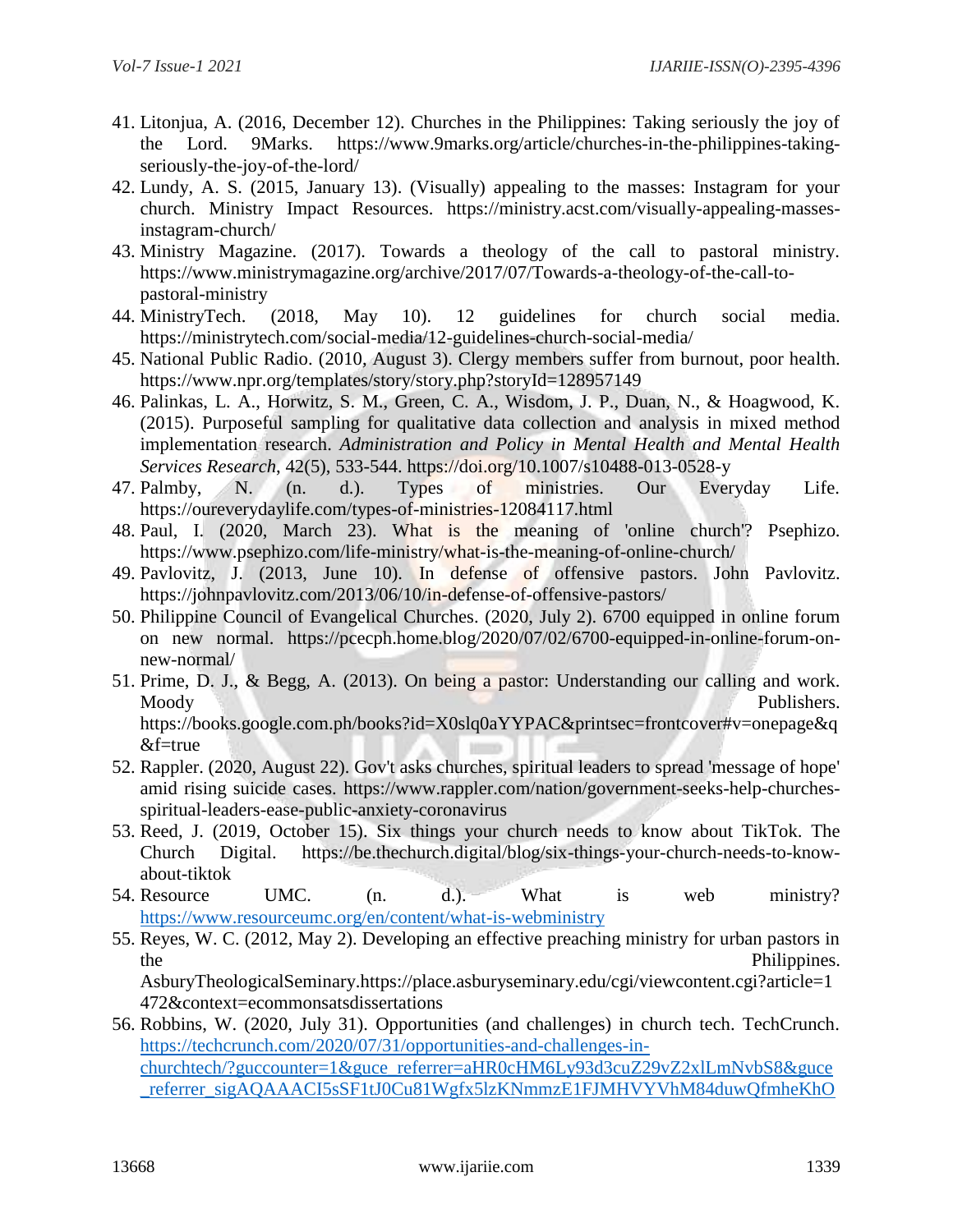[ouQqQTZ\\_zNvd1n2WjORFdIGxxLaUTp9mDSyMU\\_9BAqBazyXj6JDQMenxlJau51x7Em](https://techcrunch.com/2020/07/31/opportunities-and-challenges-in-churchtech/?guccounter=1&guce_referrer=aHR0cHM6Ly93d3cuZ29vZ2xlLmNvbS8&guce_referrer_sigAQAAACI5sSF1tJ0Cu81Wgfx5lzKNmmzE1FJMHVYVhM84duwQfmheKhOouQqQTZ_zNvd1n2WjORFdIGxxLaUTp9mDSyMU_9BAqBazyXj6JDQMenxlJau51x7EmgjRCInDNFlL8fvc-ShApSWbHCsKVN3tY4tm6fIMDd6h3AvmJ65Ml) [gjRCInDNFlL8fvc-ShApSWbHCsKVN3tY4tm6fIMDd6h3AvmJ65Ml](https://techcrunch.com/2020/07/31/opportunities-and-challenges-in-churchtech/?guccounter=1&guce_referrer=aHR0cHM6Ly93d3cuZ29vZ2xlLmNvbS8&guce_referrer_sigAQAAACI5sSF1tJ0Cu81Wgfx5lzKNmmzE1FJMHVYVhM84duwQfmheKhOouQqQTZ_zNvd1n2WjORFdIGxxLaUTp9mDSyMU_9BAqBazyXj6JDQMenxlJau51x7EmgjRCInDNFlL8fvc-ShApSWbHCsKVN3tY4tm6fIMDd6h3AvmJ65Ml)

- 57. Romero, A., & Crisostomo, S. (2020, August 25). DOH to Filipinos: Take care of mental health, seek help in dealing with COVID-19 impacts. One News. [https://www.onenews.ph/doh-to-filipinos-take-care-of-mental-health-seek-help-in-dealing](https://www.onenews.ph/doh-to-filipinos-take-care-of-mental-health-seek-help-in-dealing-with-covid-19-impacts)[with-covid-19-impacts](https://www.onenews.ph/doh-to-filipinos-take-care-of-mental-health-seek-help-in-dealing-with-covid-19-impacts)
- 58. Saddleback Church. (2017, February 12). Relaxing in God's goodness. [https://saddleback.com/connect/Articles/MAP/2017/2/14/RELAXING-IN-GODS-](https://saddleback.com/connect/Articles/MAP/2017/2/14/RELAXING-IN-GODS-GOODNESS)[GOODNESS](https://saddleback.com/connect/Articles/MAP/2017/2/14/RELAXING-IN-GODS-GOODNESS)
- 59. Schmidt, K. (2020, April 29). Pandemic-proof your VBS: 3 ways to adjust VBS for coronavirus health concerns. Ministry-To-Children. [https://ministry-to-children.com/virtual](https://ministry-to-children.com/virtual-vbs-at-home-ideas/)[vbs-at-home-ideas/](https://ministry-to-children.com/virtual-vbs-at-home-ideas/)
- 60. Shellnutt, K. (2020, March 19). When God closes a church door, He opens a browser window. News & Reporting. [https://www.christianitytoday.com/news/2020/march/online](https://www.christianitytoday.com/news/2020/march/online-churchattendancecovid19streaming-video-app.html)[churchattendancecovid19streaming-video-app.html](https://www.christianitytoday.com/news/2020/march/online-churchattendancecovid19streaming-video-app.html)
- 61. Simpson, M. (2010). Ministry in a digital world: Establishing a multidimensional web presence. *Common GroundJournal*,7(2),101112[.http://www.lifelongfaith.com/uploads/5/1/6/4/5164069/ministry](http://www.lifelongfaith.com/uploads/5/1/6/4/5164069/ministry_in_digital_world_-_simpson.pdf) [\\_in\\_digital\\_world\\_-\\_simpson.pdf](http://www.lifelongfaith.com/uploads/5/1/6/4/5164069/ministry_in_digital_world_-_simpson.pdf)
- 62. Slingshot Group. (2016, January 6). Ministry in the digital age: Challenges. <https://slingshotgroup.org/ministry-in-the-digital-age-challenges/>
- 63. Small, N. (2020, November 2). 7 best platforms to live stream your church services in 2020. Dacast.<https://www.dacast.com/blog/7-best-live-streaming-services-for-your-church/>
- 64. Tate, H. (2019, March 25). Twitter for churches: 5 tips. Vanderbloemen. <https://www.vanderbloemen.com/blog/twitter-for-churches>
- 65. The Courier. (2010, February 17). Pastoral stress: Study suggests coping strategies. <https://baptistcourier.com/2010/02/pastoral-stress-study-suggests-coping-strategies/>
- 66. The Lutheran World Federation. (2020, August 5). Being the church in times of COVID-19. <https://www.lutheranworld.org/news/being-church-times-covid-19>
- 67. Thompson, P. (2020, March 12). How to livestream your church service: A practical guide. The Gospel Coalition. [https://www.thegospelcoalition.org/article/livestream-church-service](https://www.thegospelcoalition.org/article/livestream-church-service-practical-guide/)[practical-guide/](https://www.thegospelcoalition.org/article/livestream-church-service-practical-guide/)
- 68. Tkach, J. (n. d.). The pastor's calling. Grace Communion International. <https://www.gci.org/articles/the-pastors-calling/>
- 69. Tus, J. (2019). Students' Personality, Self-Efficacy, and Its Impact on the Academic Performance of the Senior High School Students. *Electronic Research Journal of Social Sciences and Humanities*, *1*, 92-96. <https://doi.org/10.6084/m9.figshare.12250412.v1>
- 70. Tus, J. (2019). The Impact of the Personality Traits on the Academic Achievement of the Senior High School Students. *Journal of Global Research in Education and Social Science*, *13*(6), 208-212. <https://doi.org/10.6084/m9.figshare.12250409.v1>
- 71. Tus, J. (2019). Self-Efficacy and It's Influence on the Academic Performance of the Senior High School Students. *Journal of Global Research in Education and Social Science*, *13*(6), 213-218.<https://doi.org/10.6084/m9.figshare.12250355.v1>
- 72. Tus, J. (2020). The Influence of Study Attitudes and Study Habits on the Academic Performance of the Students. *International Journal Of All Research Writings*, *October*, *2*(4). <https://doi.org/10.6084/m9.figshare.13093391.v1>